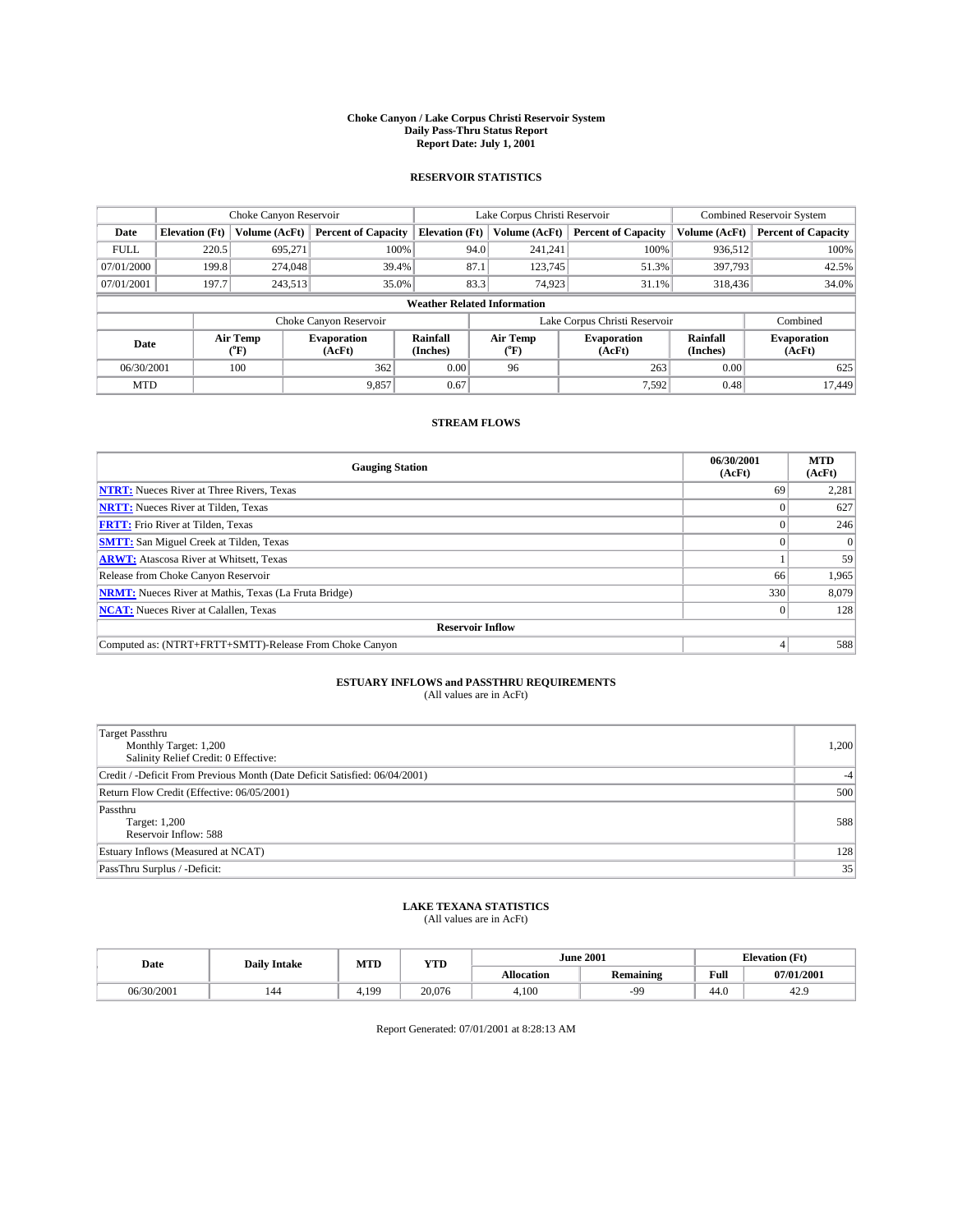#### **Choke Canyon / Lake Corpus Christi Reservoir System Daily Pass-Thru Status Report Report Date: July 2, 2001**

### **RESERVOIR STATISTICS**

| Choke Canyon Reservoir                     |                                             |               |                              |                          |      | Lake Corpus Christi Reservoir            |     |                               |                         | <b>Combined Reservoir System</b> |  |  |
|--------------------------------------------|---------------------------------------------|---------------|------------------------------|--------------------------|------|------------------------------------------|-----|-------------------------------|-------------------------|----------------------------------|--|--|
| <b>Elevation</b><br>Date<br>(AcFt)<br>(Ft) |                                             | <b>Volume</b> | Percent of<br>Capacity       | <b>Elevation</b><br>(Ft) |      | <b>Volume</b><br>(AcFt)                  |     | Percent of<br>Capacity        | <b>Volume</b><br>(AcFt) | Percent of<br>Capacity           |  |  |
| <b>FULL</b>                                | 220.5                                       | 695,271       |                              | 100%                     | 94.0 | 241.241                                  |     | 100%                          | 936.512                 | 100%                             |  |  |
| 07/02/2000                                 | 199.8                                       | 273.599       |                              | 39.4%                    | 87.0 | 122,429                                  |     | 50.7%                         | 396,028                 | 42.3%                            |  |  |
| 07/02/2001                                 | 197.6                                       | 242.961       |                              | 34.9%                    | 83.2 | 74.616                                   |     | 30.9%                         | 317,577                 | 33.9%                            |  |  |
|                                            | <b>Weather Related Information</b>          |               |                              |                          |      |                                          |     |                               |                         |                                  |  |  |
|                                            |                                             |               | Choke Canyon Reservoir       |                          |      |                                          |     | Lake Corpus Christi Reservoir |                         | Combined                         |  |  |
| Date                                       | <b>Air Temp</b><br>$({}^{\circ}\mathrm{F})$ |               | <b>Evaporation</b><br>(AcFt) | Rainfall<br>(Inches)     |      | <b>Air Temp</b><br>$({}^{\circ}{\rm F})$ |     | <b>Evaporation</b><br>(AcFt)  | Rainfall<br>(Inches)    | <b>Evaporation</b><br>(AcFt)     |  |  |
| 265<br>07/01/2001<br>94                    |                                             |               | 0.00                         |                          | 91   |                                          | 202 | 0.00                          | 467                     |                                  |  |  |
| <b>MTD</b>                                 |                                             |               | 265                          | 0.00                     |      |                                          |     | 202                           | 0.00                    | 467                              |  |  |

### **STREAM FLOWS**

| <b>Gauging Station</b>                                       | 07/01/2001<br>(AcFt) | <b>MTD</b><br>(AcFt) |
|--------------------------------------------------------------|----------------------|----------------------|
| <b>NTRT:</b> Nueces River at Three Rivers, Texas             | 66                   | 66                   |
| <b>NRTT:</b> Nueces River at Tilden, Texas                   |                      | $\Omega$             |
| <b>FRTT:</b> Frio River at Tilden, Texas                     |                      | $\mathbf{0}$         |
| <b>SMTT:</b> San Miguel Creek at Tilden, Texas               |                      | $\Omega$             |
| <b>ARWT:</b> Atascosa River at Whitsett, Texas               |                      |                      |
| Release from Choke Canyon Reservoir                          | 66                   | 66                   |
| <b>NRMT:</b> Nueces River at Mathis, Texas (La Fruta Bridge) | 347                  | 347                  |
| <b>NCAT:</b> Nueces River at Calallen, Texas                 |                      | $\Omega$             |
| <b>Reservoir Inflow</b>                                      |                      |                      |
| Computed as: (NTRT+FRTT+SMTT)-Release From Choke Canyon      |                      | $\Omega$             |

## **ESTUARY INFLOWS and PASSTHRU REQUIREMENTS**<br>(All values are in AcFt)

| Target Passthru<br>Monthly Target: 1,200<br>Salinity Relief Credit: 0 Effective: | 1,200           |
|----------------------------------------------------------------------------------|-----------------|
| Credit / -Deficit From Previous Month (Date Deficit Satisfied:)                  | 35              |
| Return Flow Credit (Effective: 07/01/2001)                                       | 500             |
| Passthru<br>Target: 1,200<br>Reservoir Inflow: 0                                 | $\Omega$        |
| Estuary Inflows (Measured at NCAT)                                               | $\Omega$        |
| PassThru Surplus / -Deficit:                                                     | $\vert 0 \vert$ |

## **LAKE TEXANA STATISTICS**

(All values are in AcFt)

| Date       | <b>Daily Intake</b> | <b>MTD</b> | YTD    |                   | <b>June 2001</b> | <b>Elevation</b> (Ft) |            |
|------------|---------------------|------------|--------|-------------------|------------------|-----------------------|------------|
|            |                     |            |        | <b>Allocation</b> | <b>Remaining</b> | Full                  | 07/02/2001 |
| 07/01/2001 | 161                 | 161        | 20.237 | 4.100             | 3,939            | 44.0                  | 42.9       |

Report Generated: 07/02/2001 at 3:19:44 PM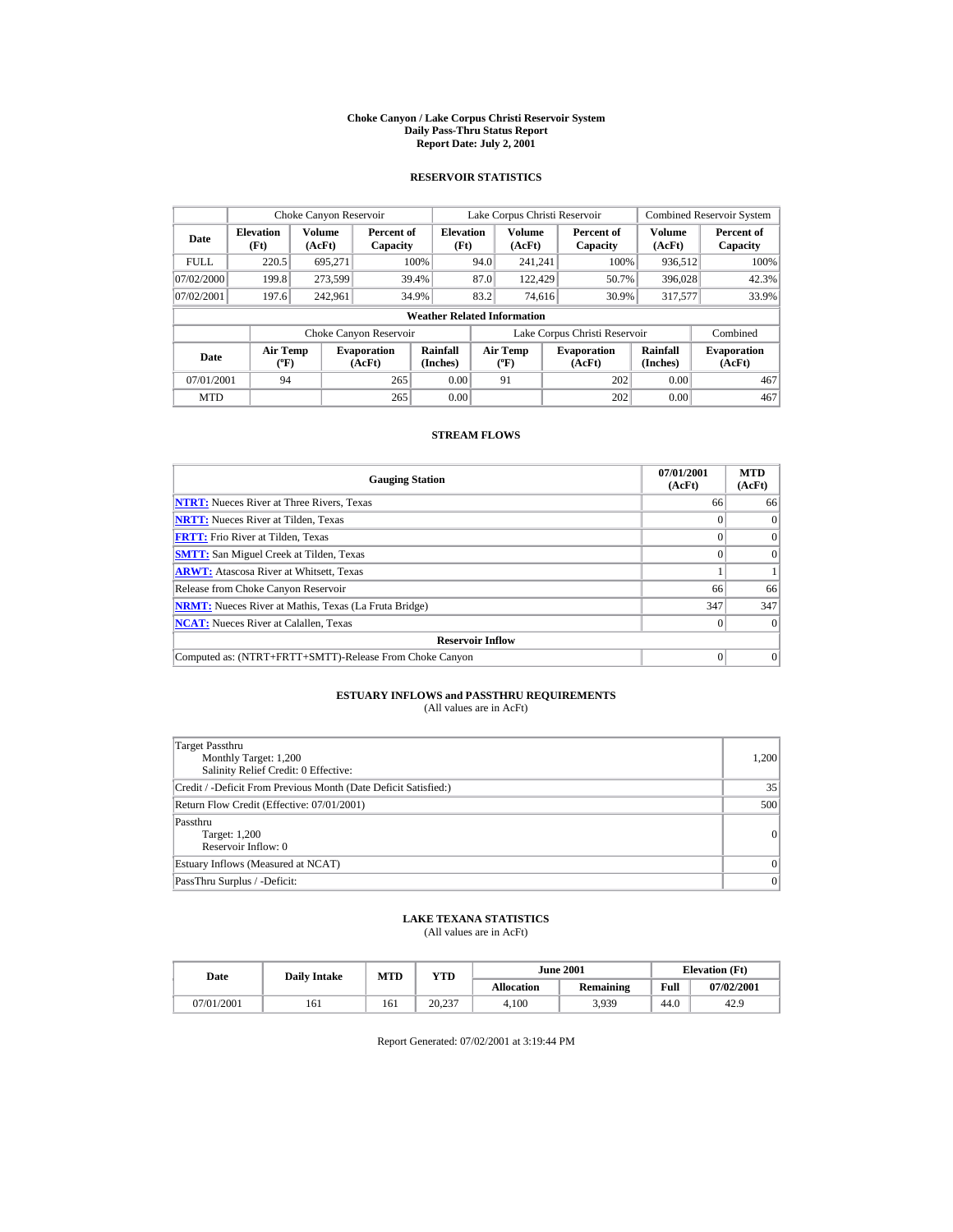#### **Choke Canyon / Lake Corpus Christi Reservoir System Daily Pass-Thru Status Report Report Date: July 3, 2001**

### **RESERVOIR STATISTICS**

|                                                      | Choke Canyon Reservoir                      |         |                              |                          |      | Lake Corpus Christi Reservoir            |      |                               |                         | <b>Combined Reservoir System</b> |  |  |
|------------------------------------------------------|---------------------------------------------|---------|------------------------------|--------------------------|------|------------------------------------------|------|-------------------------------|-------------------------|----------------------------------|--|--|
| Volume<br><b>Elevation</b><br>Date<br>(AcFt)<br>(Ft) |                                             |         | Percent of<br>Capacity       | <b>Elevation</b><br>(Ft) |      | <b>Volume</b><br>(AcFt)                  |      | Percent of<br>Capacity        | <b>Volume</b><br>(AcFt) | Percent of<br>Capacity           |  |  |
| <b>FULL</b>                                          | 220.5                                       | 695,271 |                              | 100%                     | 94.0 | 241.241                                  |      | 100%                          | 936.512                 | 100%                             |  |  |
| 07/03/2000                                           | 199.7                                       | 273.150 |                              | 39.3%                    | 86.9 | 121.119                                  |      | 50.2%                         | 394.269                 | 42.1%                            |  |  |
| 07/03/2001                                           | 197.6                                       | 242,823 |                              | 34.9%                    | 83.3 | 75.232                                   |      | 31.2%                         | 318,055                 | 34.0%                            |  |  |
|                                                      | <b>Weather Related Information</b>          |         |                              |                          |      |                                          |      |                               |                         |                                  |  |  |
|                                                      |                                             |         | Choke Canyon Reservoir       |                          |      |                                          |      | Lake Corpus Christi Reservoir |                         | Combined                         |  |  |
| Date                                                 | <b>Air Temp</b><br>$({}^{\circ}\mathrm{F})$ |         | <b>Evaporation</b><br>(AcFt) | Rainfall<br>(Inches)     |      | <b>Air Temp</b><br>$({}^{\circ}{\rm F})$ |      | <b>Evaporation</b><br>(AcFt)  | Rainfall<br>(Inches)    | <b>Evaporation</b><br>(AcFt)     |  |  |
| 88<br>07/02/2001<br>169                              |                                             | 0.18    |                              | 87                       |      | 114                                      | 0.44 | 283                           |                         |                                  |  |  |
| <b>MTD</b>                                           |                                             |         | 434                          | 0.18                     |      |                                          |      | 316                           | 0.44                    | 750                              |  |  |

### **STREAM FLOWS**

| <b>Gauging Station</b>                                       | 07/02/2001<br>(AcFt) | <b>MTD</b><br>(AcFt) |
|--------------------------------------------------------------|----------------------|----------------------|
| <b>NTRT:</b> Nueces River at Three Rivers, Texas             | 67                   | 133                  |
| <b>NRTT:</b> Nueces River at Tilden, Texas                   |                      | $\Omega$             |
| <b>FRTT:</b> Frio River at Tilden, Texas                     |                      | $\Omega$             |
| <b>SMTT:</b> San Miguel Creek at Tilden, Texas               |                      | $\Omega$             |
| <b>ARWT:</b> Atascosa River at Whitsett, Texas               |                      |                      |
| Release from Choke Canyon Reservoir                          | 66                   | 131                  |
| <b>NRMT:</b> Nueces River at Mathis, Texas (La Fruta Bridge) | 349                  | 697                  |
| <b>NCAT:</b> Nueces River at Calallen, Texas                 |                      | $\Omega$             |
| <b>Reservoir Inflow</b>                                      |                      |                      |
| Computed as: (NTRT+FRTT+SMTT)-Release From Choke Canyon      |                      |                      |

## **ESTUARY INFLOWS and PASSTHRU REQUIREMENTS**<br>(All values are in AcFt)

| Target Passthru<br>Monthly Target: 1,200<br>Salinity Relief Credit: 0 Effective: | 1,200           |
|----------------------------------------------------------------------------------|-----------------|
| Credit / -Deficit From Previous Month (Date Deficit Satisfied: )                 | 35              |
| Return Flow Credit (Effective: 07/01/2001)                                       | 500             |
| Passthru<br>Target: 1,200<br>Reservoir Inflow: 2                                 | $\overline{2}$  |
| Estuary Inflows (Measured at NCAT)                                               | $\Omega$        |
| PassThru Surplus / -Deficit:                                                     | $\vert 0 \vert$ |

## **LAKE TEXANA STATISTICS**

(All values are in AcFt)

| Date       | <b>Daily Intake</b> | <b>MTD</b> | YTD    |                   | <b>June 2001</b> | <b>Elevation</b> (Ft) |            |
|------------|---------------------|------------|--------|-------------------|------------------|-----------------------|------------|
|            |                     |            |        | <b>Allocation</b> | <b>Remaining</b> | Full                  | 07/03/2001 |
| 07/02/2001 | 141                 | 302        | 20.378 | 4.100             | 3,798            | 44.0                  | 42.8       |

Report Generated: 07/03/2001 at 9:06:40 AM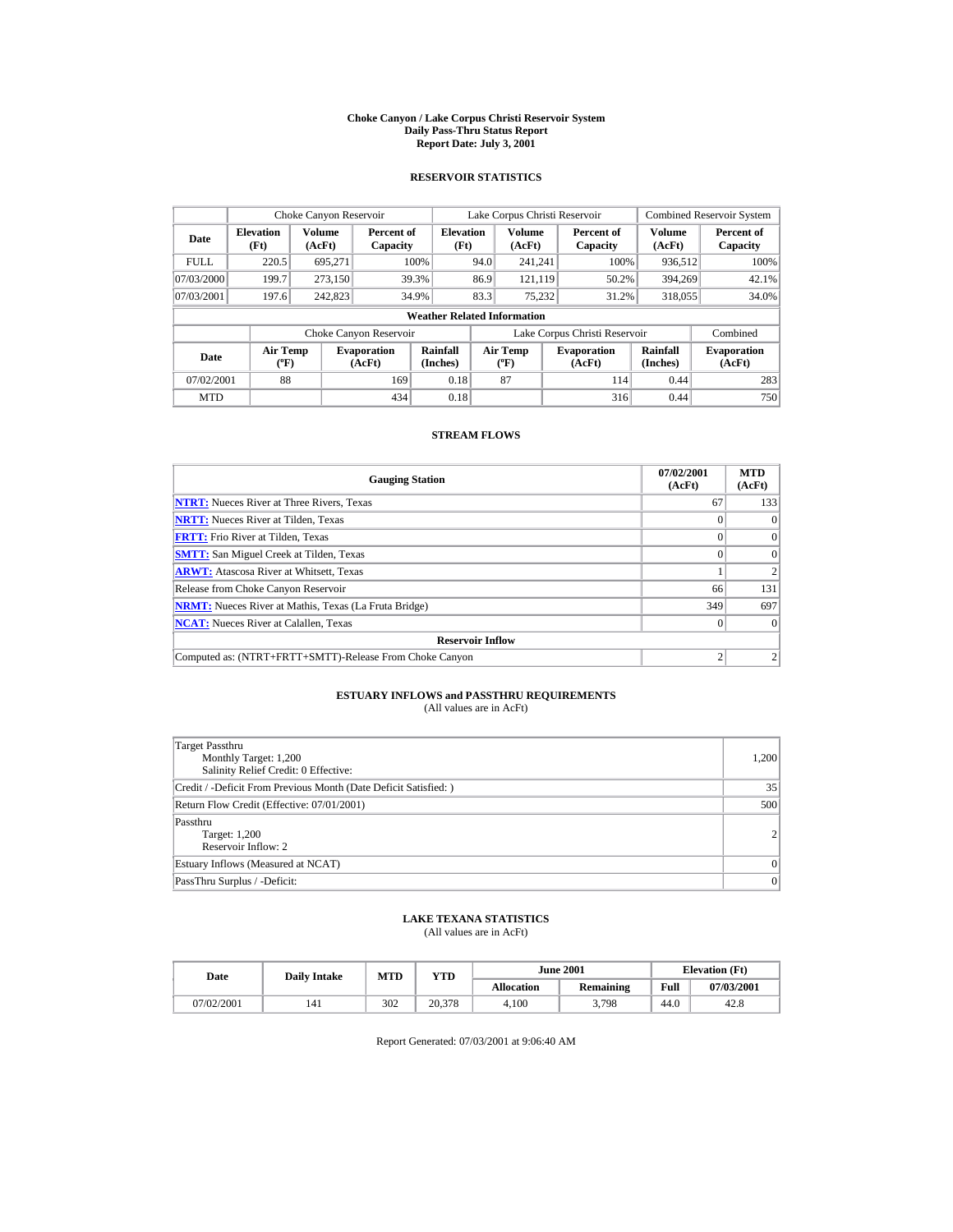#### **Choke Canyon / Lake Corpus Christi Reservoir System Daily Pass-Thru Status Report Report Date: July 4, 2001**

### **RESERVOIR STATISTICS**

|                                    | Choke Canyon Reservoir |                      |                              |                       | Lake Corpus Christi Reservoir | <b>Combined Reservoir System</b> |                      |                              |
|------------------------------------|------------------------|----------------------|------------------------------|-----------------------|-------------------------------|----------------------------------|----------------------|------------------------------|
| Date                               | <b>Elevation</b> (Ft)  | <b>Volume (AcFt)</b> | <b>Percent of Capacity</b>   | <b>Elevation</b> (Ft) | Volume (AcFt)                 | <b>Percent of Capacity</b>       | Volume (AcFt)        | <b>Percent of Capacity</b>   |
| <b>FULL</b>                        | 220.5                  | 695,271              | 100%                         | 94.0                  | 241,241                       | 100%                             | 936.512              | 100%                         |
| 07/04/2000                         | 199.7                  | 272,254              | 39.2%                        | 86.9                  | 120,394                       | 49.9%                            | 392,648              | 41.9%                        |
| 07/04/2001                         | 197.7                  | 244,067              | 35.1%                        | 83.3                  | 74,923                        | 31.1%                            | 318,990              | 34.1%                        |
| <b>Weather Related Information</b> |                        |                      |                              |                       |                               |                                  |                      |                              |
|                                    |                        |                      | Choke Canyon Reservoir       |                       |                               | Lake Corpus Christi Reservoir    |                      | Combined                     |
| Date                               |                        | Air Temp<br>(°F)     | <b>Evaporation</b><br>(AcFt) | Rainfall<br>(Inches)  | Air Temp<br>("F)              | <b>Evaporation</b><br>(AcFt)     | Rainfall<br>(Inches) | <b>Evaporation</b><br>(AcFt) |
| 07/03/2001                         |                        | 90                   | 250                          | 1.29                  | 87                            | 90                               | 0.04                 | 340                          |
| <b>MTD</b>                         |                        |                      | 684                          | 1.47                  |                               | 406                              | 0.48                 | 1,090                        |

## **STREAM FLOWS**

| <b>Gauging Station</b>                                       | 07/03/2001<br>(AcFt) | <b>MTD</b><br>(AcFt) |  |  |  |  |  |
|--------------------------------------------------------------|----------------------|----------------------|--|--|--|--|--|
| <b>NTRT:</b> Nueces River at Three Rivers, Texas             | 66                   | 199                  |  |  |  |  |  |
| <b>NRTT:</b> Nueces River at Tilden, Texas                   |                      |                      |  |  |  |  |  |
| <b>FRTT:</b> Frio River at Tilden, Texas                     |                      |                      |  |  |  |  |  |
| <b>SMTT:</b> San Miguel Creek at Tilden, Texas               |                      |                      |  |  |  |  |  |
| <b>ARWT:</b> Atascosa River at Whitsett, Texas               |                      |                      |  |  |  |  |  |
| Release from Choke Canyon Reservoir                          | 66                   | 197                  |  |  |  |  |  |
| <b>NRMT:</b> Nueces River at Mathis, Texas (La Fruta Bridge) | 266                  | 963                  |  |  |  |  |  |
| <b>NCAT:</b> Nueces River at Calallen, Texas                 | 48                   | 48                   |  |  |  |  |  |
| <b>Reservoir Inflow</b>                                      |                      |                      |  |  |  |  |  |
| Computed as: (NTRT+FRTT+SMTT)-Release From Choke Canyon      |                      |                      |  |  |  |  |  |

## **ESTUARY INFLOWS and PASSTHRU REQUIREMENTS**

(All values are in AcFt)

| <b>Target Passthru</b><br>Monthly Target: 1,200<br>Salinity Relief Credit: 0 Effective: | 1,200          |
|-----------------------------------------------------------------------------------------|----------------|
| Credit / -Deficit From Previous Month (Date Deficit Satisfied: )                        | 35             |
| Return Flow Credit (Effective: 07/01/2001)                                              | 500            |
| Passthru<br>Target: 1,200<br>Reservoir Inflow: 3                                        | 3 <sup>1</sup> |
| Estuary Inflows (Measured at NCAT)                                                      | 48             |
| PassThru Surplus / -Deficit:                                                            | $\overline{0}$ |

## **LAKE TEXANA STATISTICS** (All values are in AcFt)

| Date       | <b>Daily Intake</b> | MTD | <b>VTT</b><br>1 I.D |                   | <b>July 2001</b> | <b>Elevation (Ft)</b><br>$\mathbf{r}$ |            |
|------------|---------------------|-----|---------------------|-------------------|------------------|---------------------------------------|------------|
|            |                     |     |                     | <b>Allocation</b> | <b>Remaining</b> | Full                                  | 07/04/2001 |
| 17/03/2001 | 142                 | 444 | 20.520              | 4,100             | .656             | 44.0                                  | 42.5       |

Report Generated: 07/04/2001 at 7:54:21 AM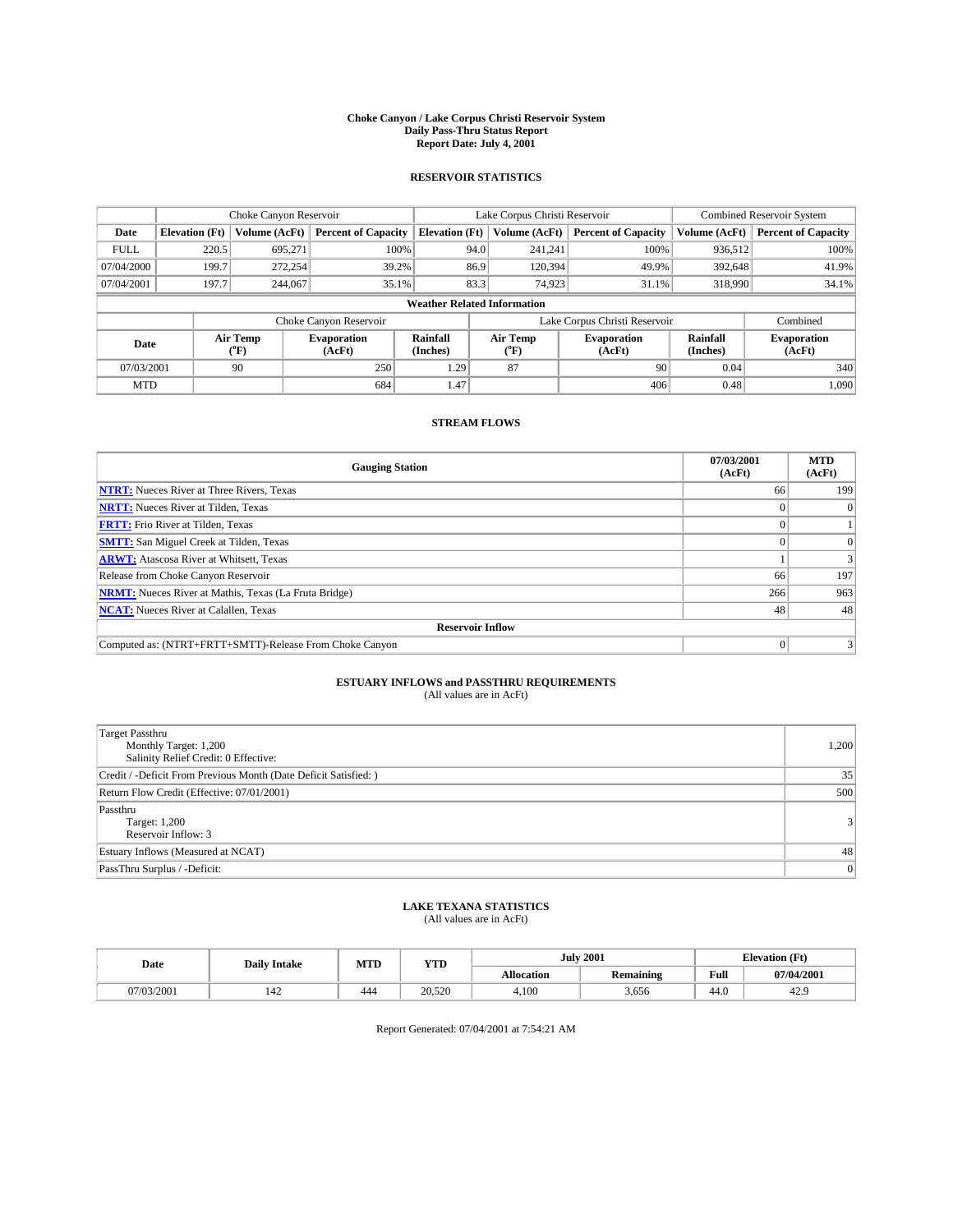#### **Choke Canyon / Lake Corpus Christi Reservoir System Daily Pass-Thru Status Report Report Date: July 5, 2001**

### **RESERVOIR STATISTICS**

|                                    |                       | Choke Canyon Reservoir |                              |                       | Lake Corpus Christi Reservoir | <b>Combined Reservoir System</b> |                      |                              |
|------------------------------------|-----------------------|------------------------|------------------------------|-----------------------|-------------------------------|----------------------------------|----------------------|------------------------------|
| Date                               | <b>Elevation</b> (Ft) | <b>Volume (AcFt)</b>   | <b>Percent of Capacity</b>   | <b>Elevation</b> (Ft) | Volume (AcFt)                 | <b>Percent of Capacity</b>       | Volume (AcFt)        | <b>Percent of Capacity</b>   |
| <b>FULL</b>                        | 220.5                 | 695,271                | 100%                         | 94.0                  | 241,241                       | 100%                             | 936.512              | 100%                         |
| 07/05/2000                         | 199.7                 | 271.956                | 39.1%                        | 86.8                  | 119,238                       | 49.4%                            | 391,194              | 41.8%                        |
| 07/05/2001                         | 197.7                 | 243.652                | 35.0%                        | 83.3                  | 74,821                        | 31.0%                            | 318,473              | 34.0%                        |
| <b>Weather Related Information</b> |                       |                        |                              |                       |                               |                                  |                      |                              |
|                                    |                       |                        | Choke Canyon Reservoir       |                       |                               | Lake Corpus Christi Reservoir    |                      | Combined                     |
| Date                               |                       | Air Temp<br>(°F)       | <b>Evaporation</b><br>(AcFt) | Rainfall<br>(Inches)  | Air Temp<br>("F)              | <b>Evaporation</b><br>(AcFt)     | Rainfall<br>(Inches) | <b>Evaporation</b><br>(AcFt) |
| 07/04/2001                         |                       | 94                     | 177                          | 0.00                  | 92                            | 119                              | 0.00                 | 296                          |
| <b>MTD</b>                         |                       |                        | 861                          | 1.47                  |                               | 525                              | 0.48                 | 1,386                        |

## **STREAM FLOWS**

| <b>Gauging Station</b>                                       | 07/04/2001<br>(AcFt) | <b>MTD</b><br>(AcFt) |  |  |  |  |  |
|--------------------------------------------------------------|----------------------|----------------------|--|--|--|--|--|
| <b>NTRT:</b> Nueces River at Three Rivers, Texas             | 67                   | 266                  |  |  |  |  |  |
| <b>NRTT:</b> Nueces River at Tilden, Texas                   |                      |                      |  |  |  |  |  |
| <b>FRTT:</b> Frio River at Tilden, Texas                     |                      |                      |  |  |  |  |  |
| <b>SMTT:</b> San Miguel Creek at Tilden, Texas               |                      |                      |  |  |  |  |  |
| <b>ARWT:</b> Atascosa River at Whitsett, Texas               |                      | 6                    |  |  |  |  |  |
| Release from Choke Canyon Reservoir                          | 66                   | 262                  |  |  |  |  |  |
| <b>NRMT:</b> Nueces River at Mathis, Texas (La Fruta Bridge) | 214                  | 1,177                |  |  |  |  |  |
| <b>NCAT:</b> Nueces River at Calallen, Texas                 | 54                   | 101                  |  |  |  |  |  |
| <b>Reservoir Inflow</b>                                      |                      |                      |  |  |  |  |  |
| Computed as: (NTRT+FRTT+SMTT)-Release From Choke Canyon      |                      |                      |  |  |  |  |  |

## **ESTUARY INFLOWS and PASSTHRU REQUIREMENTS**

(All values are in AcFt)

| Target Passthru<br>Monthly Target: 1,200<br>Salinity Relief Credit: 0 Effective: | 1,200 |
|----------------------------------------------------------------------------------|-------|
| Credit / -Deficit From Previous Month (Date Deficit Satisfied: )                 | 35    |
| Return Flow Credit (Effective: 07/01/2001)                                       | 500   |
| Passthru<br>Target: 1,200<br>Reservoir Inflow: 5                                 |       |
| Estuary Inflows (Measured at NCAT)                                               | 101   |
| PassThru Surplus / -Deficit:                                                     | 0     |

## **LAKE TEXANA STATISTICS** (All values are in AcFt)

| Date       | <b>Daily Intake</b> | MTD | <b>VTT</b><br>1 I.D | <b>July 2001</b>  |                   | <b>Elevation (Ft)</b><br>$\mathbf{r}$ |            |
|------------|---------------------|-----|---------------------|-------------------|-------------------|---------------------------------------|------------|
|            |                     |     |                     | <b>Allocation</b> | <b>Remaining</b>  | Full                                  | 07/05/2001 |
| 07/04/2001 | 141                 | 585 | 20.661              | 4,100             | 51.<br>-<br>ن 1 ب | 44.0                                  | 42.5       |

Report Generated: 07/05/2001 at 8:08:15 AM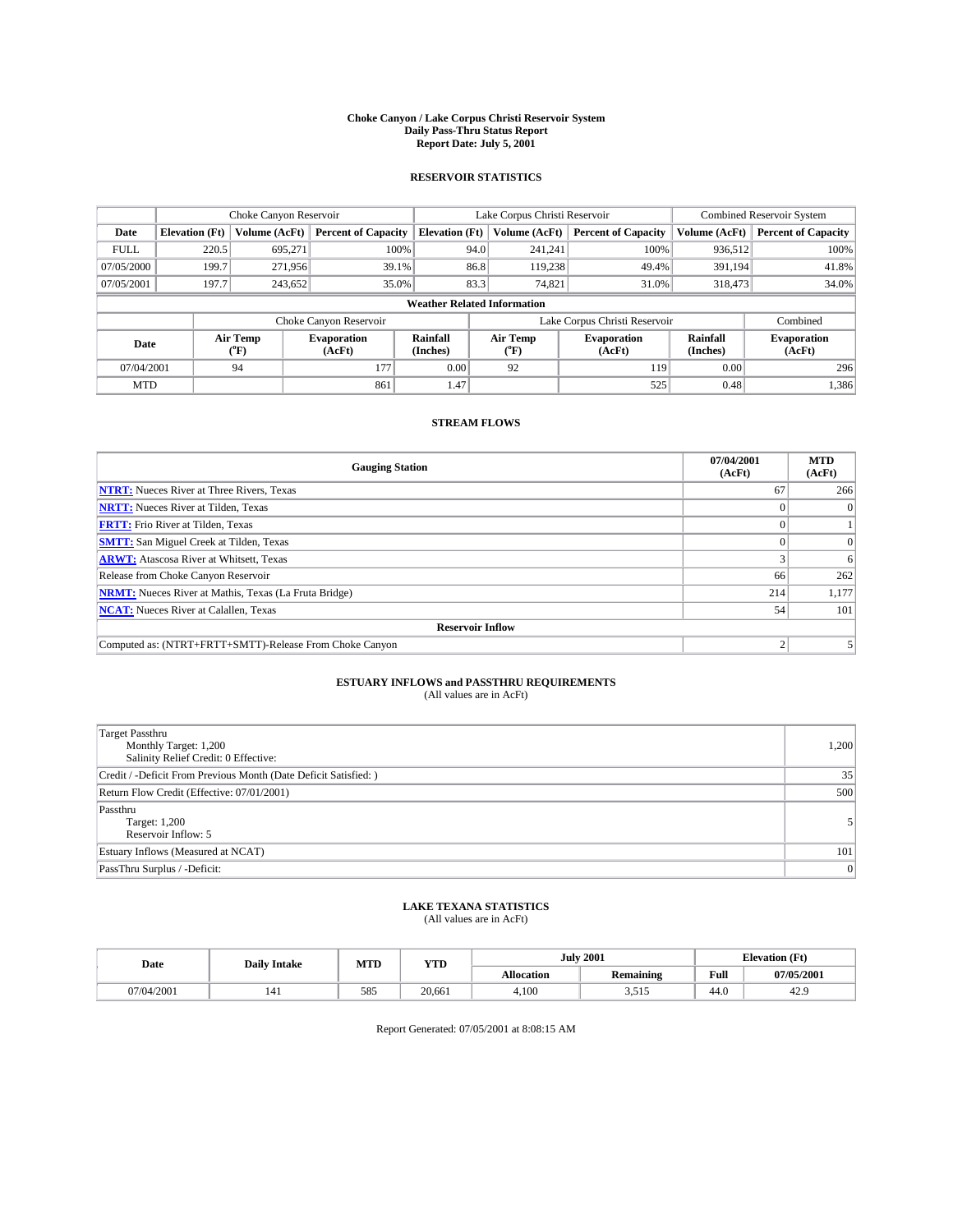#### **Choke Canyon / Lake Corpus Christi Reservoir System Daily Pass-Thru Status Report Report Date: July 6, 2001**

### **RESERVOIR STATISTICS**

|                                    | Choke Canyon Reservoir                                              |                      |                              |                       | Lake Corpus Christi Reservoir | <b>Combined Reservoir System</b> |                      |                              |  |
|------------------------------------|---------------------------------------------------------------------|----------------------|------------------------------|-----------------------|-------------------------------|----------------------------------|----------------------|------------------------------|--|
| Date                               | <b>Elevation</b> (Ft)                                               | <b>Volume (AcFt)</b> | <b>Percent of Capacity</b>   | <b>Elevation</b> (Ft) | Volume (AcFt)                 | <b>Percent of Capacity</b>       | Volume (AcFt)        | <b>Percent of Capacity</b>   |  |
| <b>FULL</b>                        | 220.5                                                               | 695,271              | 100%                         | 94.0                  | 241,241                       | 100%                             | 936.512              | 100%                         |  |
| 07/06/2000                         | 199.6                                                               | 271,360              | 39.0%                        | 86.7                  | 117,799                       | 48.8%                            | 389,159              | 41.6%                        |  |
| 07/06/2001                         | 197.7                                                               | 243.237              | 35.0%                        | 83.2                  | 74,412                        | 30.8%                            | 317,649              | 33.9%                        |  |
| <b>Weather Related Information</b> |                                                                     |                      |                              |                       |                               |                                  |                      |                              |  |
|                                    | Lake Corpus Christi Reservoir<br>Choke Canyon Reservoir<br>Combined |                      |                              |                       |                               |                                  |                      |                              |  |
| Date                               |                                                                     | Air Temp<br>(°F)     | <b>Evaporation</b><br>(AcFt) | Rainfall<br>(Inches)  | Air Temp<br>("F)              | <b>Evaporation</b><br>(AcFt)     | Rainfall<br>(Inches) | <b>Evaporation</b><br>(AcFt) |  |
| 07/05/2001                         |                                                                     | 97                   | 290                          | 0.00                  | 94                            | 202                              | 0.00                 | 492                          |  |
| <b>MTD</b>                         |                                                                     |                      | 1,151                        | 1.47                  |                               | 727                              | 0.48                 | 1,878                        |  |

## **STREAM FLOWS**

| <b>Gauging Station</b>                                       | 07/05/2001<br>(AcFt) | <b>MTD</b><br>(AcFt) |  |  |  |  |  |
|--------------------------------------------------------------|----------------------|----------------------|--|--|--|--|--|
| <b>NTRT:</b> Nueces River at Three Rivers, Texas             | 66                   | 331                  |  |  |  |  |  |
| <b>NRTT:</b> Nueces River at Tilden, Texas                   |                      |                      |  |  |  |  |  |
| <b>FRTT:</b> Frio River at Tilden, Texas                     |                      |                      |  |  |  |  |  |
| <b>SMTT:</b> San Miguel Creek at Tilden, Texas               |                      |                      |  |  |  |  |  |
| <b>ARWT:</b> Atascosa River at Whitsett, Texas               |                      |                      |  |  |  |  |  |
| Release from Choke Canyon Reservoir                          | 66                   | 328                  |  |  |  |  |  |
| <b>NRMT:</b> Nueces River at Mathis, Texas (La Fruta Bridge) | 216                  | 1,393                |  |  |  |  |  |
| <b>NCAT:</b> Nueces River at Calallen, Texas                 |                      | 106                  |  |  |  |  |  |
| <b>Reservoir Inflow</b>                                      |                      |                      |  |  |  |  |  |
| Computed as: (NTRT+FRTT+SMTT)-Release From Choke Canyon      |                      |                      |  |  |  |  |  |

## **ESTUARY INFLOWS and PASSTHRU REQUIREMENTS**

(All values are in AcFt)

| <b>Target Passthru</b><br>Monthly Target: 1,200<br>Salinity Relief Credit: 0 Effective: | 1,200 |
|-----------------------------------------------------------------------------------------|-------|
| Credit / -Deficit From Previous Month (Date Deficit Satisfied: )                        | 35    |
| Return Flow Credit (Effective: 07/01/2001)                                              | 500   |
| Passthru<br>Target: 1,200<br>Reservoir Inflow: 5                                        | 5     |
| Estuary Inflows (Measured at NCAT)                                                      | 106   |
| PassThru Surplus / -Deficit:                                                            | 0     |

## **LAKE TEXANA STATISTICS** (All values are in AcFt)

| Date      | <b>Daily Intake</b> | MTD                               | <b>XZTPT</b><br>1 I.D |                   | <b>July 2001</b>       | <b>Tlevation</b> (Ft)<br>-- |            |
|-----------|---------------------|-----------------------------------|-----------------------|-------------------|------------------------|-----------------------------|------------|
|           |                     |                                   |                       | <b>Allocation</b> | Remaining              | Full                        | 07/06/2001 |
| 7/05/2001 | 141                 | $\overline{\phantom{a}}$<br>ں ہے۔ | 20.802                | 4,100             | 2.27<br>27F<br>ر ر د د | 44.0                        | 42.6       |

Report Generated: 07/06/2001 at 8:05:10 AM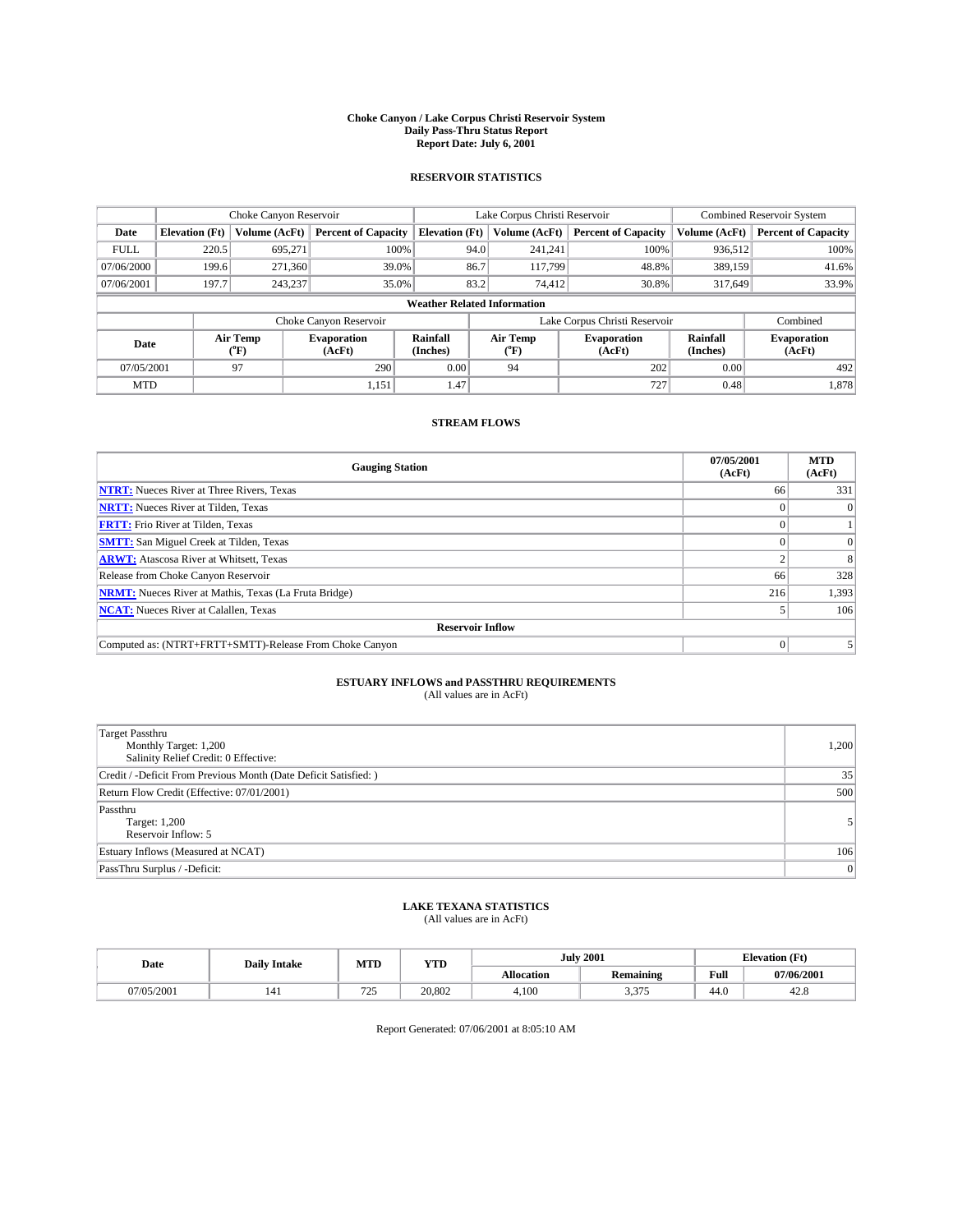#### **Choke Canyon / Lake Corpus Christi Reservoir System Daily Pass-Thru Status Report Report Date: July 7, 2001**

### **RESERVOIR STATISTICS**

|                                    | Choke Canyon Reservoir |                      |                              |                       | Lake Corpus Christi Reservoir | <b>Combined Reservoir System</b> |                      |                              |
|------------------------------------|------------------------|----------------------|------------------------------|-----------------------|-------------------------------|----------------------------------|----------------------|------------------------------|
| Date                               | <b>Elevation</b> (Ft)  | <b>Volume (AcFt)</b> | <b>Percent of Capacity</b>   | <b>Elevation</b> (Ft) | Volume (AcFt)                 | <b>Percent of Capacity</b>       | Volume (AcFt)        | <b>Percent of Capacity</b>   |
| <b>FULL</b>                        | 220.5                  | 695,271              | 100%                         |                       | 241,241<br>94.0               | 100%                             | 936.512              | 100%                         |
| 07/07/2000                         | 199.6                  | 270,913              | 39.0%                        |                       | 86.6<br>116,510               | 48.3%                            | 387,423              | 41.4%                        |
| 07/07/2001                         | 197.6                  | 242.685              | 34.9%                        |                       | 83.2<br>74,005                | 30.7%                            | 316,690              | 33.8%                        |
| <b>Weather Related Information</b> |                        |                      |                              |                       |                               |                                  |                      |                              |
|                                    |                        |                      | Choke Canyon Reservoir       |                       |                               | Lake Corpus Christi Reservoir    |                      | Combined                     |
| Date                               |                        | Air Temp<br>(°F)     | <b>Evaporation</b><br>(AcFt) | Rainfall<br>(Inches)  | Air Temp<br>("F)              | <b>Evaporation</b><br>(AcFt)     | Rainfall<br>(Inches) | <b>Evaporation</b><br>(AcFt) |
| 07/06/2001                         |                        | 100                  | 386                          | 0.00                  | 98                            | 225                              | 0.00                 | 611                          |
| <b>MTD</b>                         |                        |                      | 1,537                        | 1.47                  |                               | 952                              | 0.48                 | 2,489                        |

## **STREAM FLOWS**

| <b>Gauging Station</b>                                       | 07/06/2001<br>(AcFt) | <b>MTD</b><br>(AcFt) |  |  |  |  |
|--------------------------------------------------------------|----------------------|----------------------|--|--|--|--|
| <b>NTRT:</b> Nueces River at Three Rivers, Texas             | 64                   | 395                  |  |  |  |  |
| <b>NRTT:</b> Nueces River at Tilden, Texas                   |                      | $\Omega$             |  |  |  |  |
| <b>FRTT:</b> Frio River at Tilden, Texas                     |                      |                      |  |  |  |  |
| <b>SMTT:</b> San Miguel Creek at Tilden, Texas               |                      | $\Omega$             |  |  |  |  |
| <b>ARWT:</b> Atascosa River at Whitsett, Texas               |                      | 9                    |  |  |  |  |
| Release from Choke Canyon Reservoir                          | 66                   | 393                  |  |  |  |  |
| <b>NRMT:</b> Nueces River at Mathis, Texas (La Fruta Bridge) | 208                  | 1,602                |  |  |  |  |
| <b>NCAT:</b> Nueces River at Calallen, Texas                 | $\mathbf{0}$         | 106                  |  |  |  |  |
| <b>Reservoir Inflow</b>                                      |                      |                      |  |  |  |  |
| Computed as: NRTT+FRTT+SMTT+ARWT                             |                      | 6                    |  |  |  |  |

#### **ESTUARY INFLOWS and PASSTHRU REQUIREMENTS** (All values are in AcFt)

| <b>Target Passthru</b><br>Monthly Target: 1,200<br>Salinity Relief Credit: 0 Effective: | 1,200 |
|-----------------------------------------------------------------------------------------|-------|
| Credit / -Deficit From Previous Month (Date Deficit Satisfied: )                        | 35    |
| Return Flow Credit (Effective: 07/01/2001)                                              | 500   |
| Passthru<br>Target: 1,200<br>Reservoir Inflow: 6                                        | 6     |
| Estuary Inflows (Measured at NCAT)                                                      | 106   |
| PassThru Surplus / -Deficit:                                                            | 0     |

## **LAKE TEXANA STATISTICS** (All values are in AcFt)

| Date       | <b>Daily Intake</b> | MTD | <b>YTD</b> |                   | <b>July 2001</b> | <b>Elevation</b> (Ft) |            |
|------------|---------------------|-----|------------|-------------------|------------------|-----------------------|------------|
|            |                     |     |            | <b>Allocation</b> | Remaining        | Full                  | 07/07/2001 |
| 07/06/2001 | 141                 | 867 | 20.943     | 4,100             | 222<br>ر رے د    | 44.0                  | 44.0       |

Report Generated: 07/07/2001 at 7:49:10 AM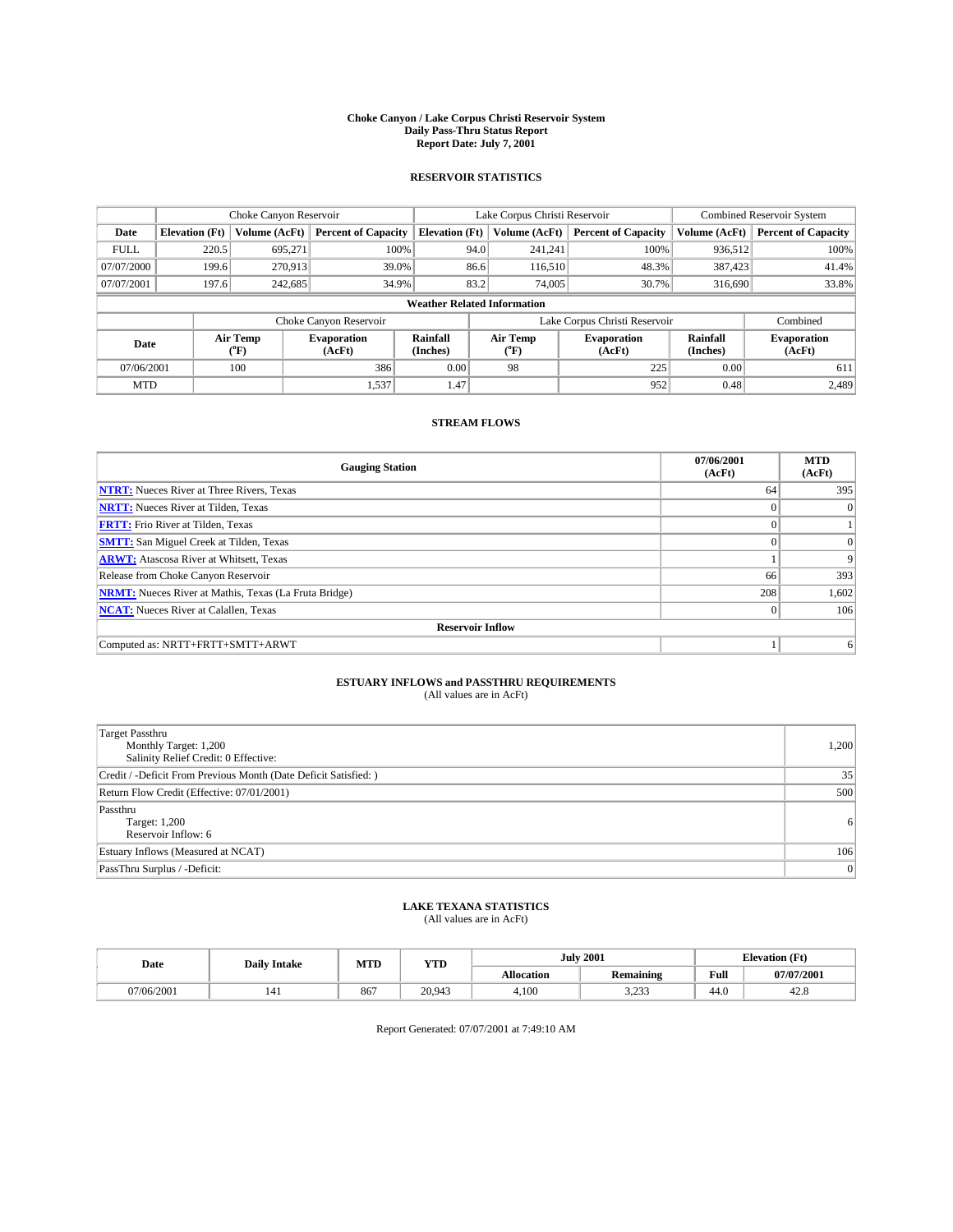#### **Choke Canyon / Lake Corpus Christi Reservoir System Daily Pass-Thru Status Report Report Date: July 8, 2001**

### **RESERVOIR STATISTICS**

|                                    | Choke Canyon Reservoir |                      |                              |                       | Lake Corpus Christi Reservoir |                  |                               |                      | <b>Combined Reservoir System</b> |  |
|------------------------------------|------------------------|----------------------|------------------------------|-----------------------|-------------------------------|------------------|-------------------------------|----------------------|----------------------------------|--|
| Date                               | <b>Elevation</b> (Ft)  | <b>Volume (AcFt)</b> | <b>Percent of Capacity</b>   | <b>Elevation</b> (Ft) |                               | Volume (AcFt)    | <b>Percent of Capacity</b>    | Volume (AcFt)        | <b>Percent of Capacity</b>       |  |
| <b>FULL</b>                        | 220.5                  | 695,271              | 100%                         |                       | 94.0                          | 241,241          | 100%                          | 936.512              | 100%                             |  |
| 07/08/2000                         | 199.6                  | 270,468              | 38.9%                        |                       | 86.6                          | 115,797          | 48.0%                         | 386,265              | 41.2%                            |  |
| 07/08/2001                         | 197.6                  | 242,409              | 34.9%                        |                       | 83.1                          | 73,600           | 30.5%                         | 316,009              | 33.7%                            |  |
| <b>Weather Related Information</b> |                        |                      |                              |                       |                               |                  |                               |                      |                                  |  |
|                                    |                        |                      | Choke Canyon Reservoir       |                       |                               |                  | Lake Corpus Christi Reservoir |                      | Combined                         |  |
| Date                               |                        | Air Temp<br>(°F)     | <b>Evaporation</b><br>(AcFt) | Rainfall<br>(Inches)  |                               | Air Temp<br>("F) | <b>Evaporation</b><br>(AcFt)  | Rainfall<br>(Inches) | <b>Evaporation</b><br>(AcFt)     |  |
| 07/07/2001                         |                        | 97                   | 305                          | 0.00                  |                               | 92               | 188                           | 0.00                 | 493                              |  |
| <b>MTD</b>                         |                        |                      | 1.842                        | 1.47                  |                               |                  | 1.140                         | 0.48                 | 2.982                            |  |

## **STREAM FLOWS**

| <b>Gauging Station</b>                                       | 07/07/2001<br>(AcFt) | <b>MTD</b><br>(AcFt) |  |  |  |  |
|--------------------------------------------------------------|----------------------|----------------------|--|--|--|--|
| <b>NTRT:</b> Nueces River at Three Rivers, Texas             | 64                   | 459                  |  |  |  |  |
| <b>NRTT:</b> Nueces River at Tilden, Texas                   |                      | $\Omega$             |  |  |  |  |
| <b>FRTT:</b> Frio River at Tilden, Texas                     |                      |                      |  |  |  |  |
| <b>SMTT:</b> San Miguel Creek at Tilden, Texas               |                      | $\Omega$             |  |  |  |  |
| <b>ARWT:</b> Atascosa River at Whitsett, Texas               |                      | 9                    |  |  |  |  |
| Release from Choke Canyon Reservoir                          | 66                   | 459                  |  |  |  |  |
| <b>NRMT:</b> Nueces River at Mathis, Texas (La Fruta Bridge) | 226                  | 1,828                |  |  |  |  |
| <b>NCAT:</b> Nueces River at Calallen, Texas                 | $\mathbf{0}$         | 106                  |  |  |  |  |
| <b>Reservoir Inflow</b>                                      |                      |                      |  |  |  |  |
| Computed as: NRTT+FRTT+SMTT+ARWT                             |                      |                      |  |  |  |  |

#### **ESTUARY INFLOWS and PASSTHRU REQUIREMENTS** (All values are in AcFt)

| <b>Target Passthru</b><br>Monthly Target: 1,200<br>Salinity Relief Credit: 0 Effective: | 1,200          |
|-----------------------------------------------------------------------------------------|----------------|
| Credit / -Deficit From Previous Month (Date Deficit Satisfied: )                        | 35             |
| Return Flow Credit (Effective: 07/01/2001)                                              | 500            |
| Passthru<br>Target: 1,200<br>Reservoir Inflow: 7                                        | 7 <sup>1</sup> |
| Estuary Inflows (Measured at NCAT)                                                      | 106            |
| PassThru Surplus / -Deficit:                                                            | 0              |

# **LAKE TEXANA STATISTICS** (All values are in AcFt)

| Date       | <b>Daily Intake</b> | MTD | YTD    |                   | <b>July 2001</b> | <b>Elevation (Ft)</b> |            |
|------------|---------------------|-----|--------|-------------------|------------------|-----------------------|------------|
|            |                     |     |        | <b>Allocation</b> | <b>Remaining</b> | Full                  | 07/08/2001 |
| 07/07/2001 | 140                 | 007 | 21.083 | 4.100             | 3,093            | 44.0                  | 42.8       |

Report Generated: 07/08/2001 at 7:46:43 AM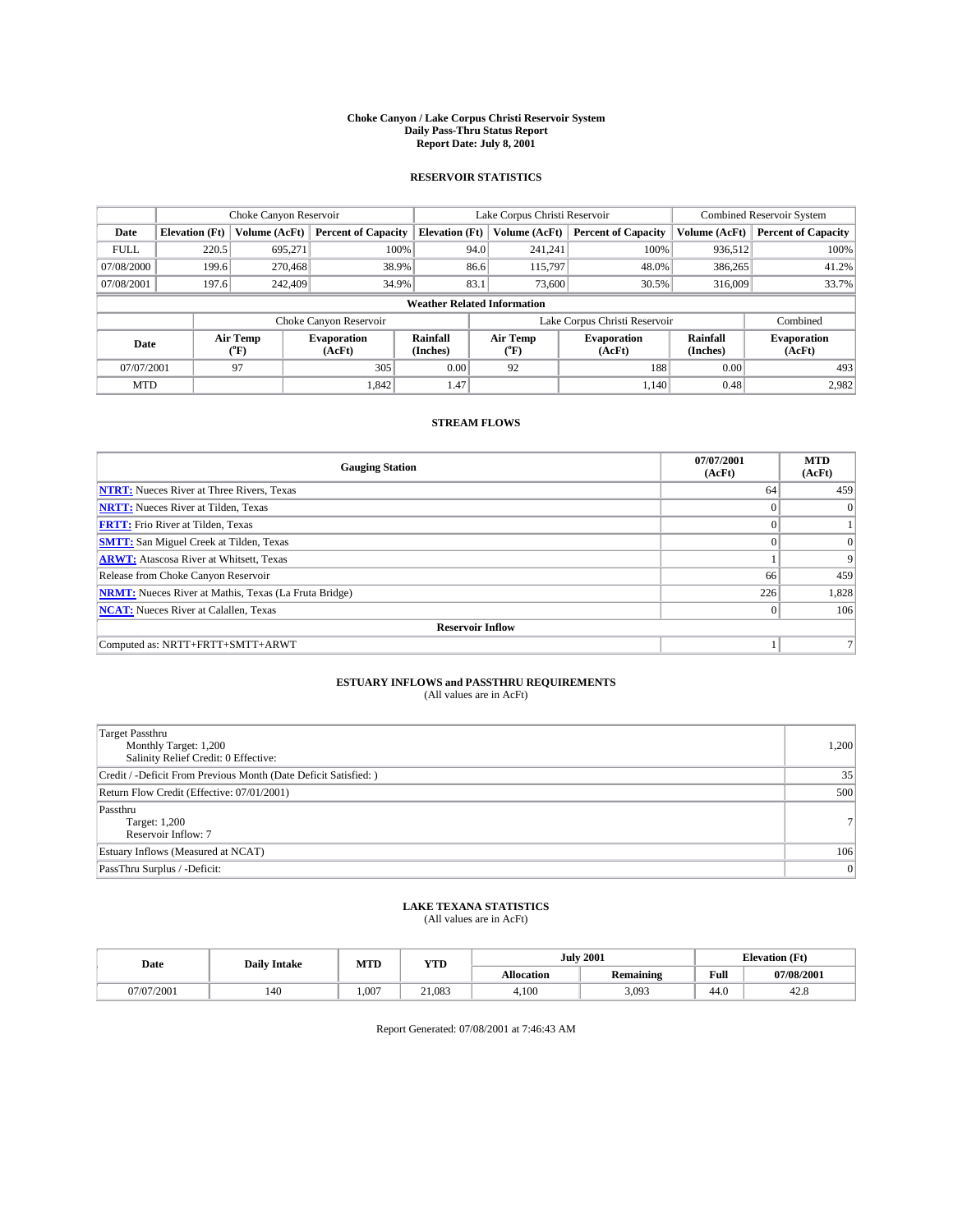#### **Choke Canyon / Lake Corpus Christi Reservoir System Daily Pass-Thru Status Report Report Date: July 9, 2001**

### **RESERVOIR STATISTICS**

|                                    | Choke Canyon Reservoir |                      |                              |                       | Lake Corpus Christi Reservoir | <b>Combined Reservoir System</b> |                      |                              |
|------------------------------------|------------------------|----------------------|------------------------------|-----------------------|-------------------------------|----------------------------------|----------------------|------------------------------|
| Date                               | <b>Elevation</b> (Ft)  | <b>Volume (AcFt)</b> | <b>Percent of Capacity</b>   | <b>Elevation</b> (Ft) | Volume (AcFt)                 | <b>Percent of Capacity</b>       | Volume (AcFt)        | <b>Percent of Capacity</b>   |
| <b>FULL</b>                        | 220.5                  | 695,271              | 100%                         | 94.0                  | 241,241                       | 100%                             | 936.512              | 100%                         |
| 07/09/2000                         | 199.5                  | 270,022              | 38.8%                        | 86.5                  | 114,518                       | 47.5%                            | 384,540              | 41.1%                        |
| 07/09/2001                         | 197.6                  | 241.859              | 34.8%                        | 83.1                  | 72,997                        | 30.3%                            | 314,856              | 33.6%                        |
| <b>Weather Related Information</b> |                        |                      |                              |                       |                               |                                  |                      |                              |
|                                    |                        |                      | Choke Canyon Reservoir       |                       |                               | Lake Corpus Christi Reservoir    |                      | Combined                     |
| Date                               |                        | Air Temp<br>(°F)     | <b>Evaporation</b><br>(AcFt) | Rainfall<br>(Inches)  | Air Temp<br>("F)              | <b>Evaporation</b><br>(AcFt)     | Rainfall<br>(Inches) | <b>Evaporation</b><br>(AcFt) |
| 07/08/2001                         |                        | 99                   | 361                          | 0.00                  | 95                            | 263                              | 0.00                 | 624                          |
| <b>MTD</b>                         |                        |                      | 2.203                        | 1.47                  |                               | 1.403                            | 0.48                 | 3,606                        |

## **STREAM FLOWS**

| <b>Gauging Station</b>                                       | 07/08/2001<br>(AcFt) | <b>MTD</b><br>(AcFt) |  |  |  |  |
|--------------------------------------------------------------|----------------------|----------------------|--|--|--|--|
| <b>NTRT:</b> Nueces River at Three Rivers, Texas             | 64                   | 522                  |  |  |  |  |
| <b>NRTT:</b> Nueces River at Tilden, Texas                   |                      | $\Omega$             |  |  |  |  |
| <b>FRTT:</b> Frio River at Tilden, Texas                     |                      |                      |  |  |  |  |
| <b>SMTT:</b> San Miguel Creek at Tilden, Texas               |                      | $\Omega$             |  |  |  |  |
| <b>ARWT:</b> Atascosa River at Whitsett, Texas               |                      | 10                   |  |  |  |  |
| Release from Choke Canyon Reservoir                          | 66                   | 524                  |  |  |  |  |
| <b>NRMT:</b> Nueces River at Mathis, Texas (La Fruta Bridge) | 250                  | 2,078                |  |  |  |  |
| <b>NCAT:</b> Nueces River at Calallen, Texas                 | $\mathbf{0}$         | 106                  |  |  |  |  |
| <b>Reservoir Inflow</b>                                      |                      |                      |  |  |  |  |
| Computed as: NRTT+FRTT+SMTT+ARWT                             |                      | 8                    |  |  |  |  |

## **ESTUARY INFLOWS and PASSTHRU REQUIREMENTS**

(All values are in AcFt)

| <b>Target Passthru</b><br>Monthly Target: 1,200<br>Salinity Relief Credit: 0 Effective: | 1,200          |
|-----------------------------------------------------------------------------------------|----------------|
| Credit / -Deficit From Previous Month (Date Deficit Satisfied: )                        | 35             |
| Return Flow Credit (Effective: 07/01/2001)                                              | 500            |
| Passthru<br>Target: 1,200<br>Reservoir Inflow: 8                                        | 8 <sup>1</sup> |
| Estuary Inflows (Measured at NCAT)                                                      | 106            |
| PassThru Surplus / -Deficit:                                                            | 0              |

## **LAKE TEXANA STATISTICS** (All values are in AcFt)

| Date       | <b>Daily Intake</b> | MTD  | <b>XZTPT</b><br>1 I.D         |                   | <b>July 2001</b>       | <b>Tlevation (Ft)</b><br>-- |            |
|------------|---------------------|------|-------------------------------|-------------------|------------------------|-----------------------------|------------|
|            |                     |      |                               | <b>Allocation</b> | <b>Remaining</b>       | Full                        | 07/09/2001 |
| 07/08/2001 | 141                 | .148 | $^{\sim}$<br>$\sim$<br>41.444 | 4,100             | $2.95^\circ$<br>ساردها | 44.0                        | 42.6       |

Report Generated: 07/09/2001 at 8:07:55 AM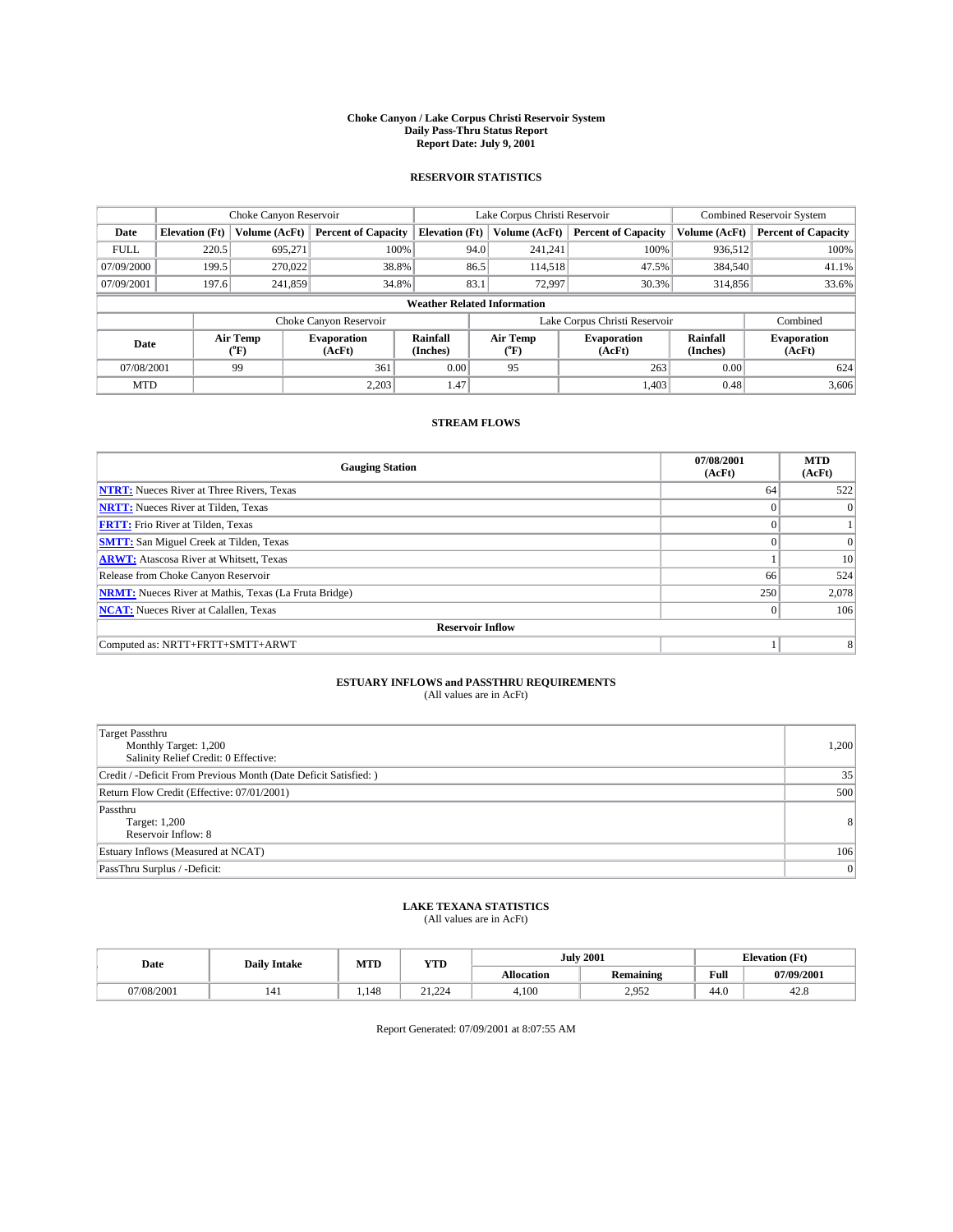#### **Choke Canyon / Lake Corpus Christi Reservoir System Daily Pass-Thru Status Report Report Date: July 10, 2001**

### **RESERVOIR STATISTICS**

|             | Choke Canyon Reservoir             |                  |                              |                       | Lake Corpus Christi Reservoir | <b>Combined Reservoir System</b> |                      |                              |  |
|-------------|------------------------------------|------------------|------------------------------|-----------------------|-------------------------------|----------------------------------|----------------------|------------------------------|--|
| Date        | <b>Elevation</b> (Ft)              | Volume (AcFt)    | <b>Percent of Capacity</b>   | <b>Elevation</b> (Ft) | Volume (AcFt)                 | <b>Percent of Capacity</b>       | Volume (AcFt)        | <b>Percent of Capacity</b>   |  |
| <b>FULL</b> | 220.5                              | 695,271          | 100%                         | 94.0                  | 241,241                       | 100%                             | 936,512              | 100%                         |  |
| 07/10/2000  | 199.5                              | 269,578          | 38.8%                        | 86.4                  | 112,963                       | 46.8%                            | 382,541              | 40.8%                        |  |
| 07/10/2001  | 197.5                              | 241,583          | 34.7%                        | 83.0                  | 72,697                        | 30.1%                            | 314,280              | 33.6%                        |  |
|             | <b>Weather Related Information</b> |                  |                              |                       |                               |                                  |                      |                              |  |
|             |                                    |                  | Choke Canyon Reservoir       |                       |                               | Lake Corpus Christi Reservoir    |                      | Combined                     |  |
| Date        |                                    | Air Temp<br>(°F) | <b>Evaporation</b><br>(AcFt) | Rainfall<br>(Inches)  | Air Temp<br>("F)              | <b>Evaporation</b><br>(AcFt)     | Rainfall<br>(Inches) | <b>Evaporation</b><br>(AcFt) |  |
| 07/09/2001  |                                    | 100              | 384                          | 0.00                  | 97                            | 261                              | 0.00                 | 645                          |  |
| <b>MTD</b>  |                                    |                  | 2.587                        | 1.47                  |                               | 1.664                            | 0.48                 | 4,251                        |  |

## **STREAM FLOWS**

| <b>Gauging Station</b>                                       | 07/09/2001<br>(AcFt) | <b>MTD</b><br>(AcFt) |  |  |  |  |
|--------------------------------------------------------------|----------------------|----------------------|--|--|--|--|
| <b>NTRT:</b> Nueces River at Three Rivers, Texas             | 62                   | 584                  |  |  |  |  |
| <b>NRTT:</b> Nueces River at Tilden, Texas                   |                      |                      |  |  |  |  |
| <b>FRTT:</b> Frio River at Tilden, Texas                     |                      |                      |  |  |  |  |
| <b>SMTT:</b> San Miguel Creek at Tilden, Texas               | $\Omega$             |                      |  |  |  |  |
| <b>ARWT:</b> Atascosa River at Whitsett, Texas               |                      | 11                   |  |  |  |  |
| Release from Choke Canyon Reservoir                          | 66                   | 590                  |  |  |  |  |
| <b>NRMT:</b> Nueces River at Mathis, Texas (La Fruta Bridge) | 264                  | 2,342                |  |  |  |  |
| <b>NCAT:</b> Nueces River at Calallen, Texas                 | $\theta$             | 106                  |  |  |  |  |
| <b>Reservoir Inflow</b>                                      |                      |                      |  |  |  |  |
| Computed as: NRTT+FRTT+SMTT+ARWT                             |                      | 9                    |  |  |  |  |

#### **ESTUARY INFLOWS and PASSTHRU REQUIREMENTS** (All values are in AcFt)

| <b>Target Passthru</b><br>Monthly Target: 1,200<br>Salinity Relief Credit: 0 Effective: | 1,200          |
|-----------------------------------------------------------------------------------------|----------------|
| Credit / -Deficit From Previous Month (Date Deficit Satisfied: )                        | 35             |
| Return Flow Credit (Effective: 07/01/2001)                                              | 500            |
| Passthru<br>Target: 1,200<br>Reservoir Inflow: 9                                        | 9 <sup>1</sup> |
| Estuary Inflows (Measured at NCAT)                                                      | 106            |
| PassThru Surplus / -Deficit:                                                            | 0              |

# **LAKE TEXANA STATISTICS** (All values are in AcFt)

| Date       | <b>Daily Intake</b> | MTD   | YTD    |                   | <b>July 2001</b> | <b>Elevation (Ft)</b> |            |
|------------|---------------------|-------|--------|-------------------|------------------|-----------------------|------------|
|            |                     |       |        | <b>Allocation</b> | <b>Remaining</b> | Full                  | 07/10/2001 |
| 07/09/2001 | 141                 | 1.289 | 21.365 | 4.100             | 2,811            | 44.0                  | 42.8       |

Report Generated: 07/10/2001 at 8:04:45 AM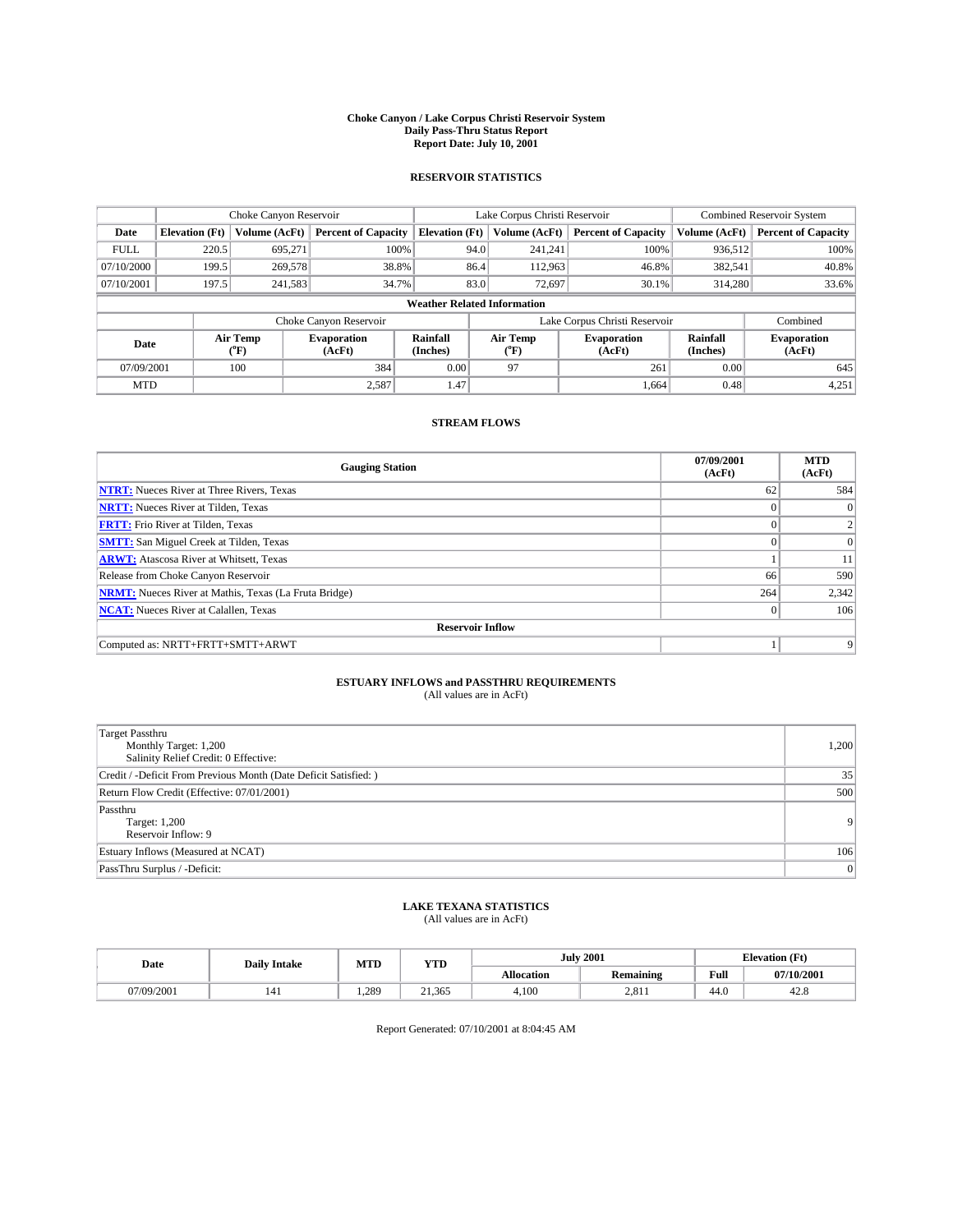#### **Choke Canyon / Lake Corpus Christi Reservoir System Daily Pass-Thru Status Report Report Date: July 11, 2001**

### **RESERVOIR STATISTICS**

|                                    |                       | Choke Canyon Reservoir |                              |                       | Lake Corpus Christi Reservoir | <b>Combined Reservoir System</b> |                      |                              |
|------------------------------------|-----------------------|------------------------|------------------------------|-----------------------|-------------------------------|----------------------------------|----------------------|------------------------------|
| Date                               | <b>Elevation</b> (Ft) | Volume (AcFt)          | <b>Percent of Capacity</b>   | <b>Elevation</b> (Ft) | Volume (AcFt)                 | <b>Percent of Capacity</b>       | Volume (AcFt)        | <b>Percent of Capacity</b>   |
| <b>FULL</b>                        | 220.5                 | 695,271                | 100%                         |                       | 94.0<br>241,241               | 100%                             | 936,512              | 100%                         |
| 07/11/2000                         | 199.5                 | 269,133                | 38.7%                        | 86.3                  | 111.416                       | 46.2%                            | 380,549              | 40.6%                        |
| 07/11/2001                         | 197.5                 | 241,034                | 34.7%                        | 83.0                  | 72,101                        | 29.9%                            | 313,135              | 33.4%                        |
| <b>Weather Related Information</b> |                       |                        |                              |                       |                               |                                  |                      |                              |
|                                    |                       |                        | Choke Canyon Reservoir       |                       |                               | Lake Corpus Christi Reservoir    |                      | Combined                     |
| Date                               |                       | Air Temp<br>(°F)       | <b>Evaporation</b><br>(AcFt) | Rainfall<br>(Inches)  | Air Temp<br>("F)              | <b>Evaporation</b><br>(AcFt)     | Rainfall<br>(Inches) | <b>Evaporation</b><br>(AcFt) |
| 07/10/2001                         |                       | 100                    | 360                          | 0.00                  | 98                            | 265                              | 0.00                 | 625                          |
| <b>MTD</b>                         |                       |                        | 2.947                        | 1.47                  |                               | 1.929                            | 0.48                 | 4,876                        |

## **STREAM FLOWS**

| <b>Gauging Station</b>                                       | 07/10/2001<br>(AcFt) | <b>MTD</b><br>(AcFt) |  |  |  |  |
|--------------------------------------------------------------|----------------------|----------------------|--|--|--|--|
| <b>NTRT:</b> Nueces River at Three Rivers, Texas             | 50                   | 633                  |  |  |  |  |
| <b>NRTT:</b> Nueces River at Tilden, Texas                   |                      |                      |  |  |  |  |
| <b>FRTT:</b> Frio River at Tilden, Texas                     |                      |                      |  |  |  |  |
| <b>SMTT:</b> San Miguel Creek at Tilden, Texas               | $\Omega$             |                      |  |  |  |  |
| <b>ARWT:</b> Atascosa River at Whitsett, Texas               |                      | 12                   |  |  |  |  |
| Release from Choke Canyon Reservoir                          | 66                   | 655                  |  |  |  |  |
| <b>NRMT:</b> Nueces River at Mathis, Texas (La Fruta Bridge) | 302                  | 2,644                |  |  |  |  |
| <b>NCAT:</b> Nueces River at Calallen, Texas                 | $\theta$             | 106                  |  |  |  |  |
| <b>Reservoir Inflow</b>                                      |                      |                      |  |  |  |  |
| Computed as: NRTT+FRTT+SMTT+ARWT                             |                      | 11                   |  |  |  |  |

#### **ESTUARY INFLOWS and PASSTHRU REQUIREMENTS** (All values are in AcFt)

| <b>Target Passthru</b><br>Monthly Target: 1,200<br>Salinity Relief Credit: 0 Effective: | 1,200 |
|-----------------------------------------------------------------------------------------|-------|
| Credit / -Deficit From Previous Month (Date Deficit Satisfied: )                        | 35    |
| Return Flow Credit (Effective: 07/01/2001)                                              | 500   |
| Passthru<br>Target: 1,200<br>Reservoir Inflow: 11                                       | 11    |
| Estuary Inflows (Measured at NCAT)                                                      | 106   |
| PassThru Surplus / -Deficit:                                                            | 0     |

## **LAKE TEXANA STATISTICS** (All values are in AcFt)

| Date     | <b>Daily Intake</b> | MTD  | <b>YTD</b> | <b>July 2001</b>  |                  | <b>Elevation</b> (Ft) |            |
|----------|---------------------|------|------------|-------------------|------------------|-----------------------|------------|
|          |                     |      |            | <b>Allocation</b> | <b>Remaining</b> | Full                  | 07/11/2001 |
| 710/2001 | 141                 | .430 | 21.506     | 4,100             | 2.670            | 44.0                  | 44.        |

Report Generated: 07/11/2001 at 10:39:41 AM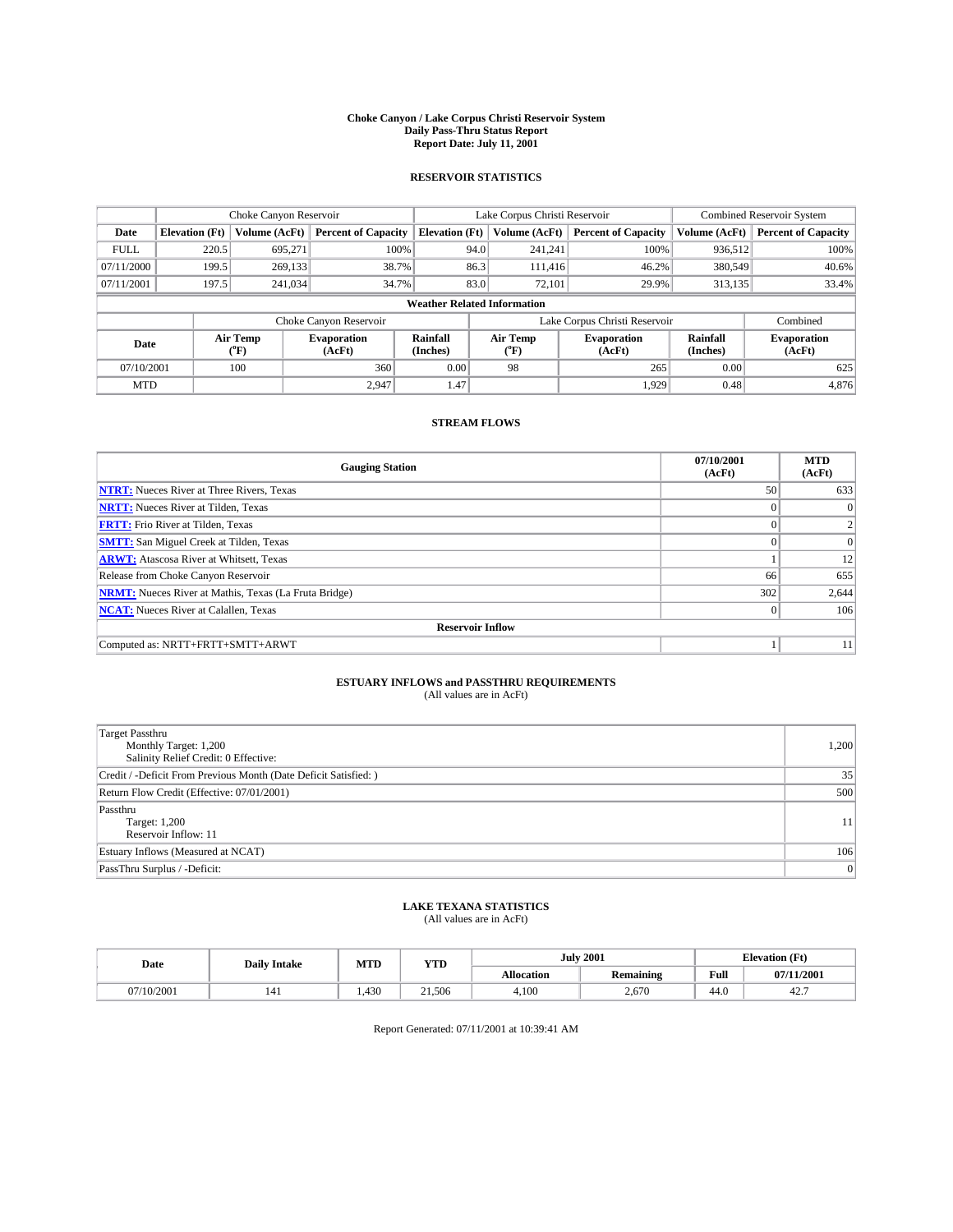#### **Choke Canyon / Lake Corpus Christi Reservoir System Daily Pass-Thru Status Report Report Date: July 12, 2001**

### **RESERVOIR STATISTICS**

|                                    | Choke Canyon Reservoir |                      |                              |                       | Lake Corpus Christi Reservoir |                  |                               |                      | <b>Combined Reservoir System</b> |  |
|------------------------------------|------------------------|----------------------|------------------------------|-----------------------|-------------------------------|------------------|-------------------------------|----------------------|----------------------------------|--|
| Date                               | <b>Elevation</b> (Ft)  | <b>Volume (AcFt)</b> | <b>Percent of Capacity</b>   | <b>Elevation</b> (Ft) |                               | Volume (AcFt)    | <b>Percent of Capacity</b>    | Volume (AcFt)        | <b>Percent of Capacity</b>       |  |
| <b>FULL</b>                        | 220.5                  | 695,271              | 100%                         |                       | 94.0                          | 241,241          | 100%                          | 936.512              | 100%                             |  |
| 07/12/2000                         | 199.4                  | 268,690              | 38.6%                        |                       | 86.2                          | 110,576          | 45.8%                         | 379,266              | 40.5%                            |  |
| 07/12/2001                         | 197.5                  | 240,485              | 34.6%                        |                       | 83.0                          | 71,805           | 29.8%                         | 312,290              | 33.3%                            |  |
| <b>Weather Related Information</b> |                        |                      |                              |                       |                               |                  |                               |                      |                                  |  |
|                                    |                        |                      | Choke Canyon Reservoir       |                       |                               |                  | Lake Corpus Christi Reservoir |                      | Combined                         |  |
| Date                               |                        | Air Temp<br>(°F)     | <b>Evaporation</b><br>(AcFt) | Rainfall<br>(Inches)  |                               | Air Temp<br>("F) | <b>Evaporation</b><br>(AcFt)  | Rainfall<br>(Inches) | <b>Evaporation</b><br>(AcFt)     |  |
| 07/11/2001                         |                        | 101                  | 367                          | 0.00                  |                               | 98               | 293                           | 0.00                 | 660                              |  |
| <b>MTD</b>                         |                        |                      | 3,314                        | 1.47                  |                               |                  | 2,222                         | 0.48                 | 5,536                            |  |

## **STREAM FLOWS**

| <b>Gauging Station</b>                                       | 07/11/2001<br>(AcFt) | <b>MTD</b><br>(AcFt) |  |  |  |  |
|--------------------------------------------------------------|----------------------|----------------------|--|--|--|--|
| <b>NTRT:</b> Nueces River at Three Rivers, Texas             | 58                   | 691                  |  |  |  |  |
| <b>NRTT:</b> Nueces River at Tilden, Texas                   |                      | $\Omega$             |  |  |  |  |
| <b>FRTT:</b> Frio River at Tilden, Texas                     |                      |                      |  |  |  |  |
| <b>SMTT:</b> San Miguel Creek at Tilden, Texas               |                      | 0                    |  |  |  |  |
| <b>ARWT:</b> Atascosa River at Whitsett, Texas               |                      | 13                   |  |  |  |  |
| Release from Choke Canyon Reservoir                          | 66                   | 721                  |  |  |  |  |
| <b>NRMT:</b> Nueces River at Mathis, Texas (La Fruta Bridge) | 363                  | 3,007                |  |  |  |  |
| <b>NCAT:</b> Nueces River at Calallen, Texas                 | $\mathbf{0}$         | 106                  |  |  |  |  |
| <b>Reservoir Inflow</b>                                      |                      |                      |  |  |  |  |
| Computed as: NRTT+FRTT+SMTT+ARWT                             |                      | 12                   |  |  |  |  |

#### **ESTUARY INFLOWS and PASSTHRU REQUIREMENTS** (All values are in AcFt)

| <b>Target Passthru</b><br>Monthly Target: 1,200<br>Salinity Relief Credit: 0 Effective: | 1,200 |
|-----------------------------------------------------------------------------------------|-------|
| Credit / -Deficit From Previous Month (Date Deficit Satisfied: )                        | 35    |
| Return Flow Credit (Effective: 07/01/2001)                                              | 500   |
| Passthru<br>Target: 1,200<br>Reservoir Inflow: 12                                       | 12    |
| Estuary Inflows (Measured at NCAT)                                                      | 106   |
| PassThru Surplus / -Deficit:                                                            | 0     |

## **LAKE TEXANA STATISTICS** (All values are in AcFt)

| Date   | <b>Daily Intake</b> | MTD   | VTT<br>1 I D        | <b>July 2001</b>  |                  | <b>Elevation</b> (Ft) |            |
|--------|---------------------|-------|---------------------|-------------------|------------------|-----------------------|------------|
|        |                     |       |                     | <b>Allocation</b> | <b>Remaining</b> | Full                  | 07/12/2001 |
| 1/2001 | 120<br>ر ب          | 1.569 | $^{\sim}$<br>21.646 | 4,100             | 53<br>⊥ ت.ب∠     | 44.0                  | 42.G       |

Report Generated: 07/12/2001 at 8:22:02 AM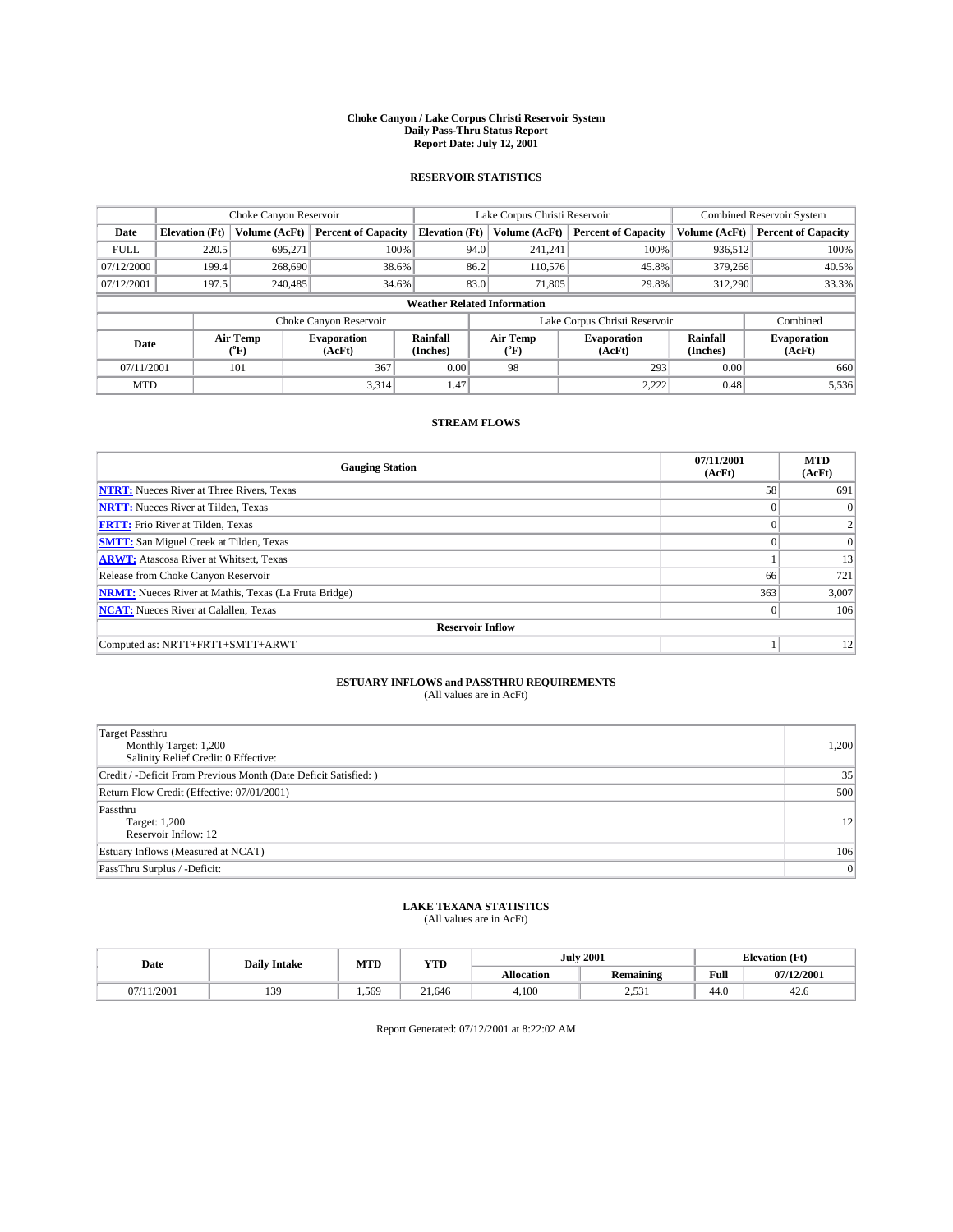#### **Choke Canyon / Lake Corpus Christi Reservoir System Daily Pass-Thru Status Report Report Date: July 13, 2001**

### **RESERVOIR STATISTICS**

|                                    | Choke Canyon Reservoir                                              |                  |                              |                       | Lake Corpus Christi Reservoir | <b>Combined Reservoir System</b> |                      |                              |  |
|------------------------------------|---------------------------------------------------------------------|------------------|------------------------------|-----------------------|-------------------------------|----------------------------------|----------------------|------------------------------|--|
| Date                               | <b>Elevation</b> (Ft)                                               | Volume (AcFt)    | <b>Percent of Capacity</b>   | <b>Elevation</b> (Ft) | Volume (AcFt)                 | <b>Percent of Capacity</b>       | Volume (AcFt)        | <b>Percent of Capacity</b>   |  |
| <b>FULL</b>                        | 220.5                                                               | 695,271          | 100%                         | 94.0                  | 241,241                       | 100%                             | 936,512              | 100%                         |  |
| 07/13/2000                         | 199.4                                                               | 268,246          | 38.6%                        | 86.1                  | 109,461                       | 45.4%                            | 377,707              | 40.3%                        |  |
| 07/13/2001                         | 197.4                                                               | 240,075          | 34.5%                        | 82.9                  | 71,020                        | 29.4%                            | 311,095              | 33.2%                        |  |
| <b>Weather Related Information</b> |                                                                     |                  |                              |                       |                               |                                  |                      |                              |  |
|                                    | Combined<br>Choke Canyon Reservoir<br>Lake Corpus Christi Reservoir |                  |                              |                       |                               |                                  |                      |                              |  |
| Date                               |                                                                     | Air Temp<br>(°F) | <b>Evaporation</b><br>(AcFt) | Rainfall<br>(Inches)  | Air Temp<br>("F)              | <b>Evaporation</b><br>(AcFt)     | Rainfall<br>(Inches) | <b>Evaporation</b><br>(AcFt) |  |
| 07/12/2001                         |                                                                     | 102              | 383                          | 0.00                  | 98                            | 278                              | 0.00                 | 661                          |  |
| <b>MTD</b>                         |                                                                     |                  | 3.697                        | 1.47                  |                               | 2,500                            | 0.48                 | 6,197                        |  |

## **STREAM FLOWS**

| <b>Gauging Station</b>                                       | 07/12/2001<br>(AcFt) | <b>MTD</b><br>(AcFt) |
|--------------------------------------------------------------|----------------------|----------------------|
| <b>NTRT:</b> Nueces River at Three Rivers, Texas             | 52                   | 742                  |
| <b>NRTT:</b> Nueces River at Tilden, Texas                   | 218                  | 219                  |
| <b>FRTT:</b> Frio River at Tilden, Texas                     |                      |                      |
| <b>SMTT:</b> San Miguel Creek at Tilden, Texas               | $\Omega$             | $\vert$ 0            |
| <b>ARWT:</b> Atascosa River at Whitsett, Texas               |                      | 14                   |
| Release from Choke Canyon Reservoir                          | 66                   | 786                  |
| <b>NRMT:</b> Nueces River at Mathis, Texas (La Fruta Bridge) | 409                  | 3,416                |
| <b>NCAT:</b> Nueces River at Calallen, Texas                 | $\theta$             | 106                  |
| <b>Reservoir Inflow</b>                                      |                      |                      |
| Computed as: NRTT+FRTT+SMTT+ARWT                             | 220                  | 232                  |

## **ESTUARY INFLOWS and PASSTHRU REQUIREMENTS**

(All values are in AcFt)

| <b>Target Passthru</b><br>Monthly Target: 1,200<br>Salinity Relief Credit: 0 Effective: | 1,200 |
|-----------------------------------------------------------------------------------------|-------|
| Credit / -Deficit From Previous Month (Date Deficit Satisfied: )                        | 35    |
| Return Flow Credit (Effective: 07/01/2001)                                              | 500   |
| Passthru<br>Target: 1,200<br>Reservoir Inflow: 232                                      | 232   |
| Estuary Inflows (Measured at NCAT)                                                      | 106   |
| PassThru Surplus / -Deficit:                                                            | 0     |

## **LAKE TEXANA STATISTICS** (All values are in AcFt)

| Date     | <b>Daily Intake</b> | MTD  | VTT<br>1 I D |                   | <b>July 2001</b> | <b>Elevation</b> (Ft) |            |
|----------|---------------------|------|--------------|-------------------|------------------|-----------------------|------------|
|          |                     |      |              | <b>Allocation</b> | <b>Remaining</b> | Full                  | 07/13/2001 |
| (12/2001 | 120<br>             | .709 | 21.785       | 4,100             | 2,391            | 44.0                  | 42.G       |

Report Generated: 07/13/2001 at 8:11:44 AM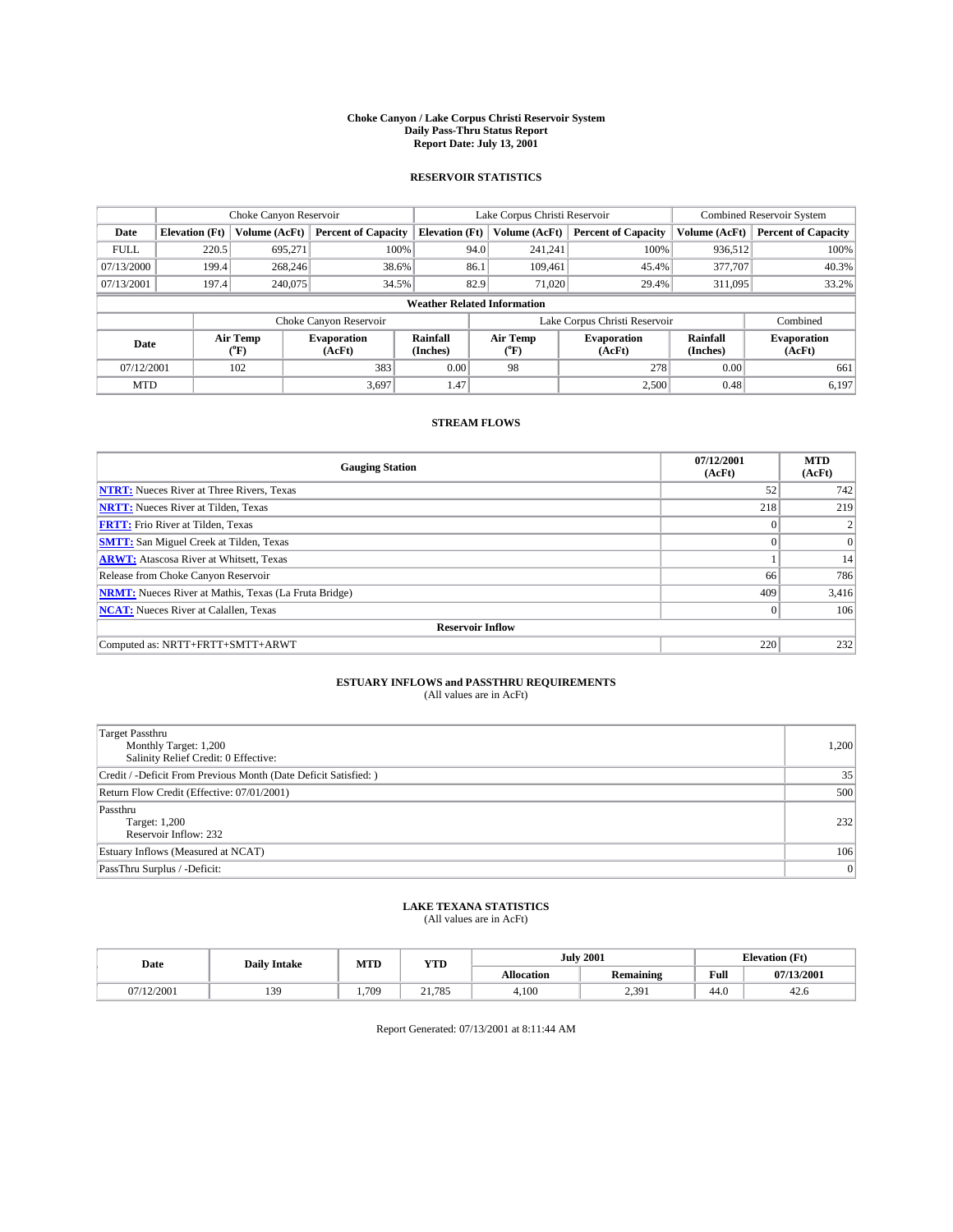#### **Choke Canyon / Lake Corpus Christi Reservoir System Daily Pass-Thru Status Report Report Date: July 14, 2001**

### **RESERVOIR STATISTICS**

|                                    | Choke Canyon Reservoir |                      |                              |                       | Lake Corpus Christi Reservoir |                  |                               |                      | <b>Combined Reservoir System</b> |  |
|------------------------------------|------------------------|----------------------|------------------------------|-----------------------|-------------------------------|------------------|-------------------------------|----------------------|----------------------------------|--|
| Date                               | <b>Elevation</b> (Ft)  | <b>Volume (AcFt)</b> | <b>Percent of Capacity</b>   | <b>Elevation</b> (Ft) |                               | Volume (AcFt)    | <b>Percent of Capacity</b>    | Volume (AcFt)        | <b>Percent of Capacity</b>       |  |
| <b>FULL</b>                        | 220.5                  | 695,271              | 100%                         |                       | 94.0                          | 241,241          | 100%                          | 936.512              | 100%                             |  |
| 07/14/2000                         | 199.4                  | 267,803              | 38.5%                        |                       | 86.0                          | 108,350          | 44.9%                         | 376,153              | 40.2%                            |  |
| 07/14/2001                         | 197.4                  | 239,528              | 34.5%                        |                       | 82.8                          | 70.728           | 29.3%                         | 310,256              | 33.1%                            |  |
| <b>Weather Related Information</b> |                        |                      |                              |                       |                               |                  |                               |                      |                                  |  |
|                                    |                        |                      | Choke Canyon Reservoir       |                       |                               |                  | Lake Corpus Christi Reservoir |                      | Combined                         |  |
| Date                               |                        | Air Temp<br>(°F)     | <b>Evaporation</b><br>(AcFt) | Rainfall<br>(Inches)  |                               | Air Temp<br>("F) | <b>Evaporation</b><br>(AcFt)  | Rainfall<br>(Inches) | <b>Evaporation</b><br>(AcFt)     |  |
| 07/13/2001                         |                        | 103                  | 358                          | 0.00                  |                               | 100              | 260                           | 0.00                 | 618                              |  |
| <b>MTD</b>                         |                        |                      | 4.055                        | 1.47                  |                               |                  | 2.760                         | 0.48                 | 6,815                            |  |

## **STREAM FLOWS**

| <b>Gauging Station</b>                                       | 07/13/2001<br>(AcFt) | <b>MTD</b><br>(AcFt) |
|--------------------------------------------------------------|----------------------|----------------------|
| <b>NTRT:</b> Nueces River at Three Rivers, Texas             | 52                   | 794                  |
| <b>NRTT:</b> Nueces River at Tilden, Texas                   | 276                  | 495                  |
| <b>FRTT:</b> Frio River at Tilden, Texas                     | $\Omega$             |                      |
| <b>SMTT:</b> San Miguel Creek at Tilden, Texas               |                      | 0                    |
| <b>ARWT:</b> Atascosa River at Whitsett, Texas               |                      | 15                   |
| Release from Choke Canyon Reservoir                          | 66                   | 852                  |
| <b>NRMT:</b> Nueces River at Mathis, Texas (La Fruta Bridge) | 457                  | 3,873                |
| <b>NCAT:</b> Nueces River at Calallen, Texas                 | $\theta$             | 106                  |
| <b>Reservoir Inflow</b>                                      |                      |                      |
| Computed as: NRTT+FRTT+SMTT+ARWT                             | 277                  | 508                  |

#### **ESTUARY INFLOWS and PASSTHRU REQUIREMENTS** (All values are in AcFt)

| <b>Target Passthru</b><br>Monthly Target: 1,200<br>Salinity Relief Credit: 0 Effective: | 1,200 |
|-----------------------------------------------------------------------------------------|-------|
| Credit / -Deficit From Previous Month (Date Deficit Satisfied: )                        | 35    |
| Return Flow Credit (Effective: 07/01/2001)                                              | 500   |
| Passthru<br>Target: 1,200<br>Reservoir Inflow: 508                                      | 508   |
| Estuary Inflows (Measured at NCAT)                                                      | 106   |
| PassThru Surplus / -Deficit:                                                            | 0     |

## **LAKE TEXANA STATISTICS** (All values are in AcFt)

| Date     | <b>Daily Intake</b> | MTD   | <b>YTD</b> |                   | <b>July 2001</b> | <b>Elevation</b> (Ft) |            |
|----------|---------------------|-------|------------|-------------------|------------------|-----------------------|------------|
|          |                     |       |            | <b>Allocation</b> | <b>Remaining</b> | Full                  | 07/14/2001 |
| (13/2001 | 130<br>ر ب          | . 848 | 21,924     | 4,100             | 2.25<br>ے بے ب   | 44.0                  | 42.3       |

Report Generated: 07/14/2001 at 7:55:39 AM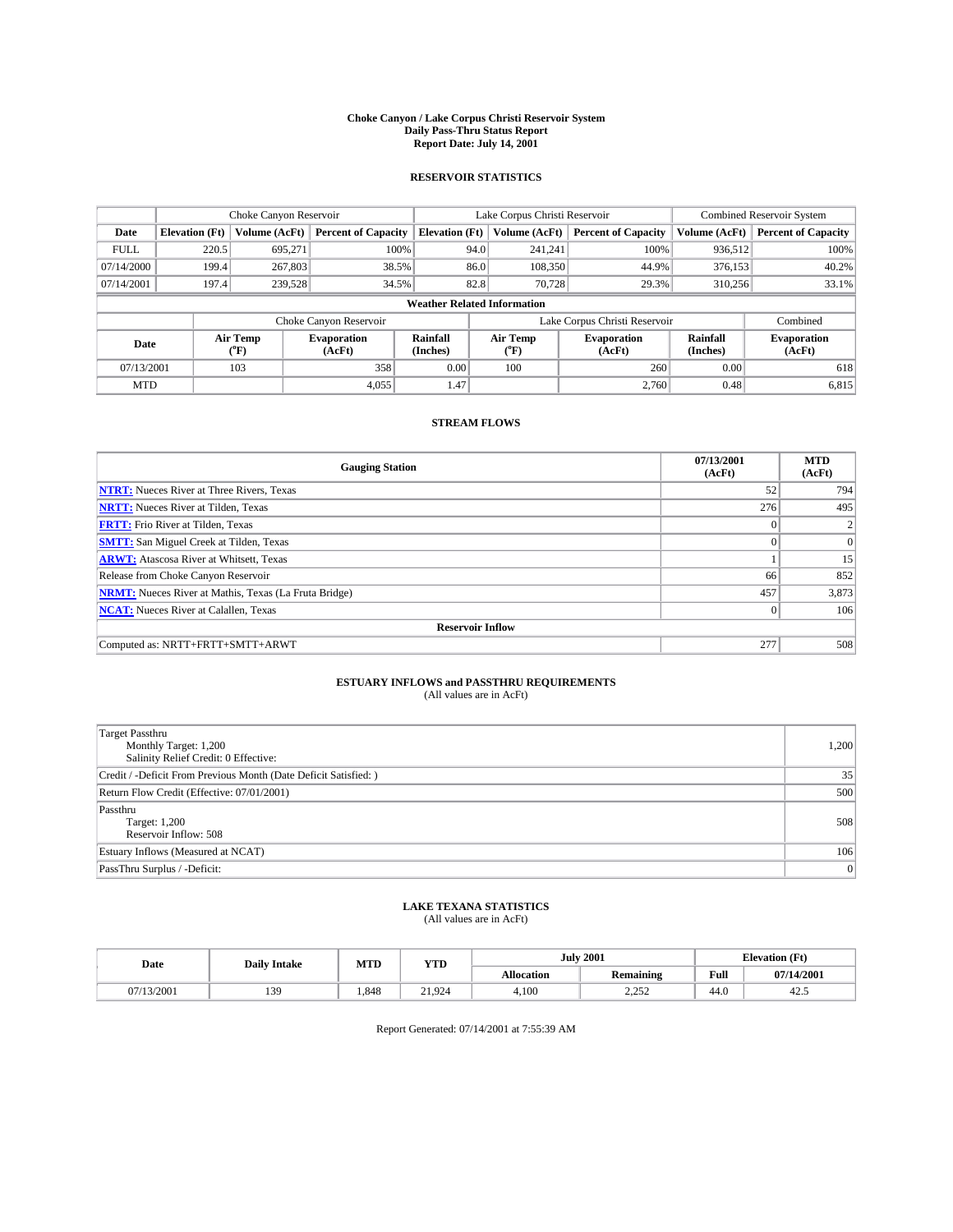#### **Choke Canyon / Lake Corpus Christi Reservoir System Daily Pass-Thru Status Report Report Date: July 15, 2001**

### **RESERVOIR STATISTICS**

|                                    | Choke Canyon Reservoir                                              |                      |                              |                       | Lake Corpus Christi Reservoir |                  |                              |                      | <b>Combined Reservoir System</b> |  |
|------------------------------------|---------------------------------------------------------------------|----------------------|------------------------------|-----------------------|-------------------------------|------------------|------------------------------|----------------------|----------------------------------|--|
| Date                               | <b>Elevation</b> (Ft)                                               | <b>Volume (AcFt)</b> | <b>Percent of Capacity</b>   | <b>Elevation</b> (Ft) |                               | Volume (AcFt)    | <b>Percent of Capacity</b>   | Volume (AcFt)        | <b>Percent of Capacity</b>       |  |
| <b>FULL</b>                        | 220.5                                                               | 695,271              |                              | 100%                  | 94.0                          | 241,241          | 100%                         | 936.512              | 100%                             |  |
| 07/15/2000                         | 199.4                                                               | 267.361              | 38.5%                        |                       | 86.0                          | 107,382          | 44.5%                        | 374,743              | 40.0%                            |  |
| 07/15/2001                         | 197.4                                                               | 239.118              | 34.4%                        |                       | 82.8                          | 70,052           | 29.0%                        | 309,170              | 33.0%                            |  |
| <b>Weather Related Information</b> |                                                                     |                      |                              |                       |                               |                  |                              |                      |                                  |  |
|                                    | Lake Corpus Christi Reservoir<br>Choke Canyon Reservoir<br>Combined |                      |                              |                       |                               |                  |                              |                      |                                  |  |
| Date                               |                                                                     | Air Temp<br>(°F)     | <b>Evaporation</b><br>(AcFt) | Rainfall<br>(Inches)  |                               | Air Temp<br>("F) | <b>Evaporation</b><br>(AcFt) | Rainfall<br>(Inches) | <b>Evaporation</b><br>(AcFt)     |  |
| 07/14/2001                         |                                                                     | 103                  | 366                          | 0.00                  |                               | 101              | 179                          | 0.00                 | 545                              |  |
| <b>MTD</b>                         |                                                                     |                      | 4,421                        | 1.47                  |                               |                  | 2,939                        | 0.48                 | 7,360                            |  |

## **STREAM FLOWS**

| <b>Gauging Station</b>                                       | 07/14/2001<br>(AcFt) | <b>MTD</b><br>(AcFt) |  |  |  |  |
|--------------------------------------------------------------|----------------------|----------------------|--|--|--|--|
| <b>NTRT:</b> Nueces River at Three Rivers, Texas             | 105                  | 899                  |  |  |  |  |
| <b>NRTT:</b> Nueces River at Tilden, Texas                   | 204                  | 699                  |  |  |  |  |
| <b>FRTT:</b> Frio River at Tilden, Texas                     |                      |                      |  |  |  |  |
| <b>SMTT:</b> San Miguel Creek at Tilden, Texas               |                      |                      |  |  |  |  |
| <b>ARWT:</b> Atascosa River at Whitsett, Texas               |                      | 16 <sup>1</sup>      |  |  |  |  |
| Release from Choke Canyon Reservoir                          | 66                   | 917                  |  |  |  |  |
| <b>NRMT:</b> Nueces River at Mathis, Texas (La Fruta Bridge) | 457                  | 4,329                |  |  |  |  |
| <b>NCAT:</b> Nueces River at Calallen, Texas                 |                      | 106                  |  |  |  |  |
| <b>Reservoir Inflow</b>                                      |                      |                      |  |  |  |  |
| Computed as: (NTRT+FRTT+SMTT)-Release From Choke Canyon      | 40                   | 548                  |  |  |  |  |

## **ESTUARY INFLOWS and PASSTHRU REQUIREMENTS**<br>(All values are in AcFt)

| Target Passthru<br>Monthly Target: 1,200<br>Salinity Relief Credit: 0 Effective: | 1,200 |
|----------------------------------------------------------------------------------|-------|
| Credit / -Deficit From Previous Month (Date Deficit Satisfied: )                 | 35    |
| Return Flow Credit (Effective: 07/01/2001)                                       | 500   |
| Passthru<br>Target: 1,200<br>Reservoir Inflow: 548                               | 548   |
| Estuary Inflows (Measured at NCAT)                                               | 106   |
| PassThru Surplus / -Deficit:                                                     | 93    |

## **LAKE TEXANA STATISTICS** (All values are in AcFt)

| Date               | <b>Daily Intake</b> | MTD   | VTT<br>1 I D | <b>July 2001</b>  |                  | <b>Elevation</b> (Ft) |            |
|--------------------|---------------------|-------|--------------|-------------------|------------------|-----------------------|------------|
|                    |                     |       |              | <b>Allocation</b> | <b>Remaining</b> | Full                  | 07/15/2001 |
| /14/2001<br>$\sim$ | 140                 | 1.989 | 22,065       | 4,100             | 2.111            | 44.0                  | 42.3       |

Report Generated: 07/15/2001 at 8:15:50 AM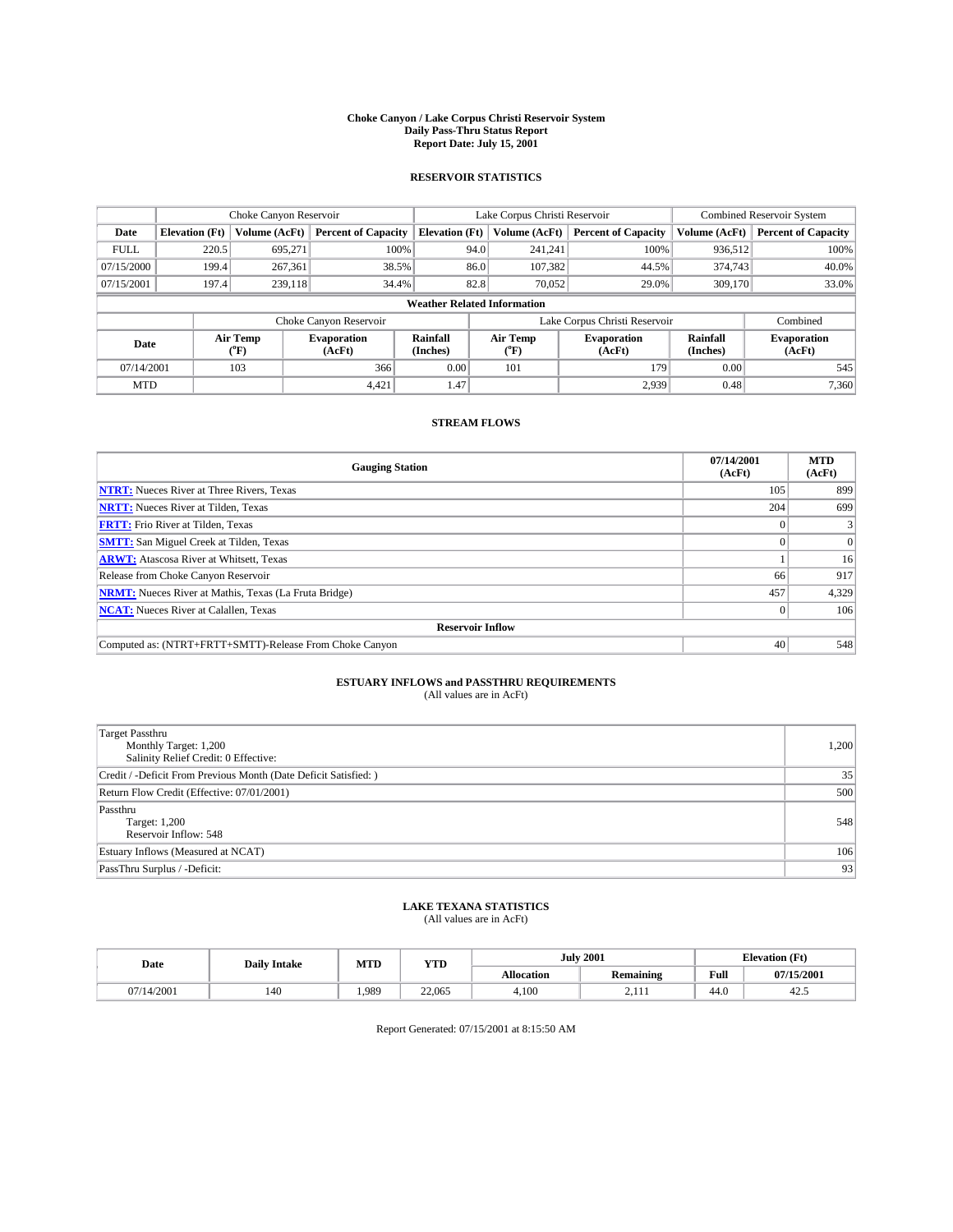#### **Choke Canyon / Lake Corpus Christi Reservoir System Daily Pass-Thru Status Report Report Date: July 16, 2001**

### **RESERVOIR STATISTICS**

|                                    | Choke Canyon Reservoir |                  |                              |                       | Lake Corpus Christi Reservoir | <b>Combined Reservoir System</b> |                      |                              |
|------------------------------------|------------------------|------------------|------------------------------|-----------------------|-------------------------------|----------------------------------|----------------------|------------------------------|
| Date                               | <b>Elevation</b> (Ft)  | Volume (AcFt)    | <b>Percent of Capacity</b>   | <b>Elevation</b> (Ft) | Volume (AcFt)                 | <b>Percent of Capacity</b>       | Volume (AcFt)        | <b>Percent of Capacity</b>   |
| <b>FULL</b>                        | 220.5                  | 695,271          | 100%                         | 94.0                  | 241,241                       | 100%                             | 936,512              | 100%                         |
| 07/16/2000                         | 199.3                  | 266,919          | 38.4%                        | 85.9                  | 106,695                       | 44.2%                            | 373,614              | 39.9%                        |
| 07/16/2001                         | 197.3                  | 238,709          | 34.3%                        | 82.7                  | 69,764                        | 28.9%                            | 308,473              | 32.9%                        |
| <b>Weather Related Information</b> |                        |                  |                              |                       |                               |                                  |                      |                              |
|                                    |                        |                  | Choke Canyon Reservoir       |                       |                               | Lake Corpus Christi Reservoir    |                      | Combined                     |
| Date                               |                        | Air Temp<br>(°F) | <b>Evaporation</b><br>(AcFt) | Rainfall<br>(Inches)  | Air Temp<br>("F)              | <b>Evaporation</b><br>(AcFt)     | Rainfall<br>(Inches) | <b>Evaporation</b><br>(AcFt) |
| 07/15/2001                         |                        | 102              | 357                          | 0.00                  | 101                           | 246                              | 0.00                 | 603                          |
| <b>MTD</b>                         |                        |                  | 4.778                        | 1.47                  |                               | 3,185                            | 0.48                 | 7,963                        |

## **STREAM FLOWS**

| <b>Gauging Station</b>                                       | 07/15/2001<br>(AcFt) | <b>MTD</b><br>(AcFt) |  |  |  |  |
|--------------------------------------------------------------|----------------------|----------------------|--|--|--|--|
| <b>NTRT:</b> Nueces River at Three Rivers, Texas             | 155                  | 1,054                |  |  |  |  |
| <b>NRTT:</b> Nueces River at Tilden, Texas                   | 163                  | 862                  |  |  |  |  |
| <b>FRTT:</b> Frio River at Tilden, Texas                     |                      |                      |  |  |  |  |
| <b>SMTT:</b> San Miguel Creek at Tilden, Texas               |                      |                      |  |  |  |  |
| <b>ARWT:</b> Atascosa River at Whitsett, Texas               |                      | 18                   |  |  |  |  |
| Release from Choke Canyon Reservoir                          | 66                   | 983                  |  |  |  |  |
| <b>NRMT:</b> Nueces River at Mathis, Texas (La Fruta Bridge) | 415                  | 4,744                |  |  |  |  |
| <b>NCAT:</b> Nueces River at Calallen, Texas                 |                      | 107                  |  |  |  |  |
| <b>Reservoir Inflow</b>                                      |                      |                      |  |  |  |  |
| Computed as: (NTRT+FRTT+SMTT)-Release From Choke Canyon      | 90                   | 638                  |  |  |  |  |

## **ESTUARY INFLOWS and PASSTHRU REQUIREMENTS**<br>(All values are in AcFt)

| <b>Target Passthru</b><br>Monthly Target: 1,200<br>Salinity Relief Credit: 0 Effective: | 1,200            |
|-----------------------------------------------------------------------------------------|------------------|
| Credit / -Deficit From Previous Month (Date Deficit Satisfied: )                        | 35               |
| Return Flow Credit (Effective: 07/01/2001)                                              | 500              |
| Passthru<br>Target: 1,200<br>Reservoir Inflow: 638                                      | 638              |
| Estuary Inflows (Measured at NCAT)                                                      | 107              |
| PassThru Surplus / -Deficit:                                                            | $\left 4\right $ |

## **LAKE TEXANA STATISTICS** (All values are in AcFt)

| Date    | <b>Daily Intake</b> | MTD   | VTT<br>1 I D |                   | <b>July 2001</b> | <b>Elevation</b> (Ft) |            |
|---------|---------------------|-------|--------------|-------------------|------------------|-----------------------|------------|
|         |                     |       |              | <b>Allocation</b> | <b>Remaining</b> | Full                  | 07/16/2001 |
| 15/2001 | 141                 | 2.130 | 22,206       | 4,100             | . 970            | 44.0                  | 42.3       |

Report Generated: 07/16/2001 at 8:07:07 AM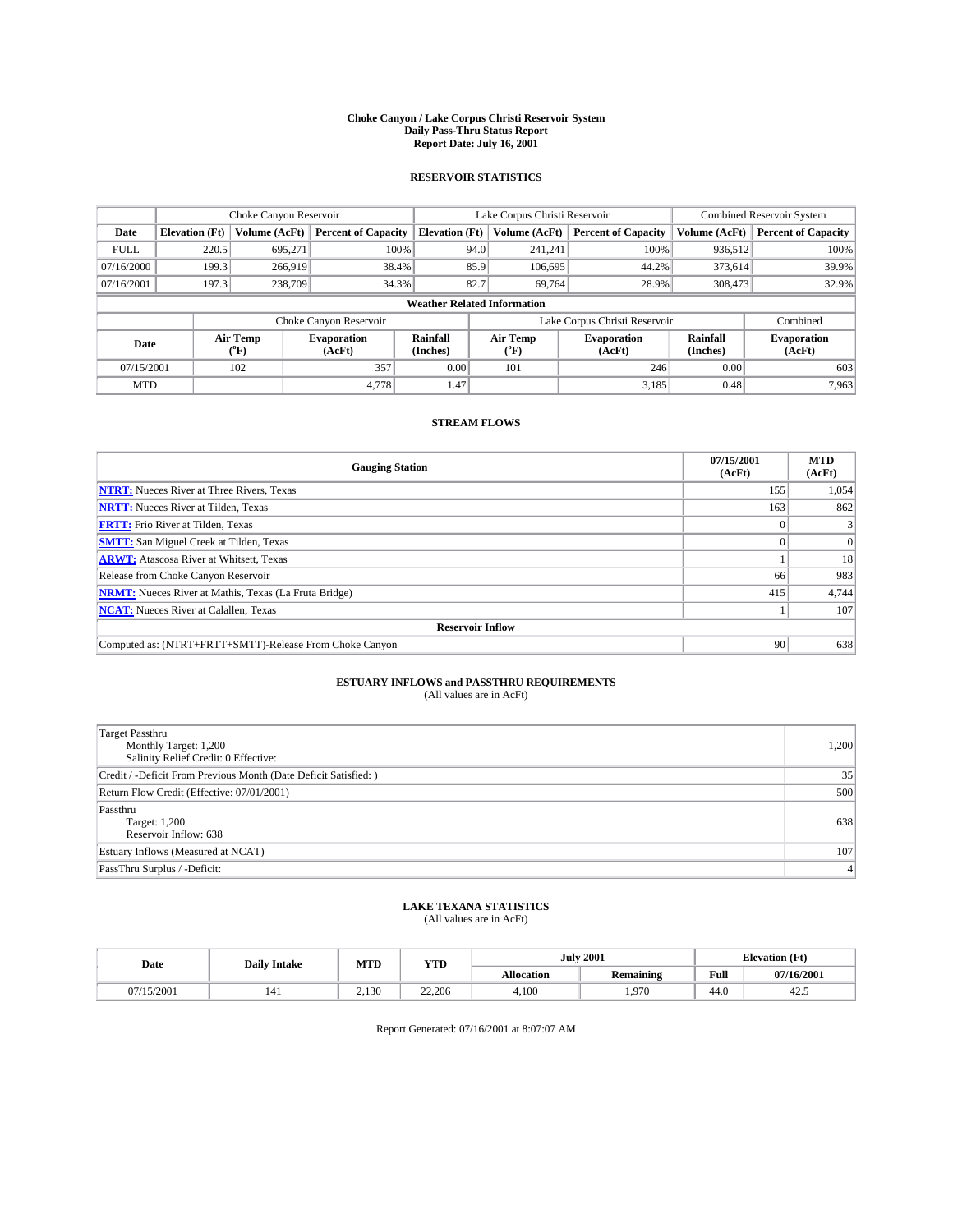#### **Choke Canyon / Lake Corpus Christi Reservoir System Daily Pass-Thru Status Report Report Date: July 17, 2001**

### **RESERVOIR STATISTICS**

|                                    | Choke Canyon Reservoir |                             |                              |                       | Lake Corpus Christi Reservoir |         |                               |                      | Combined Reservoir System    |  |
|------------------------------------|------------------------|-----------------------------|------------------------------|-----------------------|-------------------------------|---------|-------------------------------|----------------------|------------------------------|--|
| Date                               | <b>Elevation</b> (Ft)  | Volume (AcFt)               | <b>Percent of Capacity</b>   | <b>Elevation</b> (Ft) | Volume (AcFt)                 |         | <b>Percent of Capacity</b>    | Volume (AcFt)        | <b>Percent of Capacity</b>   |  |
| <b>FULL</b>                        | 220.5                  | 695,271                     | 100%                         |                       | 94.0                          | 241,241 | 100%                          | 936,512              | 100%                         |  |
| 07/17/2000                         | 199.3                  | 266,625                     | 38.3%                        |                       | 85.9                          | 106.011 | 43.9%                         | 372,636              | 39.8%                        |  |
| 07/17/2001                         | 197.3                  | 238,436                     | 34.3%                        |                       | 82.7                          | 69,477  | 28.8%                         | 307.913              | 32.9%                        |  |
| <b>Weather Related Information</b> |                        |                             |                              |                       |                               |         |                               |                      |                              |  |
|                                    |                        |                             | Choke Canyon Reservoir       |                       |                               |         | Lake Corpus Christi Reservoir |                      | Combined                     |  |
| Date                               |                        | Air Temp<br>${}^{\circ}$ F) | <b>Evaporation</b><br>(AcFt) | Rainfall<br>(Inches)  | Air Temp<br>("F)              |         | <b>Evaporation</b><br>(AcFt)  | Rainfall<br>(Inches) | <b>Evaporation</b><br>(AcFt) |  |
| 07/16/2001                         |                        | 100                         | 357                          | 0.00                  | 97                            |         | 245                           | 0.00                 | 602                          |  |
| <b>MTD</b>                         |                        |                             | 5,135                        | 1.47                  |                               |         | 3,430                         | 0.48                 | 8,565                        |  |

## **STREAM FLOWS**

| <b>Gauging Station</b>                                       | 07/16/2001<br>(AcFt) | <b>MTD</b><br>(AcFt) |  |  |  |  |
|--------------------------------------------------------------|----------------------|----------------------|--|--|--|--|
| <b>NTRT:</b> Nueces River at Three Rivers, Texas             | 121                  | 1,175                |  |  |  |  |
| <b>NRTT:</b> Nueces River at Tilden, Texas                   | 143                  | 1,005                |  |  |  |  |
| <b>FRTT:</b> Frio River at Tilden, Texas                     |                      |                      |  |  |  |  |
| <b>SMTT:</b> San Miguel Creek at Tilden, Texas               |                      |                      |  |  |  |  |
| <b>ARWT:</b> Atascosa River at Whitsett, Texas               |                      | 19                   |  |  |  |  |
| Release from Choke Canyon Reservoir                          | 66                   | 1,048                |  |  |  |  |
| <b>NRMT:</b> Nueces River at Mathis, Texas (La Fruta Bridge) | 407                  | 5,151                |  |  |  |  |
| <b>NCAT:</b> Nueces River at Calallen, Texas                 | 28 <sub>1</sub>      | 135                  |  |  |  |  |
| <b>Reservoir Inflow</b>                                      |                      |                      |  |  |  |  |
| Computed as: (NTRT+FRTT+SMTT)-Release From Choke Canyon      | 56                   | 693                  |  |  |  |  |

## **ESTUARY INFLOWS and PASSTHRU REQUIREMENTS**<br>(All values are in AcFt)

| Target Passthru<br>Monthly Target: 1,200<br>Salinity Relief Credit: 0 Effective: | 1,200 |
|----------------------------------------------------------------------------------|-------|
| Credit / -Deficit From Previous Month (Date Deficit Satisfied: )                 | 35    |
| Return Flow Credit (Effective: 07/01/2001)                                       | 500   |
| Passthru<br>Target: 1,200<br>Reservoir Inflow: 693                               | 693   |
| Estuary Inflows (Measured at NCAT)                                               | 135   |
| PassThru Surplus / -Deficit:                                                     | $-24$ |

## **LAKE TEXANA STATISTICS** (All values are in AcFt)

| Date     | <b>Daily Intake</b> | MTD | VTT<br>1 I D    |                   | <b>July 2001</b> | <b>Elevation</b> (Ft) |            |
|----------|---------------------|-----|-----------------|-------------------|------------------|-----------------------|------------|
|          |                     |     |                 | <b>Allocation</b> | <b>Remaining</b> | Full                  | 07/17/2001 |
| /16/2001 | 141                 | 27  | 22.247<br>22.34 | 4,100             | .329             | 44.0                  | 42.4       |

Report Generated: 07/17/2001 at 8:10:23 AM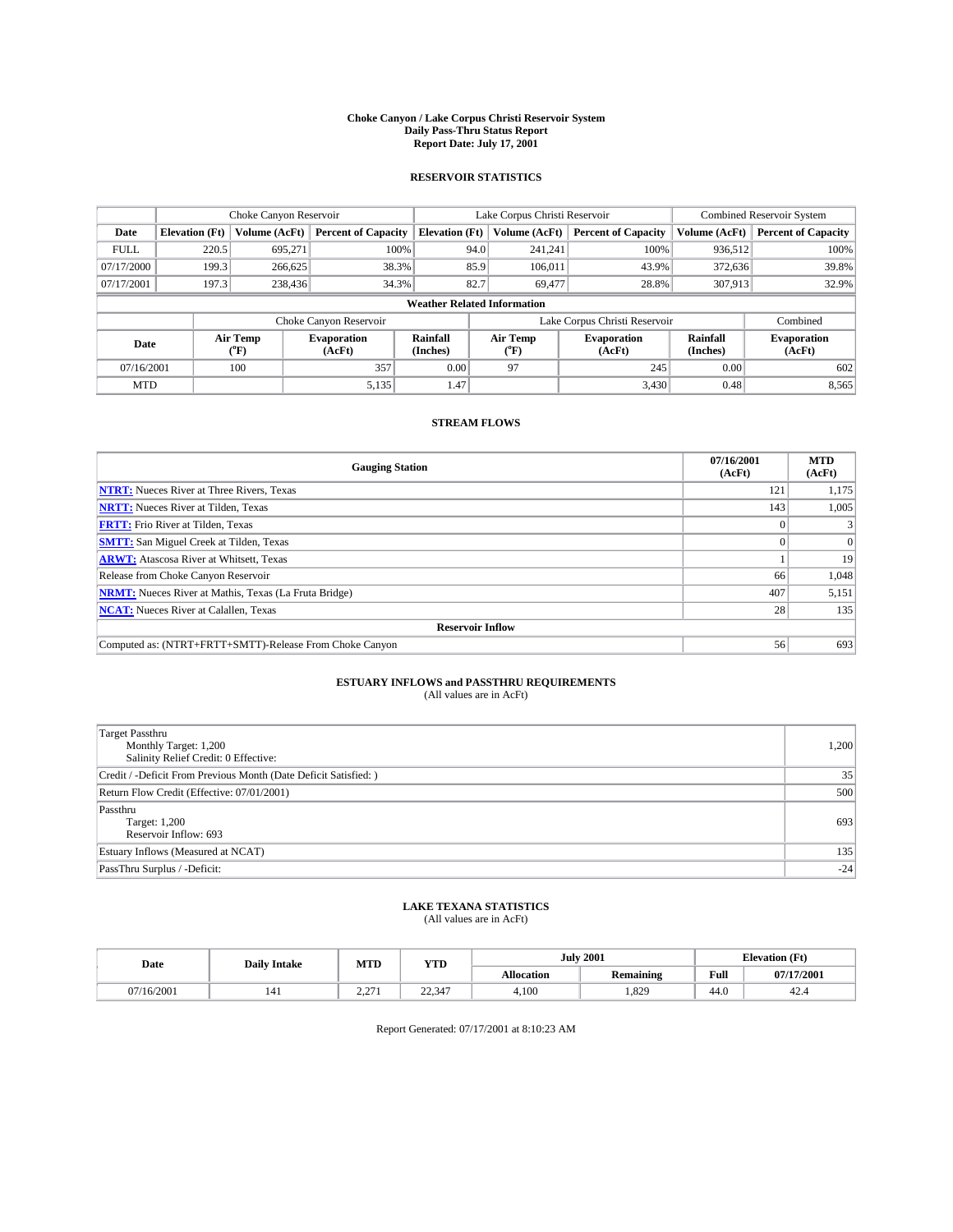#### **Choke Canyon / Lake Corpus Christi Reservoir System Daily Pass-Thru Status Report Report Date: July 18, 2001**

### **RESERVOIR STATISTICS**

|                                    | Choke Canyon Reservoir |                      |                              |                       | Lake Corpus Christi Reservoir |               |                               |                      | <b>Combined Reservoir System</b> |  |
|------------------------------------|------------------------|----------------------|------------------------------|-----------------------|-------------------------------|---------------|-------------------------------|----------------------|----------------------------------|--|
| Date                               | <b>Elevation</b> (Ft)  | <b>Volume (AcFt)</b> | <b>Percent of Capacity</b>   | <b>Elevation</b> (Ft) |                               | Volume (AcFt) | <b>Percent of Capacity</b>    | Volume (AcFt)        | <b>Percent of Capacity</b>       |  |
| <b>FULL</b>                        | 220.5                  | 695,271              | 100%                         |                       | 94.0                          | 241,241       | 100%                          | 936.512              | 100%                             |  |
| 07/18/2000                         | 199.3                  | 266,037              | 38.3%                        |                       | 85.8                          | 105,466       | 43.7%                         | 371,503              | 39.7%                            |  |
| 07/18/2001                         | 197.3                  | 237,892              | 34.2%                        |                       | 82.7                          | 69,001        | 28.6%                         | 306,893              | 32.8%                            |  |
| <b>Weather Related Information</b> |                        |                      |                              |                       |                               |               |                               |                      |                                  |  |
|                                    |                        |                      | Choke Canyon Reservoir       |                       |                               |               | Lake Corpus Christi Reservoir |                      | Combined                         |  |
| Date                               |                        | Air Temp<br>(°F)     | <b>Evaporation</b><br>(AcFt) | Rainfall<br>(Inches)  | Air Temp<br>("F)              |               | <b>Evaporation</b><br>(AcFt)  | Rainfall<br>(Inches) | <b>Evaporation</b><br>(AcFt)     |  |
| 07/17/2001                         |                        | 101                  | 356                          | 0.00                  | 98                            |               | 210                           | 0.00                 | 566                              |  |
| <b>MTD</b>                         |                        |                      | 5,491                        | 1.47                  |                               |               | 3,640                         | 0.48                 | 9,131                            |  |

## **STREAM FLOWS**

| <b>Gauging Station</b>                                       | 07/17/2001<br>(AcFt) | <b>MTD</b><br>(AcFt) |  |  |  |  |
|--------------------------------------------------------------|----------------------|----------------------|--|--|--|--|
| <b>NTRT:</b> Nueces River at Three Rivers, Texas             | 95                   | 1,270                |  |  |  |  |
| <b>NRTT:</b> Nueces River at Tilden, Texas                   | 99                   | 1.104                |  |  |  |  |
| <b>FRTT:</b> Frio River at Tilden, Texas                     |                      |                      |  |  |  |  |
| <b>SMTT:</b> San Miguel Creek at Tilden, Texas               |                      |                      |  |  |  |  |
| <b>ARWT:</b> Atascosa River at Whitsett, Texas               |                      | 20                   |  |  |  |  |
| Release from Choke Canyon Reservoir                          | 66                   | 1,114                |  |  |  |  |
| <b>NRMT:</b> Nueces River at Mathis, Texas (La Fruta Bridge) | 383                  | 5,534                |  |  |  |  |
| <b>NCAT:</b> Nueces River at Calallen, Texas                 | 42                   | 176                  |  |  |  |  |
| <b>Reservoir Inflow</b>                                      |                      |                      |  |  |  |  |
| Computed as: (NTRT+FRTT+SMTT)-Release From Choke Canyon      | 30 <sup>1</sup>      | 723                  |  |  |  |  |

## **ESTUARY INFLOWS and PASSTHRU REQUIREMENTS**<br>(All values are in AcFt)

| <b>Target Passthru</b><br>Monthly Target: 1,200<br>Salinity Relief Credit: 0 Effective: | 1,200 |
|-----------------------------------------------------------------------------------------|-------|
| Credit / -Deficit From Previous Month (Date Deficit Satisfied: )                        | 35    |
| Return Flow Credit (Effective: 07/01/2001)                                              | 500   |
| Passthru<br>Target: 1,200<br>Reservoir Inflow: 723                                      | 723   |
| Estuary Inflows (Measured at NCAT)                                                      | 176   |
| PassThru Surplus / -Deficit:                                                            | $-12$ |

## **LAKE TEXANA STATISTICS** (All values are in AcFt)

| Date     | <b>Daily Intake</b> | MTD           | <b>VTT</b><br>1 I D |                   | <b>July 2001</b> | <b>Elevation</b> (Ft) |            |
|----------|---------------------|---------------|---------------------|-------------------|------------------|-----------------------|------------|
|          |                     |               |                     | <b>Allocation</b> | <b>Remaining</b> | Full                  | 07/18/2001 |
| '17/2001 | 141                 | 412<br>4.41 L | 22.489              | 4,100             | .688             | 44.0                  | 42.3       |

Report Generated: 07/18/2001 at 8:20:47 AM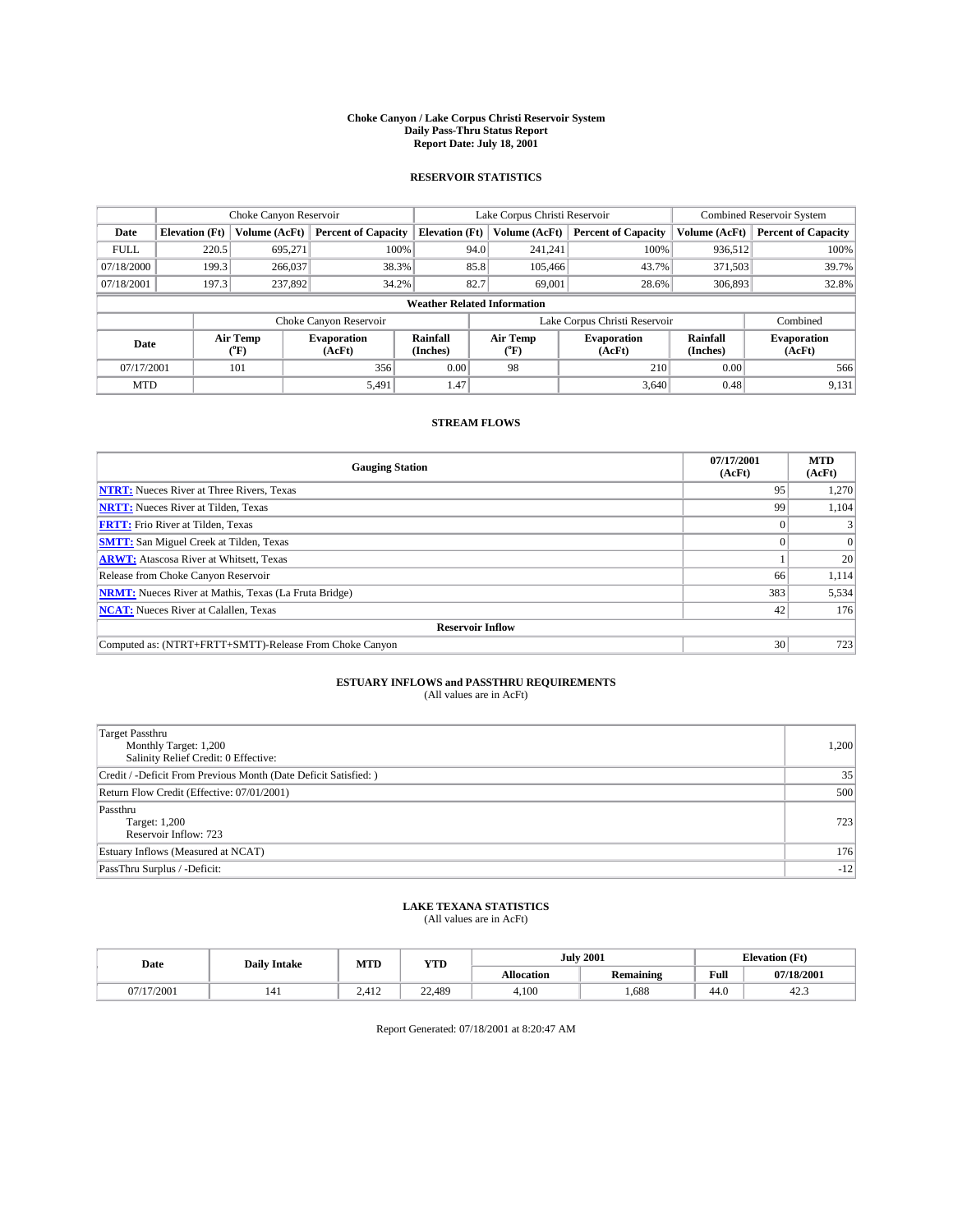#### **Choke Canyon / Lake Corpus Christi Reservoir System Daily Pass-Thru Status Report Report Date: July 19, 2001**

### **RESERVOIR STATISTICS**

|                                    | Choke Canyon Reservoir                                              |                             | Lake Corpus Christi Reservoir |                       |      |                  | Combined Reservoir System    |                      |                              |
|------------------------------------|---------------------------------------------------------------------|-----------------------------|-------------------------------|-----------------------|------|------------------|------------------------------|----------------------|------------------------------|
| Date                               | <b>Elevation</b> (Ft)                                               | Volume (AcFt)               | <b>Percent of Capacity</b>    | <b>Elevation</b> (Ft) |      | Volume (AcFt)    | <b>Percent of Capacity</b>   | Volume (AcFt)        | <b>Percent of Capacity</b>   |
| <b>FULL</b>                        | 220.5                                                               | 695,271                     | 100%                          |                       | 94.0 | 241,241          | 100%                         | 936,512              | 100%                         |
| 07/19/2000                         | 199.2                                                               | 265,157                     | 38.1%                         |                       | 85.8 | 104,923          | 43.5%                        | 370,080              | 39.5%                        |
| 07/19/2001                         | 197.2                                                               | 237.484                     | 34.2%                         |                       | 82.6 | 68.717           | 28.5%                        | 306.201              | 32.7%                        |
| <b>Weather Related Information</b> |                                                                     |                             |                               |                       |      |                  |                              |                      |                              |
|                                    | Lake Corpus Christi Reservoir<br>Combined<br>Choke Canyon Reservoir |                             |                               |                       |      |                  |                              |                      |                              |
| Date                               |                                                                     | Air Temp<br>${}^{\circ}$ F) | <b>Evaporation</b><br>(AcFt)  | Rainfall<br>(Inches)  |      | Air Temp<br>("F) | <b>Evaporation</b><br>(AcFt) | Rainfall<br>(Inches) | <b>Evaporation</b><br>(AcFt) |
| 07/18/2001                         |                                                                     | 101                         | 372                           | 0.00                  |      | 100              | 236                          | 0.00                 | 608                          |
| <b>MTD</b>                         |                                                                     |                             | 5,863                         | 1.47                  |      |                  | 3,876                        | 0.48                 | 9,739                        |

## **STREAM FLOWS**

| <b>Gauging Station</b>                                       | 07/18/2001<br>(AcFt) | <b>MTD</b><br>(AcFt) |  |  |  |  |
|--------------------------------------------------------------|----------------------|----------------------|--|--|--|--|
| <b>NTRT:</b> Nueces River at Three Rivers, Texas             | 93                   | 1,364                |  |  |  |  |
| <b>NRTT:</b> Nueces River at Tilden, Texas                   | 50                   | 1,154                |  |  |  |  |
| <b>FRTT:</b> Frio River at Tilden, Texas                     |                      |                      |  |  |  |  |
| <b>SMTT:</b> San Miguel Creek at Tilden, Texas               |                      |                      |  |  |  |  |
| <b>ARWT:</b> Atascosa River at Whitsett, Texas               |                      | 22                   |  |  |  |  |
| Release from Choke Canyon Reservoir                          | 66                   | 1,179                |  |  |  |  |
| <b>NRMT:</b> Nueces River at Mathis, Texas (La Fruta Bridge) | 371                  | 5,905                |  |  |  |  |
| <b>NCAT:</b> Nueces River at Calallen, Texas                 | 20 <sub>1</sub>      | 196                  |  |  |  |  |
| <b>Reservoir Inflow</b>                                      |                      |                      |  |  |  |  |
| Computed as: (NTRT+FRTT+SMTT)-Release From Choke Canyon      | 28 <sub>1</sub>      | 751                  |  |  |  |  |

## **ESTUARY INFLOWS and PASSTHRU REQUIREMENTS**<br>(All values are in AcFt)

| <b>Target Passthru</b><br>Monthly Target: 1,200<br>Salinity Relief Credit: 0 Effective: | 1,200 |
|-----------------------------------------------------------------------------------------|-------|
| Credit / -Deficit From Previous Month (Date Deficit Satisfied: )                        | 35    |
| Return Flow Credit (Effective: 07/01/2001)                                              | 500   |
| Passthru<br>Target: 1,200<br>Reservoir Inflow: 751                                      | 751   |
| Estuary Inflows (Measured at NCAT)                                                      | 196   |
| PassThru Surplus / -Deficit:                                                            | $-20$ |

## **LAKE TEXANA STATISTICS** (All values are in AcFt)

| Date     | <b>Daily Intake</b> | MTD          | <b>VTT</b><br>1 I D |                   | <b>July 2001</b> | <b>Elevation</b> (Ft) |            |
|----------|---------------------|--------------|---------------------|-------------------|------------------|-----------------------|------------|
|          |                     |              |                     | <b>Allocation</b> | <b>Remaining</b> | Full                  | 07/19/2001 |
| /18/2001 | 141                 | 552<br>ن ن ب | 22,629              | 4,100             | 1.547            | 44.0                  | 42.3       |

Report Generated: 07/19/2001 at 8:21:11 AM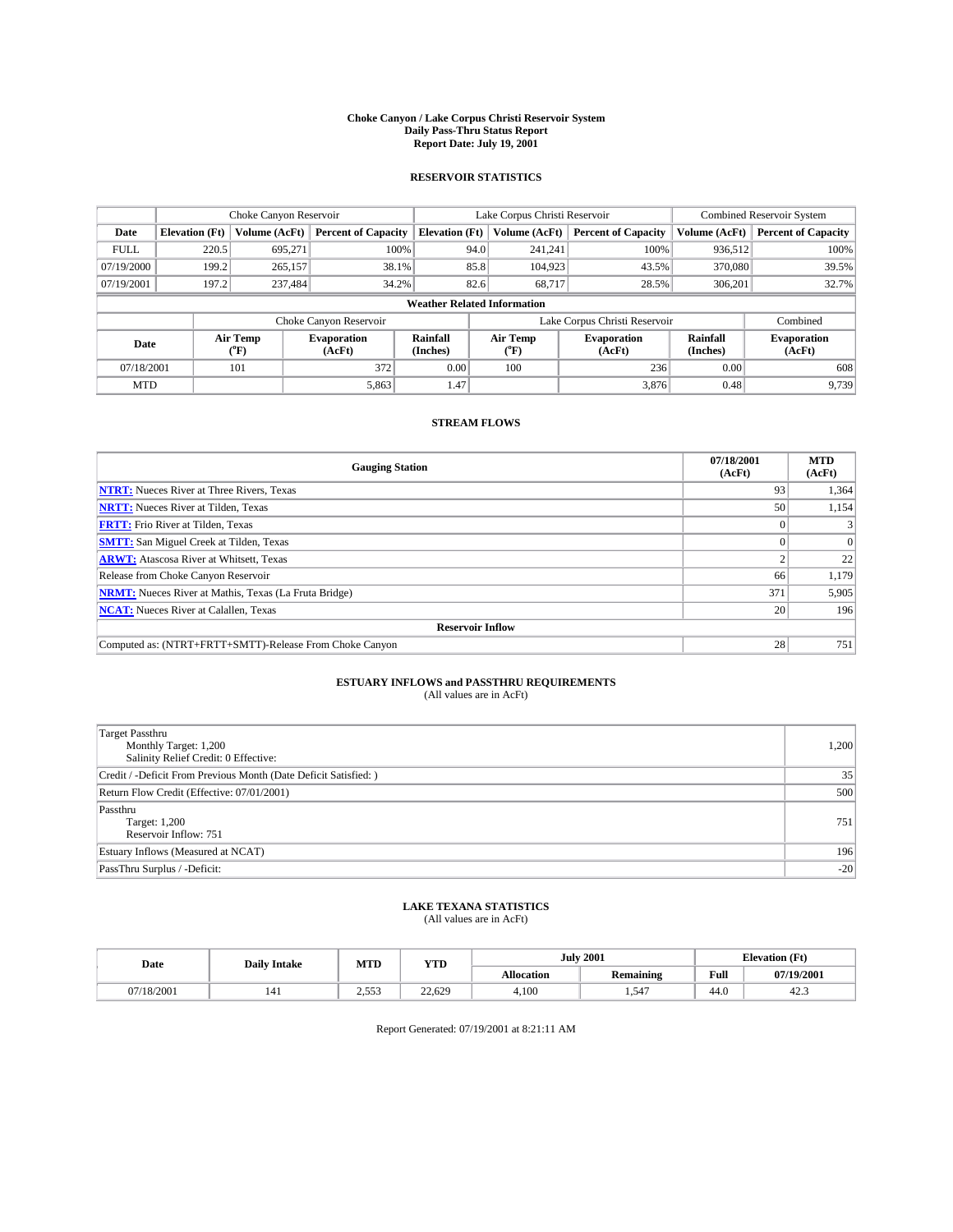#### **Choke Canyon / Lake Corpus Christi Reservoir System Daily Pass-Thru Status Report Report Date: July 20, 2001**

### **RESERVOIR STATISTICS**

|             |                                                                     | Choke Canyon Reservoir |                              |                       | Lake Corpus Christi Reservoir | <b>Combined Reservoir System</b> |                      |                              |  |
|-------------|---------------------------------------------------------------------|------------------------|------------------------------|-----------------------|-------------------------------|----------------------------------|----------------------|------------------------------|--|
| Date        | <b>Elevation</b> (Ft)                                               | Volume (AcFt)          | <b>Percent of Capacity</b>   | <b>Elevation</b> (Ft) | Volume (AcFt)                 | <b>Percent of Capacity</b>       | Volume (AcFt)        | <b>Percent of Capacity</b>   |  |
| <b>FULL</b> | 220.5                                                               | 695,271                | 100%                         | 94.0                  | 241,241                       | 100%                             | 936,512              | 100%                         |  |
| 07/20/2000  | 199.2                                                               | 265,010                | 38.1%                        | 85.7                  | 104,382                       | 43.3%                            | 369,392              | 39.4%                        |  |
| 07/20/2001  | 197.2                                                               | 237,077                | 34.1%                        | 82.6                  | 68,153                        | 28.3%                            | 305,230              | 32.6%                        |  |
|             | <b>Weather Related Information</b>                                  |                        |                              |                       |                               |                                  |                      |                              |  |
|             | Lake Corpus Christi Reservoir<br>Combined<br>Choke Canyon Reservoir |                        |                              |                       |                               |                                  |                      |                              |  |
| Date        |                                                                     | Air Temp<br>(°F)       | <b>Evaporation</b><br>(AcFt) | Rainfall<br>(Inches)  | Air Temp<br>("F)              | <b>Evaporation</b><br>(AcFt)     | Rainfall<br>(Inches) | <b>Evaporation</b><br>(AcFt) |  |
| 07/19/2001  |                                                                     | 102                    | 379                          | 0.00                  | 98                            | 256                              | 0.00                 | 635                          |  |
| <b>MTD</b>  |                                                                     |                        | 6.242                        | 1.47                  |                               | 4,132                            | 0.48                 | 10.374                       |  |

## **STREAM FLOWS**

| <b>Gauging Station</b>                                       | 07/19/2001<br>(AcFt) | <b>MTD</b><br>(AcFt) |  |  |  |  |
|--------------------------------------------------------------|----------------------|----------------------|--|--|--|--|
| <b>NTRT:</b> Nueces River at Three Rivers, Texas             | 81                   | 1,445                |  |  |  |  |
| <b>NRTT:</b> Nueces River at Tilden, Texas                   | 32                   | 1,185                |  |  |  |  |
| <b>FRTT:</b> Frio River at Tilden, Texas                     |                      |                      |  |  |  |  |
| <b>SMTT:</b> San Miguel Creek at Tilden, Texas               |                      |                      |  |  |  |  |
| <b>ARWT:</b> Atascosa River at Whitsett, Texas               |                      | 24                   |  |  |  |  |
| Release from Choke Canyon Reservoir                          | 66                   | 1,245                |  |  |  |  |
| <b>NRMT:</b> Nueces River at Mathis, Texas (La Fruta Bridge) | 369                  | 6,275                |  |  |  |  |
| <b>NCAT:</b> Nueces River at Calallen, Texas                 |                      | 196                  |  |  |  |  |
| <b>Reservoir Inflow</b>                                      |                      |                      |  |  |  |  |
| Computed as: (NTRT+FRTT+SMTT)-Release From Choke Canyon      | 16                   | 767                  |  |  |  |  |

## **ESTUARY INFLOWS and PASSTHRU REQUIREMENTS**<br>(All values are in AcFt)

| Target Passthru<br>Monthly Target: 1,200<br>Salinity Relief Credit: 0 Effective: | 1,200 |
|----------------------------------------------------------------------------------|-------|
| Credit / -Deficit From Previous Month (Date Deficit Satisfied: )                 | 35    |
| Return Flow Credit (Effective: 07/01/2001)                                       | 500   |
| Passthru<br>Target: 1,200<br>Reservoir Inflow: 767                               | 767   |
| Estuary Inflows (Measured at NCAT)                                               | 196   |
| PassThru Surplus / -Deficit:                                                     | $-36$ |

## **LAKE TEXANA STATISTICS** (All values are in AcFt)

| Date     | <b>Daily Intake</b> | MTD   | <b>VTT</b><br>1 I D      |                   | <b>July 2001</b> | <b>Elevation (Ft)</b><br>$\mathbf{r}$ |            |
|----------|---------------------|-------|--------------------------|-------------------|------------------|---------------------------------------|------------|
|          |                     |       |                          | <b>Allocation</b> | <b>Remaining</b> | Full                                  | 07/20/2001 |
| (19/2001 | 141                 | 2.694 | 22.770<br>70<br><u>_</u> | 4,100             | ,406             | 44.0                                  | 42.3       |

Report Generated: 07/20/2001 at 9:28:44 AM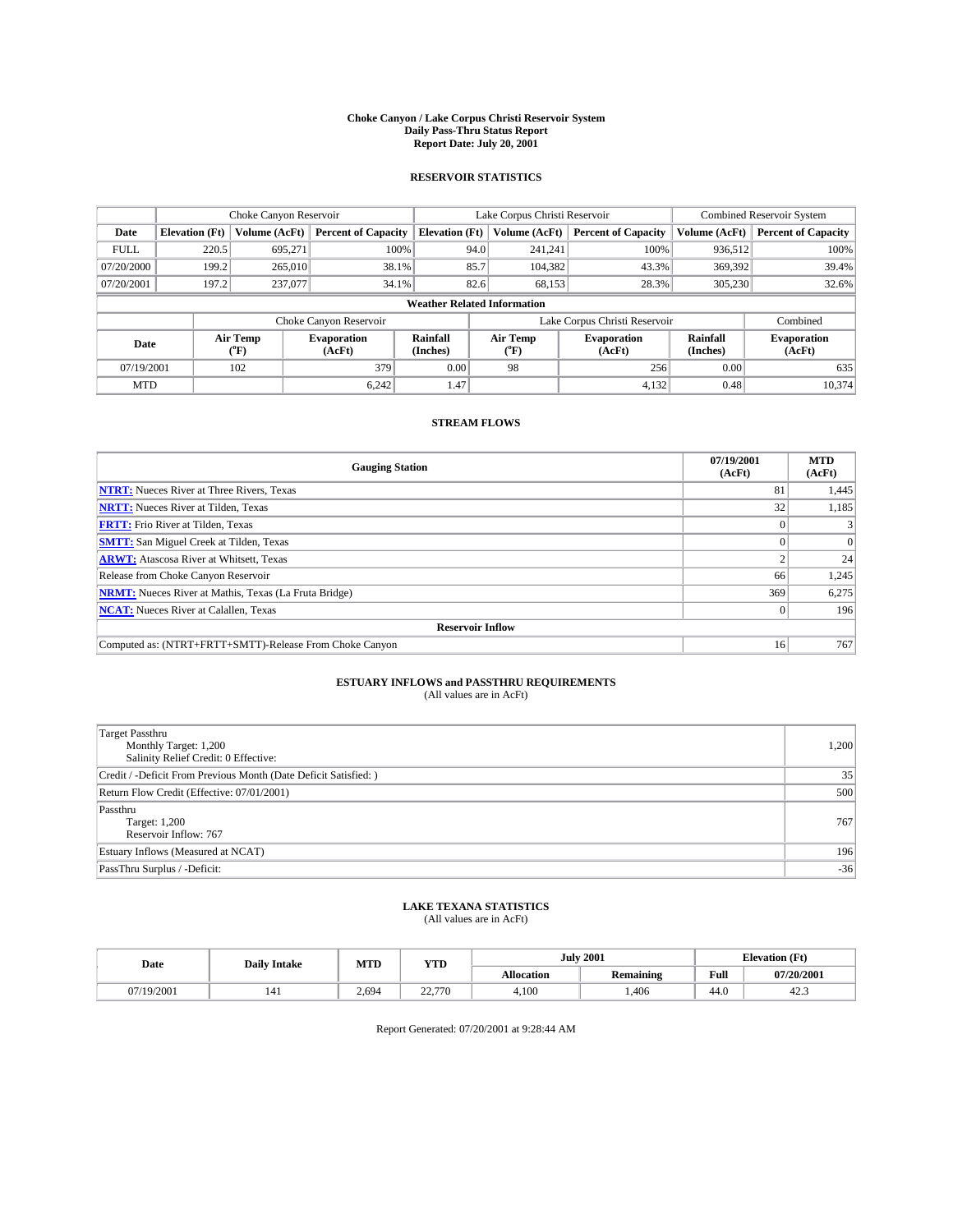#### **Choke Canyon / Lake Corpus Christi Reservoir System Daily Pass-Thru Status Report Report Date: July 21, 2001**

### **RESERVOIR STATISTICS**

|                                    |                                                                     | Choke Canyon Reservoir |                              |                       | Lake Corpus Christi Reservoir | <b>Combined Reservoir System</b> |                      |                              |  |
|------------------------------------|---------------------------------------------------------------------|------------------------|------------------------------|-----------------------|-------------------------------|----------------------------------|----------------------|------------------------------|--|
| Date                               | <b>Elevation</b> (Ft)                                               | Volume (AcFt)          | <b>Percent of Capacity</b>   | <b>Elevation</b> (Ft) | Volume (AcFt)                 | <b>Percent of Capacity</b>       | Volume (AcFt)        | <b>Percent of Capacity</b>   |  |
| <b>FULL</b>                        | 220.5                                                               | 695,271                | 100%                         | 94.0                  | 241,241                       | 100%                             | 936,512              | 100%                         |  |
| 07/21/2000                         | 199.2                                                               | 264,425                | 38.0%                        | 85.7                  | 103,574                       | 42.9%                            | 367,999              | 39.3%                        |  |
| 07/21/2001                         | 197.2                                                               | 236,805                | 34.1%                        | 82.5                  | 67,687                        | 28.1%                            | 304,492              | 32.5%                        |  |
| <b>Weather Related Information</b> |                                                                     |                        |                              |                       |                               |                                  |                      |                              |  |
|                                    | Combined<br>Choke Canyon Reservoir<br>Lake Corpus Christi Reservoir |                        |                              |                       |                               |                                  |                      |                              |  |
| Date                               |                                                                     | Air Temp<br>(°F)       | <b>Evaporation</b><br>(AcFt) | Rainfall<br>(Inches)  | Air Temp<br>("F)              | <b>Evaporation</b><br>(AcFt)     | Rainfall<br>(Inches) | <b>Evaporation</b><br>(AcFt) |  |
| 07/20/2001                         |                                                                     | 101                    | 395                          | 0.00                  | 98                            | 292                              | 0.00                 | 687                          |  |
| <b>MTD</b>                         |                                                                     |                        | 6.637                        | 1.47                  |                               | 4.424                            | 0.48                 | 11.061                       |  |

## **STREAM FLOWS**

| <b>Gauging Station</b>                                       | 07/20/2001<br>(AcFt) | <b>MTD</b><br>(AcFt) |  |  |  |  |
|--------------------------------------------------------------|----------------------|----------------------|--|--|--|--|
| <b>NTRT:</b> Nueces River at Three Rivers, Texas             | 75                   | 1,521                |  |  |  |  |
| <b>NRTT:</b> Nueces River at Tilden, Texas                   | 15                   | 1.200                |  |  |  |  |
| <b>FRTT:</b> Frio River at Tilden, Texas                     |                      |                      |  |  |  |  |
| <b>SMTT:</b> San Miguel Creek at Tilden, Texas               |                      |                      |  |  |  |  |
| <b>ARWT:</b> Atascosa River at Whitsett, Texas               |                      | 26                   |  |  |  |  |
| Release from Choke Canyon Reservoir                          | 66                   | 1,310                |  |  |  |  |
| <b>NRMT:</b> Nueces River at Mathis, Texas (La Fruta Bridge) | 375                  | 6,650                |  |  |  |  |
| <b>NCAT:</b> Nueces River at Calallen, Texas                 |                      | 199                  |  |  |  |  |
| <b>Reservoir Inflow</b>                                      |                      |                      |  |  |  |  |
| Computed as: (NTRT+FRTT+SMTT)-Release From Choke Canyon      | 10                   | 778                  |  |  |  |  |

## **ESTUARY INFLOWS and PASSTHRU REQUIREMENTS**<br>(All values are in AcFt)

| <b>Target Passthru</b><br>Monthly Target: 1,200<br>Salinity Relief Credit: 0 Effective: | 1,200 |
|-----------------------------------------------------------------------------------------|-------|
| Credit / -Deficit From Previous Month (Date Deficit Satisfied: )                        | 35    |
| Return Flow Credit (Effective: 07/01/2001)                                              | 500   |
| Passthru<br>Target: 1,200<br>Reservoir Inflow: 778                                      | 778   |
| Estuary Inflows (Measured at NCAT)                                                      | 199   |
| PassThru Surplus / -Deficit:                                                            | $-44$ |

## **LAKE TEXANA STATISTICS** (All values are in AcFt)

| Date       | <b>Daily Intake</b> | MTD   | VTT<br>1 I D    | <b>July 2001</b>  |                  | <b>Elevation</b> (Ft) |            |
|------------|---------------------|-------|-----------------|-------------------|------------------|-----------------------|------------|
|            |                     |       |                 | <b>Allocation</b> | <b>Remaining</b> | Full                  | 07/21/2001 |
| 07/20/2001 | 141                 | 2.835 | 22.012<br>----- | 4,100             | 1,265            | 44.0                  | 42.2       |

Report Generated: 07/21/2001 at 7:49:34 AM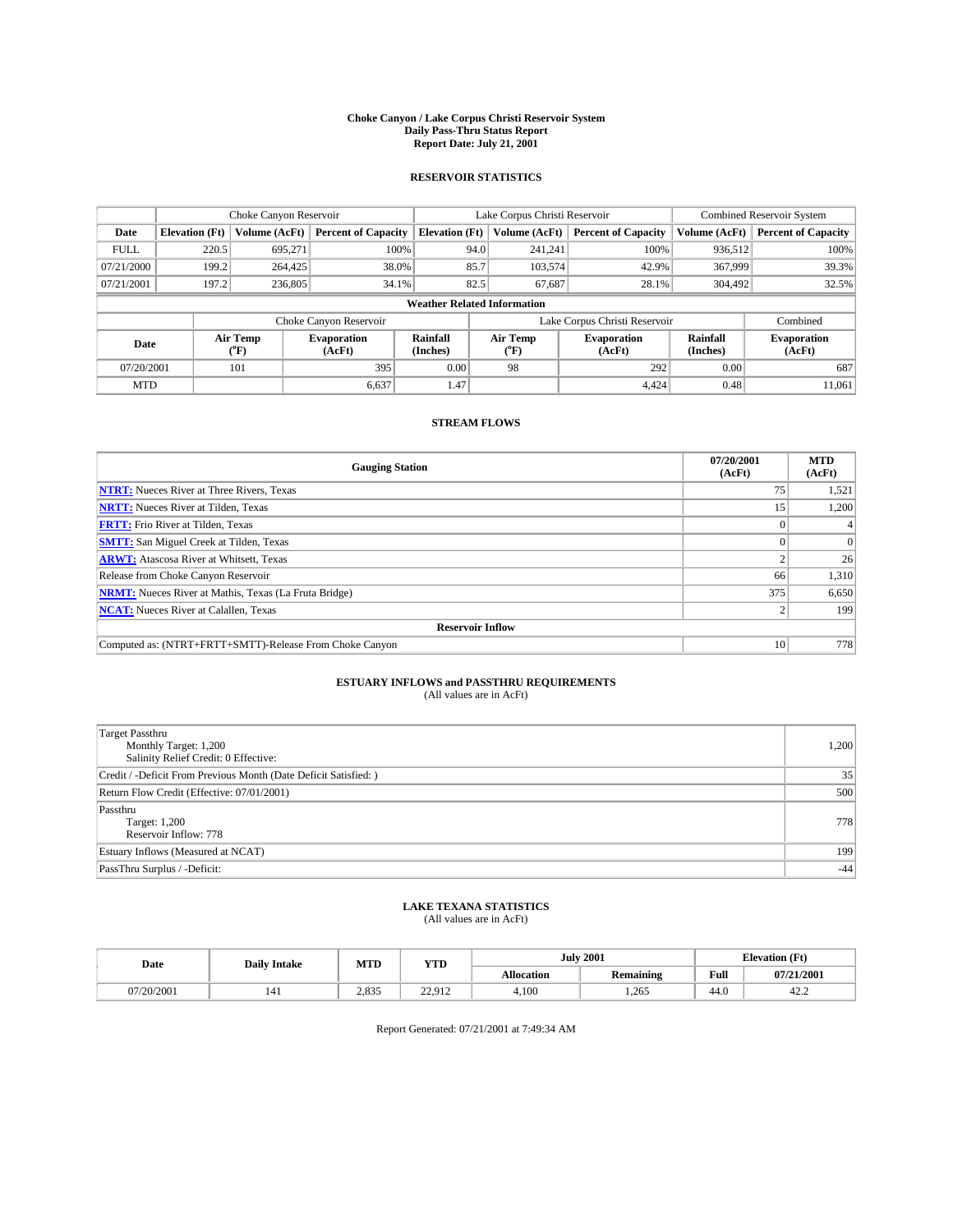#### **Choke Canyon / Lake Corpus Christi Reservoir System Daily Pass-Thru Status Report Report Date: July 22, 2001**

### **RESERVOIR STATISTICS**

|                                    | Choke Canyon Reservoir                                              |                  |                              |                       | Lake Corpus Christi Reservoir | <b>Combined Reservoir System</b> |                      |                              |
|------------------------------------|---------------------------------------------------------------------|------------------|------------------------------|-----------------------|-------------------------------|----------------------------------|----------------------|------------------------------|
| Date                               | <b>Elevation</b> (Ft)                                               | Volume (AcFt)    | <b>Percent of Capacity</b>   | <b>Elevation</b> (Ft) | Volume (AcFt)                 | <b>Percent of Capacity</b>       | Volume (AcFt)        | <b>Percent of Capacity</b>   |
| <b>FULL</b>                        | 220.5                                                               | 695,271          | 100%                         | 94.0                  | 241,241                       | 100%                             | 936,512              | 100%                         |
| 07/22/2000                         | 199.1                                                               | 263,840          | 37.9%                        | 85.6                  | 103,039                       | 42.7%                            | 366,879              | 39.2%                        |
| 07/22/2001                         | 197.2                                                               | 236,399          | 34.0%                        | 82.5                  | 67.316                        | 27.9%                            | 303,715              | 32.4%                        |
| <b>Weather Related Information</b> |                                                                     |                  |                              |                       |                               |                                  |                      |                              |
|                                    | Combined<br>Choke Canyon Reservoir<br>Lake Corpus Christi Reservoir |                  |                              |                       |                               |                                  |                      |                              |
| Date                               |                                                                     | Air Temp<br>(°F) | <b>Evaporation</b><br>(AcFt) | Rainfall<br>(Inches)  | Air Temp<br>("F)              | <b>Evaporation</b><br>(AcFt)     | Rainfall<br>(Inches) | <b>Evaporation</b><br>(AcFt) |
| 07/21/2001                         |                                                                     | 103              | 410                          | 0.00                  | 100                           | 259                              | 0.00                 | 669                          |
| <b>MTD</b>                         |                                                                     |                  | 7.047                        | 1.47                  |                               | 4,683                            | 0.48                 | 11.730                       |

## **STREAM FLOWS**

| <b>Gauging Station</b>                                       | 07/21/2001<br>(AcFt) | <b>MTD</b><br>(AcFt) |  |  |  |  |
|--------------------------------------------------------------|----------------------|----------------------|--|--|--|--|
| <b>NTRT:</b> Nueces River at Three Rivers, Texas             |                      | 1,592                |  |  |  |  |
| <b>NRTT:</b> Nueces River at Tilden, Texas                   |                      | 1,208                |  |  |  |  |
| <b>FRTT:</b> Frio River at Tilden, Texas                     |                      |                      |  |  |  |  |
| <b>SMTT:</b> San Miguel Creek at Tilden, Texas               |                      |                      |  |  |  |  |
| <b>ARWT:</b> Atascosa River at Whitsett, Texas               |                      | 27                   |  |  |  |  |
| Release from Choke Canyon Reservoir                          | 66                   | 1,376                |  |  |  |  |
| <b>NRMT:</b> Nueces River at Mathis, Texas (La Fruta Bridge) | 347                  | 6,997                |  |  |  |  |
| <b>NCAT:</b> Nueces River at Calallen, Texas                 | 18                   | 216                  |  |  |  |  |
| <b>Reservoir Inflow</b>                                      |                      |                      |  |  |  |  |
| Computed as: (NTRT+FRTT+SMTT)-Release From Choke Canyon      | h.                   | 784                  |  |  |  |  |

## **ESTUARY INFLOWS and PASSTHRU REQUIREMENTS**<br>(All values are in AcFt)

| <b>Target Passthru</b><br>Monthly Target: 1,200<br>Salinity Relief Credit: 0 Effective: | 1,200 |
|-----------------------------------------------------------------------------------------|-------|
| Credit / -Deficit From Previous Month (Date Deficit Satisfied: )                        | 35    |
| Return Flow Credit (Effective: 07/01/2001)                                              | 500   |
| Passthru<br>Target: 1,200<br>Reservoir Inflow: 784                                      | 784   |
| Estuary Inflows (Measured at NCAT)                                                      | 216   |
| PassThru Surplus / -Deficit:                                                            | $-32$ |

## **LAKE TEXANA STATISTICS** (All values are in AcFt)

| Date             | <b>Daily Intake</b> | MTD   | <b>VTT</b><br>1 I D |                   | <b>July 2001</b>       | <b>Elevation</b> (Ft) |            |
|------------------|---------------------|-------|---------------------|-------------------|------------------------|-----------------------|------------|
|                  |                     |       |                     | <b>Allocation</b> | <b>Remaining</b>       | Full                  | 07/22/2001 |
| 1/2001<br>0772 L | 141                 | 2.976 | 23.052              | 4,100             | 12 <sub>1</sub><br>.12 | 44.0                  | 42.2       |

Report Generated: 07/22/2001 at 7:46:37 AM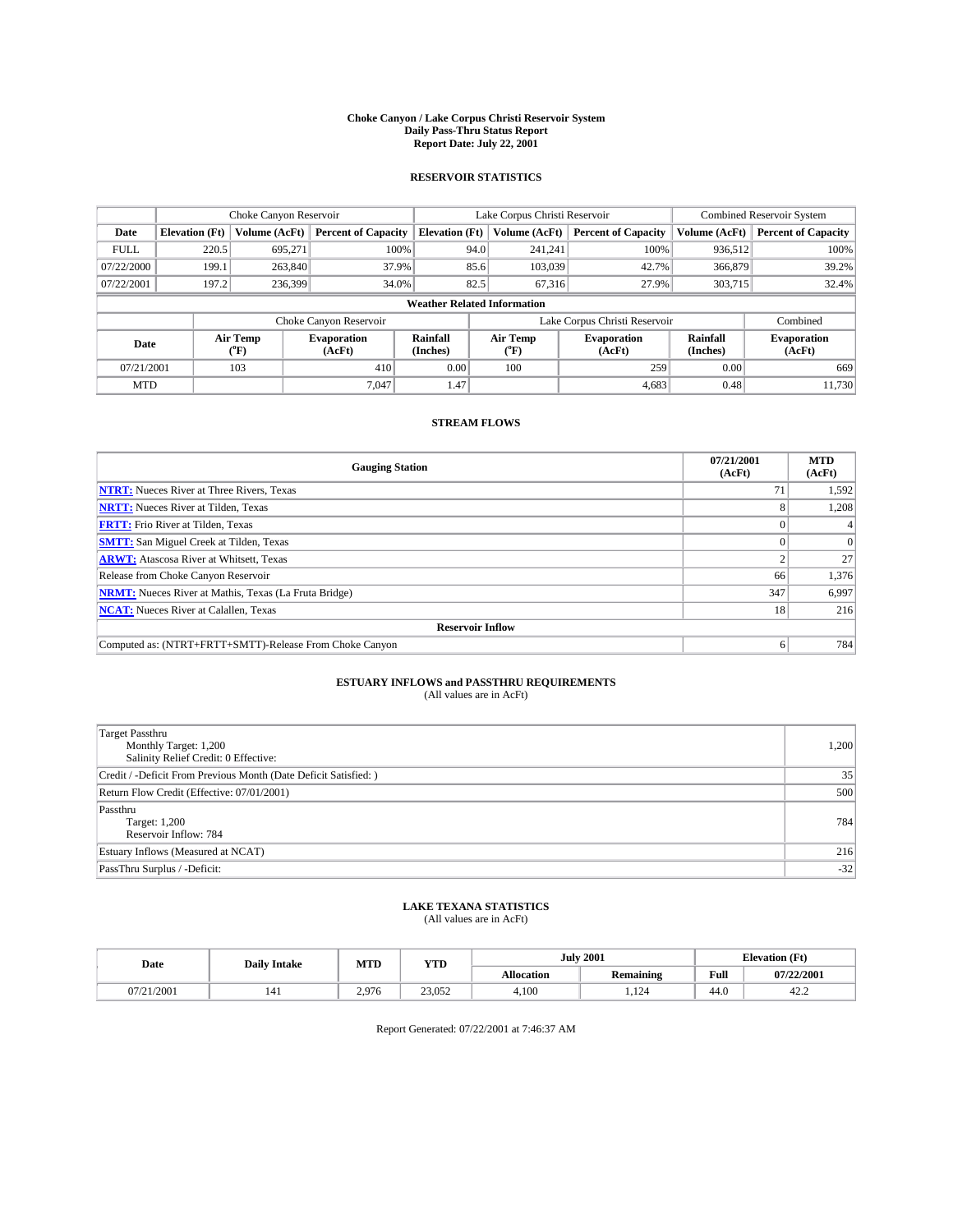#### **Choke Canyon / Lake Corpus Christi Reservoir System Daily Pass-Thru Status Report Report Date: July 23, 2001**

### **RESERVOIR STATISTICS**

|             | Choke Canyon Reservoir             |                      |                              |                       | Lake Corpus Christi Reservoir |                  |                               |                      | <b>Combined Reservoir System</b> |  |
|-------------|------------------------------------|----------------------|------------------------------|-----------------------|-------------------------------|------------------|-------------------------------|----------------------|----------------------------------|--|
| Date        | <b>Elevation</b> (Ft)              | <b>Volume (AcFt)</b> | <b>Percent of Capacity</b>   | <b>Elevation</b> (Ft) |                               | Volume (AcFt)    | <b>Percent of Capacity</b>    | Volume (AcFt)        | <b>Percent of Capacity</b>       |  |
| <b>FULL</b> | 220.5                              | 695,271              | 100%                         |                       | 94.0                          | 241,241          | 100%                          | 936.512              | 100%                             |  |
| 07/23/2000  | 199.1                              | 263,402              | 37.9%                        |                       | 85.6                          | 102,638          | 42.5%                         | 366,040              | 39.1%                            |  |
| 07/23/2001  | 197.1                              | 235,723              | 33.9%                        |                       | 82.4                          | 66,763           | 27.7%                         | 302.486              | 32.3%                            |  |
|             | <b>Weather Related Information</b> |                      |                              |                       |                               |                  |                               |                      |                                  |  |
|             |                                    |                      | Choke Canyon Reservoir       |                       |                               |                  | Lake Corpus Christi Reservoir |                      | Combined                         |  |
| Date        |                                    | Air Temp<br>(°F)     | <b>Evaporation</b><br>(AcFt) | Rainfall<br>(Inches)  |                               | Air Temp<br>("F) | <b>Evaporation</b><br>(AcFt)  | Rainfall<br>(Inches) | <b>Evaporation</b><br>(AcFt)     |  |
| 07/22/2001  |                                    | 103                  | 409                          | 0.00                  |                               | 101              | 251                           | 0.00                 | 660                              |  |
| <b>MTD</b>  |                                    |                      | 7.456                        | 1.47                  |                               |                  | 4.934                         | 0.48                 | 12.390                           |  |

## **STREAM FLOWS**

| <b>Gauging Station</b>                                       | 07/22/2001<br>(AcFt) | <b>MTD</b><br>(AcFt) |  |  |  |  |
|--------------------------------------------------------------|----------------------|----------------------|--|--|--|--|
| <b>NTRT:</b> Nueces River at Three Rivers, Texas             | 67                   | 1,659                |  |  |  |  |
| <b>NRTT:</b> Nueces River at Tilden, Texas                   |                      | 1.214                |  |  |  |  |
| <b>FRTT:</b> Frio River at Tilden, Texas                     |                      |                      |  |  |  |  |
| <b>SMTT:</b> San Miguel Creek at Tilden, Texas               |                      |                      |  |  |  |  |
| <b>ARWT:</b> Atascosa River at Whitsett, Texas               |                      | 29                   |  |  |  |  |
| Release from Choke Canyon Reservoir                          | 66                   | 1,441                |  |  |  |  |
| <b>NRMT:</b> Nueces River at Mathis, Texas (La Fruta Bridge) | 355                  | 7,352                |  |  |  |  |
| <b>NCAT:</b> Nueces River at Calallen, Texas                 |                      | 216                  |  |  |  |  |
| <b>Reservoir Inflow</b>                                      |                      |                      |  |  |  |  |
| Computed as: (NTRT+FRTT+SMTT)-Release From Choke Canyon      |                      | 786                  |  |  |  |  |

## **ESTUARY INFLOWS and PASSTHRU REQUIREMENTS**<br>(All values are in AcFt)

| Target Passthru<br>Monthly Target: 1,200<br>Salinity Relief Credit: 0 Effective: | 1,200 |
|----------------------------------------------------------------------------------|-------|
| Credit / -Deficit From Previous Month (Date Deficit Satisfied: )                 | 35    |
| Return Flow Credit (Effective: 07/01/2001)                                       | 500   |
| Passthru<br>Target: 1,200<br>Reservoir Inflow: 786                               | 786   |
| Estuary Inflows (Measured at NCAT)                                               | 216   |
| PassThru Surplus / -Deficit:                                                     | $-34$ |

## **LAKE TEXANA STATISTICS** (All values are in AcFt)

| Date       | <b>Daily Intake</b> | MTD                   | <b>VTT</b><br>1 I D            |                   | <b>July 2001</b> | <b>Elevation</b> (Ft) |            |
|------------|---------------------|-----------------------|--------------------------------|-------------------|------------------|-----------------------|------------|
|            |                     |                       |                                | <b>Allocation</b> | <b>Remaining</b> | Full                  | 07/23/2001 |
| 07/22/2001 | 141                 | 1.1 <sub>7</sub><br>. | $\sim$<br>103<br><i>__</i> ___ | 4,100             | 983              | 44.0                  | 42.2       |

Report Generated: 07/23/2001 at 8:12:38 AM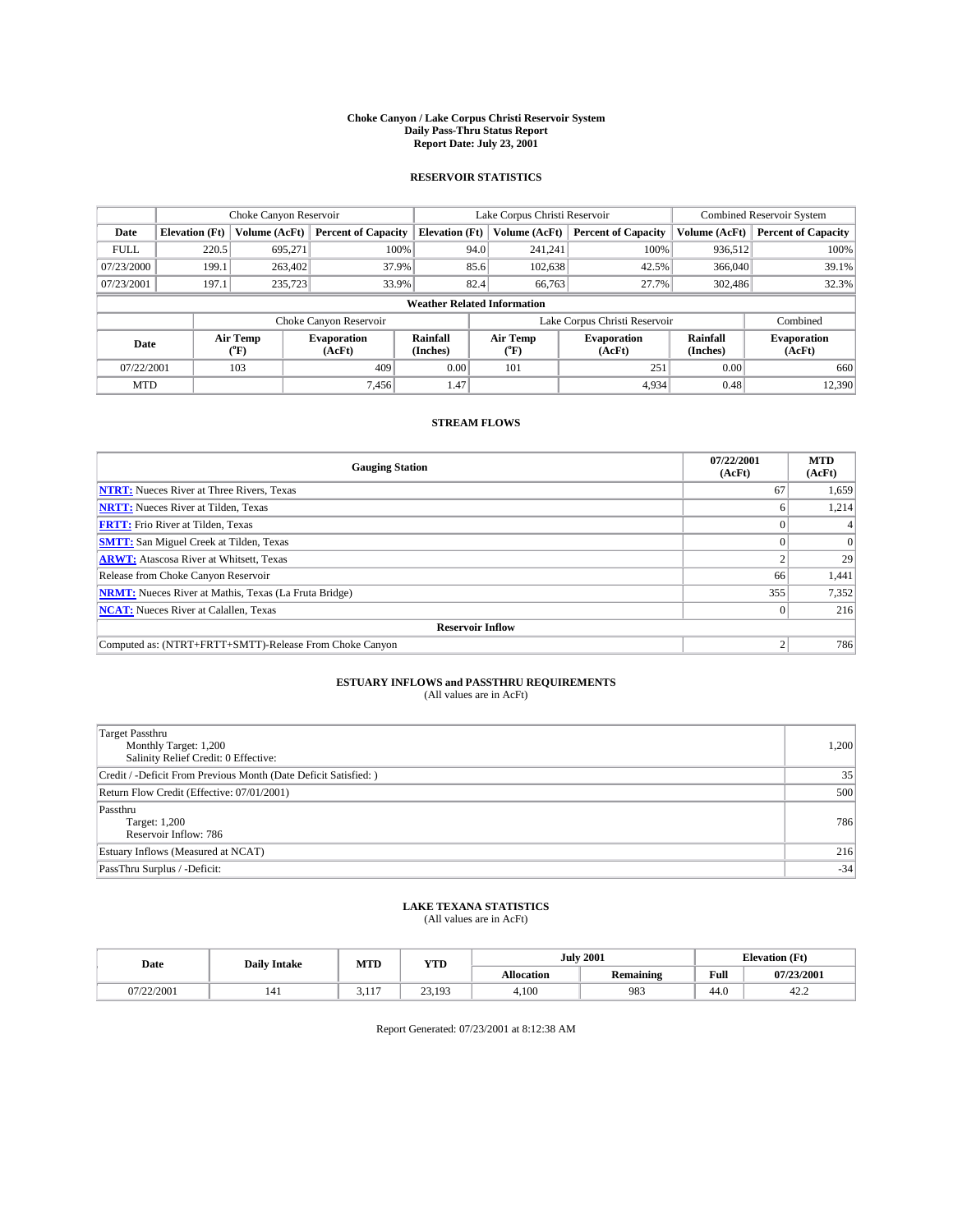#### **Choke Canyon / Lake Corpus Christi Reservoir System Daily Pass-Thru Status Report Report Date: July 24, 2001**

### **RESERVOIR STATISTICS**

|                                    | Choke Canyon Reservoir |                  |                              |                       | Lake Corpus Christi Reservoir | <b>Combined Reservoir System</b> |                             |                              |
|------------------------------------|------------------------|------------------|------------------------------|-----------------------|-------------------------------|----------------------------------|-----------------------------|------------------------------|
| Date                               | <b>Elevation</b> (Ft)  | Volume (AcFt)    | <b>Percent of Capacity</b>   | <b>Elevation</b> (Ft) | Volume (AcFt)                 | <b>Percent of Capacity</b>       | Volume (AcFt)               | <b>Percent of Capacity</b>   |
| <b>FULL</b>                        | 220.5                  | 695,271          | 100%                         | 94.0                  | 241,241                       | 100%                             | 936,512                     | 100%                         |
| 07/24/2000                         | 199.1                  | 263,110          | 37.8%                        | 85.6                  | 101,974                       | 42.3%                            | 365,084                     | 39.0%                        |
| 07/24/2001                         | 197.1                  | 235,318          | 33.8%                        | 82.4                  | 66,398                        | 27.5%                            | 301.716                     | 32.2%                        |
| <b>Weather Related Information</b> |                        |                  |                              |                       |                               |                                  |                             |                              |
|                                    |                        |                  | Choke Canyon Reservoir       |                       |                               | Lake Corpus Christi Reservoir    |                             | Combined                     |
| Date                               |                        | Air Temp<br>(°F) | <b>Evaporation</b><br>(AcFt) | Rainfall<br>(Inches)  | Air Temp<br>("F)              | <b>Evaporation</b><br>(AcFt)     | <b>Rainfall</b><br>(Inches) | <b>Evaporation</b><br>(AcFt) |
| 07/23/2001                         |                        | 101              | 385                          | 0.00                  | 97                            | 244                              | 0.00                        | 629                          |
| <b>MTD</b>                         |                        |                  | 7.841                        | 1.47                  |                               | 5,178                            | 0.48                        | 13.019                       |

## **STREAM FLOWS**

| <b>Gauging Station</b>                                       | 07/23/2001<br>(AcFt) | <b>MTD</b><br>(AcFt) |  |  |  |  |
|--------------------------------------------------------------|----------------------|----------------------|--|--|--|--|
| <b>NTRT:</b> Nueces River at Three Rivers, Texas             | 67                   | 1,727                |  |  |  |  |
| <b>NRTT:</b> Nueces River at Tilden, Texas                   |                      | 1,219                |  |  |  |  |
| <b>FRTT:</b> Frio River at Tilden, Texas                     |                      |                      |  |  |  |  |
| <b>SMTT:</b> San Miguel Creek at Tilden, Texas               |                      |                      |  |  |  |  |
| <b>ARWT:</b> Atascosa River at Whitsett, Texas               |                      | 30                   |  |  |  |  |
| Release from Choke Canyon Reservoir                          | 66                   | 1,507                |  |  |  |  |
| <b>NRMT:</b> Nueces River at Mathis, Texas (La Fruta Bridge) | 349                  | 7,702                |  |  |  |  |
| <b>NCAT:</b> Nueces River at Calallen, Texas                 |                      | 216                  |  |  |  |  |
| <b>Reservoir Inflow</b>                                      |                      |                      |  |  |  |  |
| Computed as: (NTRT+FRTT+SMTT)-Release From Choke Canyon      |                      | 788                  |  |  |  |  |

## **ESTUARY INFLOWS and PASSTHRU REQUIREMENTS**<br>(All values are in AcFt)

| <b>Target Passthru</b><br>Monthly Target: 1,200<br>Salinity Relief Credit: 0 Effective: | 1,200 |
|-----------------------------------------------------------------------------------------|-------|
| Credit / -Deficit From Previous Month (Date Deficit Satisfied: )                        | 35    |
| Return Flow Credit (Effective: 07/01/2001)                                              | 500   |
| Passthru<br>Target: 1,200<br>Reservoir Inflow: 788                                      | 788   |
| Estuary Inflows (Measured at NCAT)                                                      | 216   |
| PassThru Surplus / -Deficit:                                                            | $-37$ |

## **LAKE TEXANA STATISTICS** (All values are in AcFt)

| Date       | <b>Daily Intake</b> | MTD           | <b>VTT</b><br>1 I D |                   | <b>July 2001</b> | <b>Elevation</b> (Ft) |            |
|------------|---------------------|---------------|---------------------|-------------------|------------------|-----------------------|------------|
|            |                     |               |                     | <b>Allocation</b> | <b>Remaining</b> | Full                  | 07/24/2001 |
| 07/23/2001 | 141                 | 2750<br>0 ر∠د | 22.22<br>23.334     | 4,100             | 842              | 44.0                  | 42.2       |

Report Generated: 07/24/2001 at 8:02:11 AM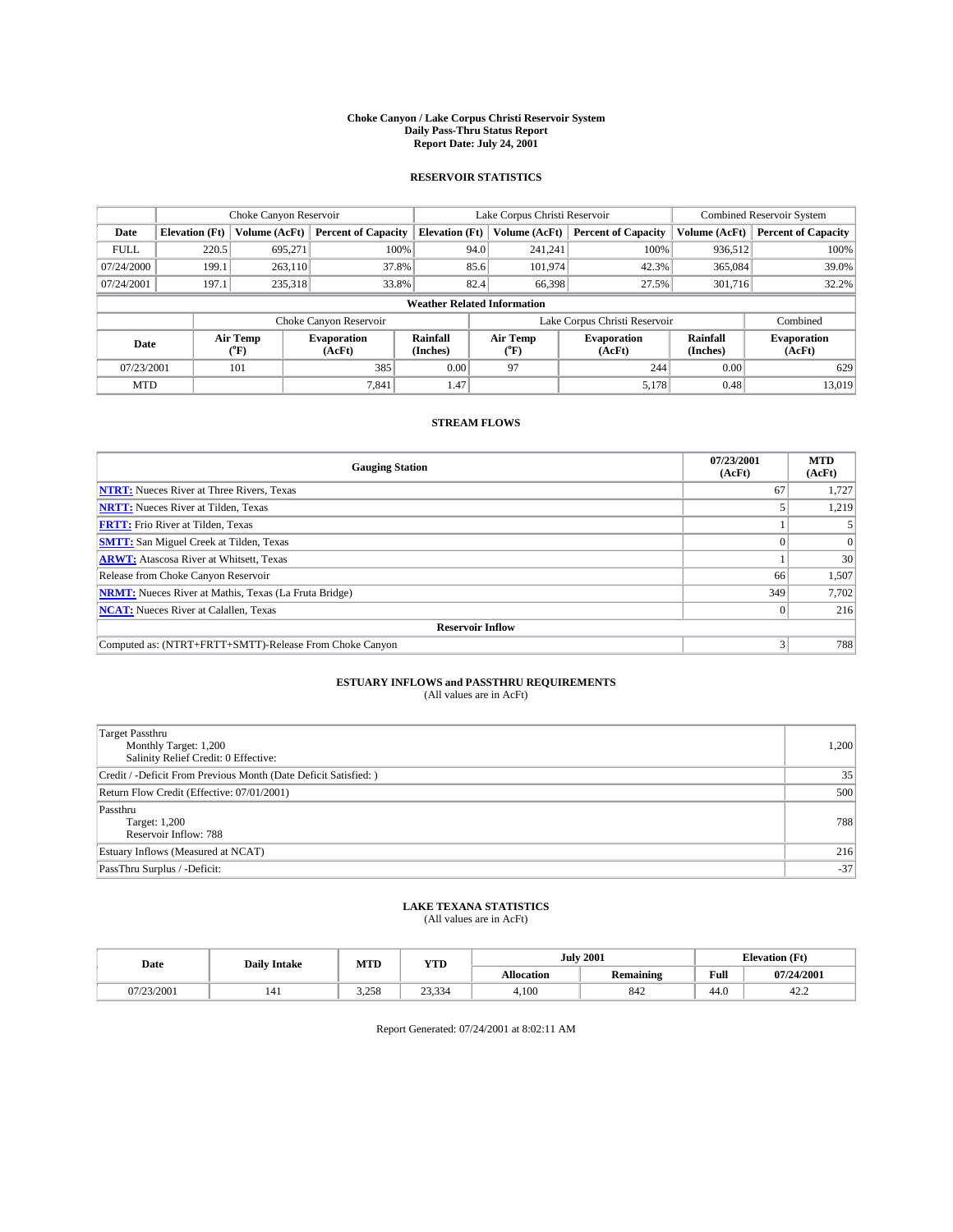#### **Choke Canyon / Lake Corpus Christi Reservoir System Daily Pass-Thru Status Report Report Date: July 25, 2001**

### **RESERVOIR STATISTICS**

|                                    |                       | Choke Canyon Reservoir |                              |                       | Lake Corpus Christi Reservoir | <b>Combined Reservoir System</b> |                      |                              |
|------------------------------------|-----------------------|------------------------|------------------------------|-----------------------|-------------------------------|----------------------------------|----------------------|------------------------------|
| Date                               | <b>Elevation</b> (Ft) | Volume (AcFt)          | <b>Percent of Capacity</b>   | <b>Elevation</b> (Ft) | Volume (AcFt)                 | <b>Percent of Capacity</b>       | Volume (AcFt)        | <b>Percent of Capacity</b>   |
| <b>FULL</b>                        | 220.5                 | 695,271                | 100%                         | 94.0                  | 241,241                       | 100%                             | 936,512              | 100%                         |
| 07/25/2000                         | 199.0                 | 262,528                | 37.8%                        | 85.5                  | 101.049                       | 41.9%                            | 363,577              | 38.8%                        |
| 07/25/2001                         | 197.0                 | 234,778                | 33.8%                        | 82.3                  | 66,034                        | 27.4%                            | 300,812              | 32.1%                        |
| <b>Weather Related Information</b> |                       |                        |                              |                       |                               |                                  |                      |                              |
|                                    |                       |                        | Choke Canyon Reservoir       |                       |                               | Lake Corpus Christi Reservoir    |                      | Combined                     |
| Date                               |                       | Air Temp<br>(°F)       | <b>Evaporation</b><br>(AcFt) | Rainfall<br>(Inches)  | Air Temp<br>("F)              | <b>Evaporation</b><br>(AcFt)     | Rainfall<br>(Inches) | <b>Evaporation</b><br>(AcFt) |
| 07/24/2001                         |                       | 101                    | 322                          | 0.00                  | 98                            | 185                              | 0.00                 | 507                          |
| <b>MTD</b>                         |                       |                        | 8.163                        | 1.47                  |                               | 5,363                            | 0.48                 | 13,526                       |

## **STREAM FLOWS**

| <b>Gauging Station</b>                                       | 07/24/2001<br>(AcFt) | <b>MTD</b><br>(AcFt) |  |  |  |  |
|--------------------------------------------------------------|----------------------|----------------------|--|--|--|--|
| <b>NTRT:</b> Nueces River at Three Rivers, Texas             | 67                   | 1,794                |  |  |  |  |
| <b>NRTT:</b> Nueces River at Tilden, Texas                   |                      | 1,223                |  |  |  |  |
| <b>FRTT:</b> Frio River at Tilden, Texas                     |                      |                      |  |  |  |  |
| <b>SMTT:</b> San Miguel Creek at Tilden, Texas               |                      |                      |  |  |  |  |
| <b>ARWT:</b> Atascosa River at Whitsett, Texas               |                      | 30                   |  |  |  |  |
| Release from Choke Canyon Reservoir                          | 66                   | 1,572                |  |  |  |  |
| <b>NRMT:</b> Nueces River at Mathis, Texas (La Fruta Bridge) | 371                  | 8,073                |  |  |  |  |
| <b>NCAT:</b> Nueces River at Calallen, Texas                 |                      | 216                  |  |  |  |  |
| <b>Reservoir Inflow</b>                                      |                      |                      |  |  |  |  |
| Computed as: (NTRT+FRTT+SMTT)-Release From Choke Canyon      |                      | 791                  |  |  |  |  |

## **ESTUARY INFLOWS and PASSTHRU REQUIREMENTS**<br>(All values are in AcFt)

| <b>Target Passthru</b><br>Monthly Target: 1,200<br>Salinity Relief Credit: 0 Effective: | 1,200 |
|-----------------------------------------------------------------------------------------|-------|
| Credit / -Deficit From Previous Month (Date Deficit Satisfied: )                        | 35    |
| Return Flow Credit (Effective: 07/01/2001)                                              | 500   |
| Passthru<br>Target: 1,200<br>Reservoir Inflow: 791                                      | 791   |
| Estuary Inflows (Measured at NCAT)                                                      | 216   |
| PassThru Surplus / -Deficit:                                                            | $-39$ |

## **LAKE TEXANA STATISTICS** (All values are in AcFt)

| Date       | <b>Daily Intake</b> | MTD   | <b>VTT</b><br>1 I D              | <b>July 2001</b>  |                  | <b>Elevation</b> (Ft) |            |
|------------|---------------------|-------|----------------------------------|-------------------|------------------|-----------------------|------------|
|            |                     |       |                                  | <b>Allocation</b> | <b>Remaining</b> | Full                  | 07/25/2001 |
| 07/24/2001 | 141                 | 3.398 | 23<br>4.77<br>23,41 <sub>2</sub> | 4,100             | 702              | 44.0                  | 44.1       |

Report Generated: 07/25/2001 at 8:16:10 AM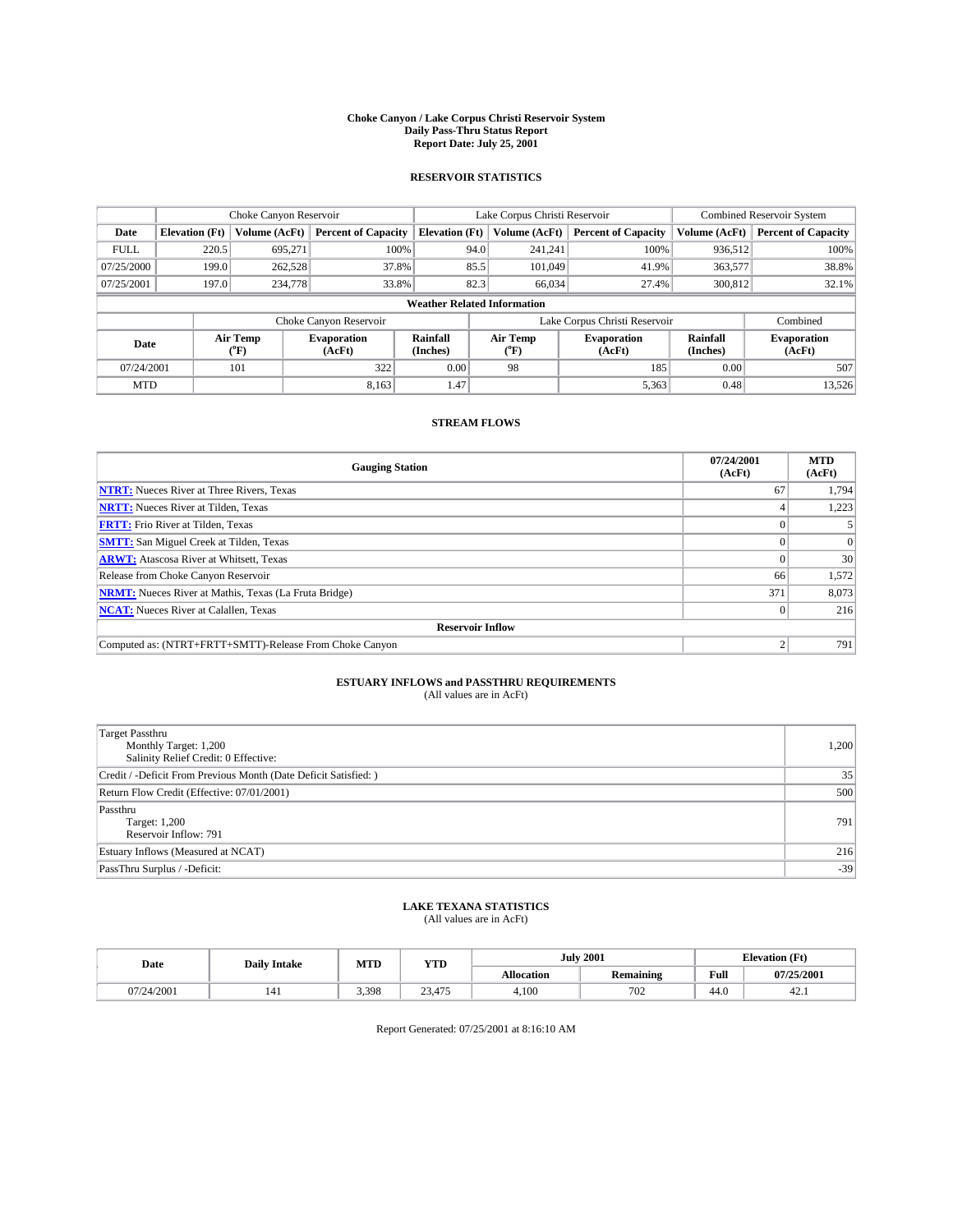#### **Choke Canyon / Lake Corpus Christi Reservoir System Daily Pass-Thru Status Report Report Date: July 26, 2001**

### **RESERVOIR STATISTICS**

|                                    |                       | Choke Canyon Reservoir |                              |                       | Lake Corpus Christi Reservoir | <b>Combined Reservoir System</b> |                             |                              |  |
|------------------------------------|-----------------------|------------------------|------------------------------|-----------------------|-------------------------------|----------------------------------|-----------------------------|------------------------------|--|
| Date                               | <b>Elevation</b> (Ft) | Volume (AcFt)          | <b>Percent of Capacity</b>   | <b>Elevation</b> (Ft) | Volume (AcFt)                 | <b>Percent of Capacity</b>       | Volume (AcFt)               | <b>Percent of Capacity</b>   |  |
| <b>FULL</b>                        | 220.5                 | 695,271                | 100%                         | 94.0                  | 241,241                       | 100%                             | 936,512                     | 100%                         |  |
| 07/26/2000                         | 199.0                 | 262,091                | 37.7%                        | 85.4                  | 100.261                       | 41.6%                            | 362,352                     | 38.7%                        |  |
| 07/26/2001                         | 197.0                 | 234,105                | 33.7%                        | 82.3                  | 65,673                        | 27.2%                            | 299,778                     | 32.0%                        |  |
| <b>Weather Related Information</b> |                       |                        |                              |                       |                               |                                  |                             |                              |  |
|                                    |                       |                        | Choke Canyon Reservoir       |                       |                               | Lake Corpus Christi Reservoir    |                             | Combined                     |  |
| Date                               |                       | Air Temp<br>(°F)       | <b>Evaporation</b><br>(AcFt) | Rainfall<br>(Inches)  | Air Temp<br>("F)              | <b>Evaporation</b><br>(AcFt)     | <b>Rainfall</b><br>(Inches) | <b>Evaporation</b><br>(AcFt) |  |
| 07/25/2001                         |                       | 100                    | 321                          | 0.00                  | 98                            | 194                              | 0.00                        | 515                          |  |
| <b>MTD</b>                         |                       |                        | 8.484                        | 1.47                  |                               | 5,557                            | 0.48                        | 14,041                       |  |

## **STREAM FLOWS**

| <b>Gauging Station</b>                                       | 07/25/2001<br>(AcFt) | <b>MTD</b><br>(AcFt) |  |  |  |  |  |
|--------------------------------------------------------------|----------------------|----------------------|--|--|--|--|--|
| <b>NTRT:</b> Nueces River at Three Rivers, Texas             | 69                   | 1,864                |  |  |  |  |  |
| <b>NRTT:</b> Nueces River at Tilden, Texas                   |                      | 1,225                |  |  |  |  |  |
| <b>FRTT:</b> Frio River at Tilden, Texas                     |                      |                      |  |  |  |  |  |
| <b>SMTT:</b> San Miguel Creek at Tilden, Texas               |                      |                      |  |  |  |  |  |
| <b>ARWT:</b> Atascosa River at Whitsett, Texas               |                      | 30                   |  |  |  |  |  |
| Release from Choke Canyon Reservoir                          | 66                   | 1,638                |  |  |  |  |  |
| <b>NRMT:</b> Nueces River at Mathis, Texas (La Fruta Bridge) | 407                  | 8,480                |  |  |  |  |  |
| <b>NCAT:</b> Nueces River at Calallen, Texas                 |                      | 216                  |  |  |  |  |  |
| <b>Reservoir Inflow</b>                                      |                      |                      |  |  |  |  |  |
| Computed as: (NTRT+FRTT+SMTT)-Release From Choke Canyon      |                      | 795                  |  |  |  |  |  |

## **ESTUARY INFLOWS and PASSTHRU REQUIREMENTS**<br>(All values are in AcFt)

| <b>Target Passthru</b><br>Monthly Target: 1,200<br>Salinity Relief Credit: 0 Effective: | 1,200 |
|-----------------------------------------------------------------------------------------|-------|
| Credit / -Deficit From Previous Month (Date Deficit Satisfied: )                        | 35    |
| Return Flow Credit (Effective: 07/01/2001)                                              | 500   |
| Passthru<br>Target: 1,200<br>Reservoir Inflow: 795                                      | 795   |
| Estuary Inflows (Measured at NCAT)                                                      | 216   |
| PassThru Surplus / -Deficit:                                                            | $-44$ |

## **LAKE TEXANA STATISTICS** (All values are in AcFt)

| Date    | <b>Daily Intake</b> | MTD   | <b>VTT</b><br>1 I.D | <b>July 2001</b>  |                  | <b>Elevation (Ft)</b><br>$\mathbf{r}$ |            |
|---------|---------------------|-------|---------------------|-------------------|------------------|---------------------------------------|------------|
|         |                     |       |                     | <b>Allocation</b> | <b>Remaining</b> | Full                                  | 07/26/2001 |
| 25/2001 | 140                 | 3,539 | 23.615              | 4,100             | 561              | 44.0                                  | 44.1       |

Report Generated: 07/26/2001 at 8:13:31 AM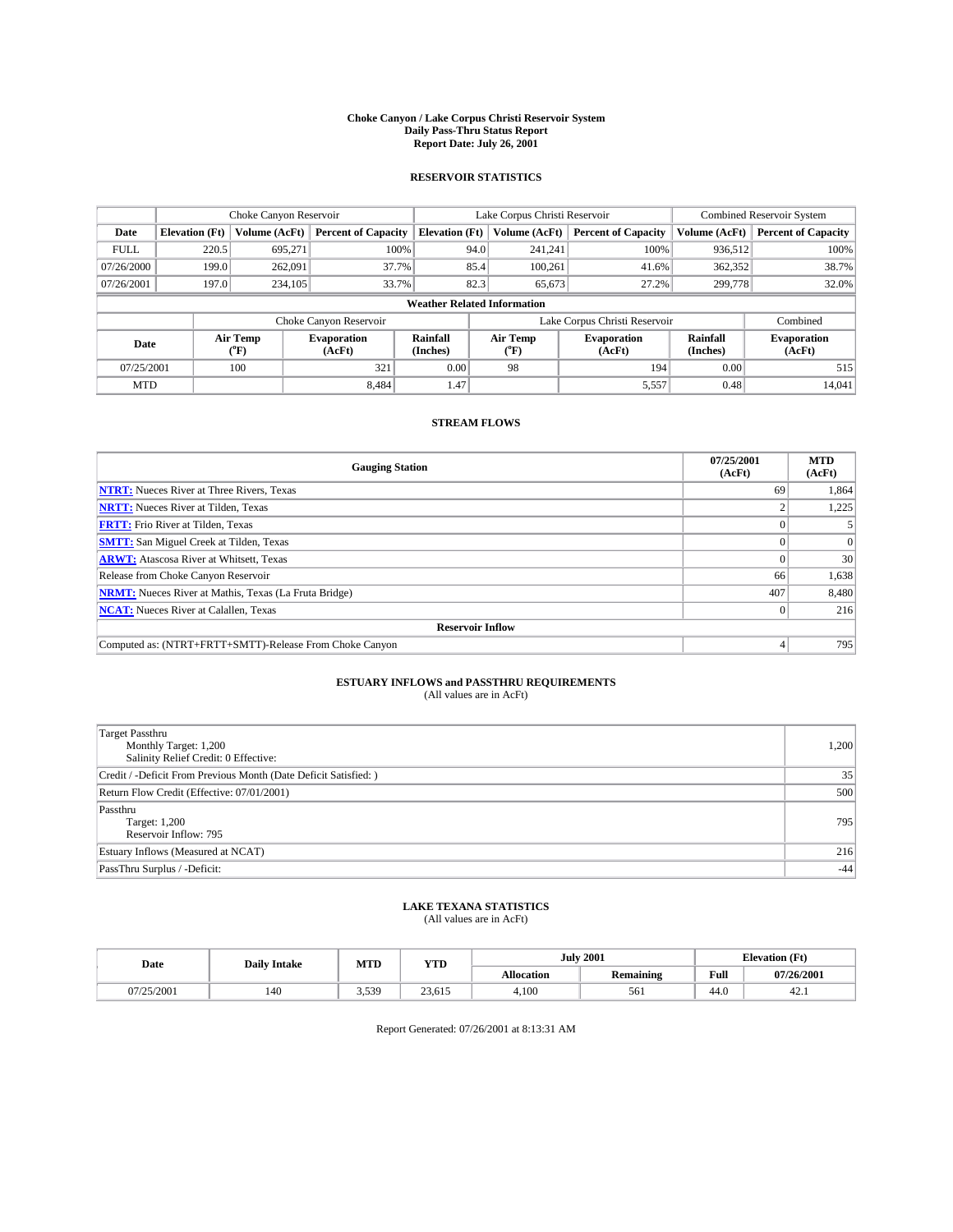#### **Choke Canyon / Lake Corpus Christi Reservoir System Daily Pass-Thru Status Report Report Date: July 27, 2001**

### **RESERVOIR STATISTICS**

|                                    | Choke Canyon Reservoir |                  | Lake Corpus Christi Reservoir |                       |      |                  | <b>Combined Reservoir System</b> |                             |                              |
|------------------------------------|------------------------|------------------|-------------------------------|-----------------------|------|------------------|----------------------------------|-----------------------------|------------------------------|
| Date                               | <b>Elevation</b> (Ft)  | Volume (AcFt)    | <b>Percent of Capacity</b>    | <b>Elevation</b> (Ft) |      | Volume (AcFt)    | <b>Percent of Capacity</b>       | Volume (AcFt)               | <b>Percent of Capacity</b>   |
| <b>FULL</b>                        | 220.5                  | 695,271          | 100%                          |                       | 94.0 | 241,241          | 100%                             | 936,512                     | 100%                         |
| 07/27/2000                         | 199.0                  | 261,510          | 37.6%                         |                       | 85.4 | 99,738           | 41.3%                            | 361.248                     | 38.6%                        |
| 07/27/2001                         | 197.0                  | 233,836          | 33.6%                         |                       | 82.3 | 65,314           | 27.1%                            | 299,150                     | 31.9%                        |
| <b>Weather Related Information</b> |                        |                  |                               |                       |      |                  |                                  |                             |                              |
|                                    |                        |                  | Choke Canyon Reservoir        |                       |      |                  | Lake Corpus Christi Reservoir    |                             | Combined                     |
| Date                               |                        | Air Temp<br>(°F) | <b>Evaporation</b><br>(AcFt)  | Rainfall<br>(Inches)  |      | Air Temp<br>("F) | <b>Evaporation</b><br>(AcFt)     | <b>Rainfall</b><br>(Inches) | <b>Evaporation</b><br>(AcFt) |
| 07/26/2001                         |                        | 100              | 352                           | 0.00                  |      | 98               | 193                              | 0.00                        | 545                          |
| <b>MTD</b>                         |                        |                  | 8.836                         | 1.47                  |      |                  | 5,750                            | 0.48                        | 14,586                       |

## **STREAM FLOWS**

| <b>Gauging Station</b>                                       | 07/26/2001<br>(AcFt) | <b>MTD</b><br>(AcFt) |  |  |  |  |  |
|--------------------------------------------------------------|----------------------|----------------------|--|--|--|--|--|
| <b>NTRT:</b> Nueces River at Three Rivers, Texas             | 67                   | 1,931                |  |  |  |  |  |
| <b>NRTT:</b> Nueces River at Tilden, Texas                   |                      | 1.227                |  |  |  |  |  |
| <b>FRTT:</b> Frio River at Tilden, Texas                     |                      |                      |  |  |  |  |  |
| <b>SMTT:</b> San Miguel Creek at Tilden, Texas               |                      |                      |  |  |  |  |  |
| <b>ARWT:</b> Atascosa River at Whitsett, Texas               | $^{\circ}$           | 30                   |  |  |  |  |  |
| Release from Choke Canyon Reservoir                          | 66                   | 1,703                |  |  |  |  |  |
| <b>NRMT:</b> Nueces River at Mathis, Texas (La Fruta Bridge) | 409                  | 8,889                |  |  |  |  |  |
| <b>NCAT:</b> Nueces River at Calallen, Texas                 |                      | 216                  |  |  |  |  |  |
| <b>Reservoir Inflow</b>                                      |                      |                      |  |  |  |  |  |
| Computed as: (NTRT+FRTT+SMTT)-Release From Choke Canyon      |                      | 797                  |  |  |  |  |  |

## **ESTUARY INFLOWS and PASSTHRU REQUIREMENTS**<br>(All values are in AcFt)

| Target Passthru<br>Monthly Target: 1,200<br>Salinity Relief Credit: 0 Effective: | 1,200 |
|----------------------------------------------------------------------------------|-------|
| Credit / -Deficit From Previous Month (Date Deficit Satisfied: )                 | 35    |
| Return Flow Credit (Effective: 07/01/2001)                                       | 500   |
| Passthru<br>Target: 1,200<br>Reservoir Inflow: 797                               | 797   |
| Estuary Inflows (Measured at NCAT)                                               | 216   |
| PassThru Surplus / -Deficit:                                                     | $-46$ |

## **LAKE TEXANA STATISTICS** (All values are in AcFt)

| Date     | <b>Daily Intake</b> | MTD   | VTT<br>1 I D     | <b>July 2001</b>  |                  | <b>Elevation</b> (Ft) |            |
|----------|---------------------|-------|------------------|-------------------|------------------|-----------------------|------------|
|          |                     |       |                  | <b>Allocation</b> | <b>Remaining</b> | Full                  | 07/27/2001 |
| /26/2001 | 140                 | 5.678 | 22.755<br>23.133 | 4,100             | $\sim$<br>422    | 44.0                  | 42.G       |

Report Generated: 07/27/2001 at 8:21:01 AM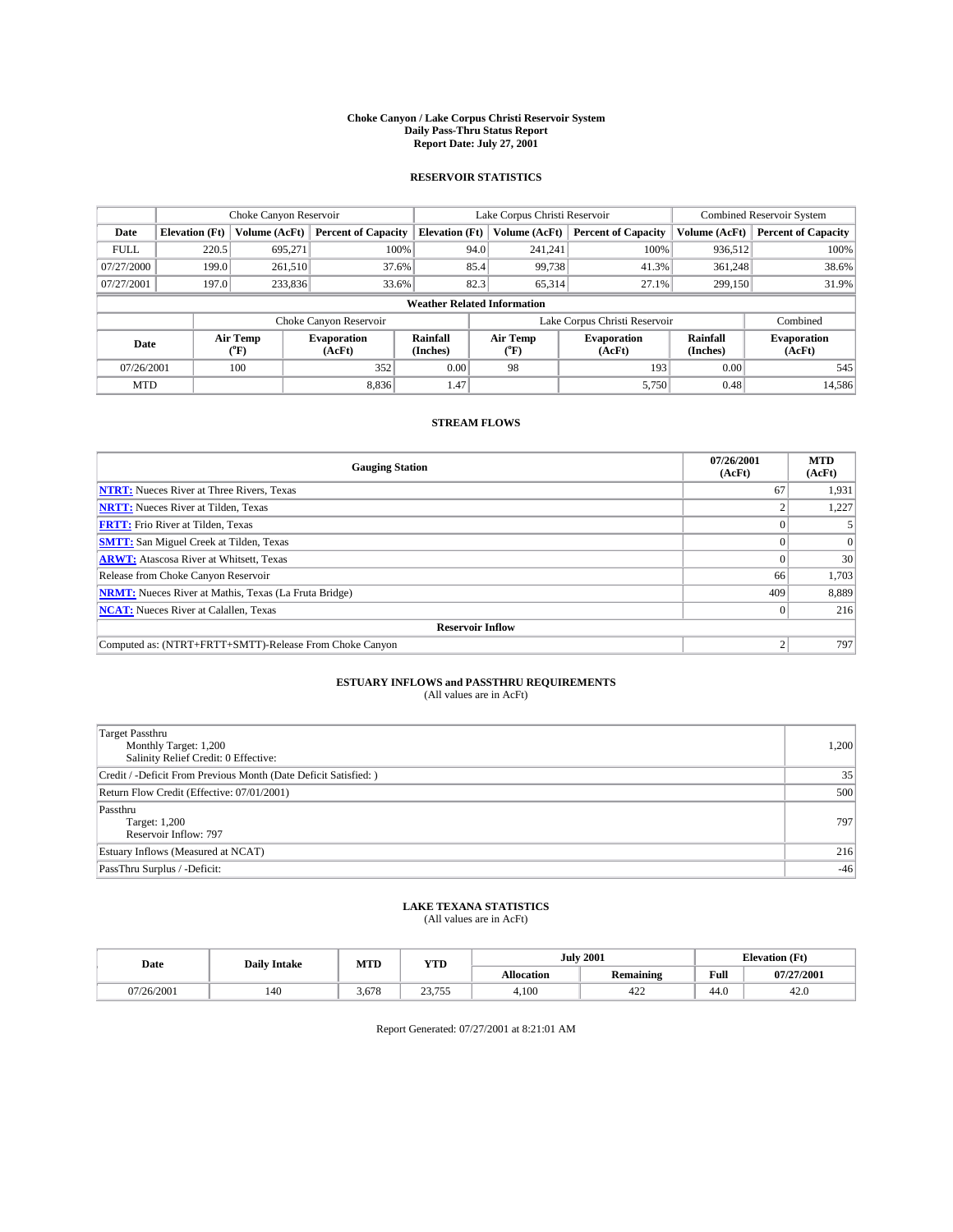#### **Choke Canyon / Lake Corpus Christi Reservoir System Daily Pass-Thru Status Report Report Date: July 28, 2001**

### **RESERVOIR STATISTICS**

|                                    | Choke Canyon Reservoir |                  | Lake Corpus Christi Reservoir |                       |      |                  | <b>Combined Reservoir System</b> |                      |                              |
|------------------------------------|------------------------|------------------|-------------------------------|-----------------------|------|------------------|----------------------------------|----------------------|------------------------------|
| Date                               | <b>Elevation</b> (Ft)  | Volume (AcFt)    | <b>Percent of Capacity</b>    | <b>Elevation</b> (Ft) |      | Volume (AcFt)    | <b>Percent of Capacity</b>       | Volume (AcFt)        | <b>Percent of Capacity</b>   |
| <b>FULL</b>                        | 220.5                  | 695,271          | 100%                          |                       | 94.0 | 241,241          | 100%                             | 936,512              | 100%                         |
| 07/28/2000                         | 198.9                  | 261.220          | 37.6%                         |                       | 85.4 | 99,218           | 41.1%                            | 360,438              | 38.5%                        |
| 07/28/2001                         | 196.9                  | 233.299          | 33.6%                         |                       | 82.2 | 64,601           | 26.8%                            | 297,900              | 31.8%                        |
| <b>Weather Related Information</b> |                        |                  |                               |                       |      |                  |                                  |                      |                              |
|                                    |                        |                  | Choke Canyon Reservoir        |                       |      |                  | Lake Corpus Christi Reservoir    |                      | Combined                     |
| Date                               |                        | Air Temp<br>(°F) | <b>Evaporation</b><br>(AcFt)  | Rainfall<br>(Inches)  |      | Air Temp<br>("F) | <b>Evaporation</b><br>(AcFt)     | Rainfall<br>(Inches) | <b>Evaporation</b><br>(AcFt) |
| 07/27/2001                         |                        | 99               | 305                           | 0.00                  |      | 99               | 217                              | 0.00                 | 522                          |
| <b>MTD</b>                         |                        |                  | 9,141                         | 1.47                  |      |                  | 5,967                            | 0.48                 | 15,108                       |

## **STREAM FLOWS**

| <b>Gauging Station</b>                                       | 07/27/2001<br>(AcFt) | <b>MTD</b><br>(AcFt) |  |  |  |  |  |
|--------------------------------------------------------------|----------------------|----------------------|--|--|--|--|--|
| <b>NTRT:</b> Nueces River at Three Rivers, Texas             | 69                   | 2,001                |  |  |  |  |  |
| <b>NRTT:</b> Nueces River at Tilden, Texas                   |                      | 1.228                |  |  |  |  |  |
| <b>FRTT:</b> Frio River at Tilden, Texas                     |                      |                      |  |  |  |  |  |
| <b>SMTT:</b> San Miguel Creek at Tilden, Texas               |                      |                      |  |  |  |  |  |
| <b>ARWT:</b> Atascosa River at Whitsett, Texas               | $^{\circ}$           | 30                   |  |  |  |  |  |
| Release from Choke Canyon Reservoir                          | 66                   | 1,769                |  |  |  |  |  |
| <b>NRMT:</b> Nueces River at Mathis, Texas (La Fruta Bridge) | 411                  | 9,300                |  |  |  |  |  |
| <b>NCAT:</b> Nueces River at Calallen, Texas                 |                      | 216                  |  |  |  |  |  |
| <b>Reservoir Inflow</b>                                      |                      |                      |  |  |  |  |  |
| Computed as: (NTRT+FRTT+SMTT)-Release From Choke Canyon      |                      | 802                  |  |  |  |  |  |

## **ESTUARY INFLOWS and PASSTHRU REQUIREMENTS**<br>(All values are in AcFt)

| <b>Target Passthru</b><br>Monthly Target: 1,200<br>Salinity Relief Credit: 0 Effective: | 1,200 |
|-----------------------------------------------------------------------------------------|-------|
| Credit / -Deficit From Previous Month (Date Deficit Satisfied: )                        | 35    |
| Return Flow Credit (Effective: 07/01/2001)                                              | 500   |
| Passthru<br>Target: 1,200<br>Reservoir Inflow: 802                                      | 802   |
| Estuary Inflows (Measured at NCAT)                                                      | 216   |
| PassThru Surplus / -Deficit:                                                            | $-50$ |

## **LAKE TEXANA STATISTICS** (All values are in AcFt)

| Date                          | <b>Daily Intake</b> | MTD   | <b>VTT</b><br>1 I.D | <b>July 2001</b>  |                  | <b>Elevation (Ft)</b><br>$\mathbf{r}$ |            |
|-------------------------------|---------------------|-------|---------------------|-------------------|------------------|---------------------------------------|------------|
|                               |                     |       |                     | <b>Allocation</b> | <b>Remaining</b> | Full                                  | 07/28/2001 |
| '27/2001<br>11 <i>1 1 2 1</i> | 140                 | 3.818 | 23,894              | 4,100             | 282              | 44.0                                  | 42.U       |

Report Generated: 07/28/2001 at 8:00:58 AM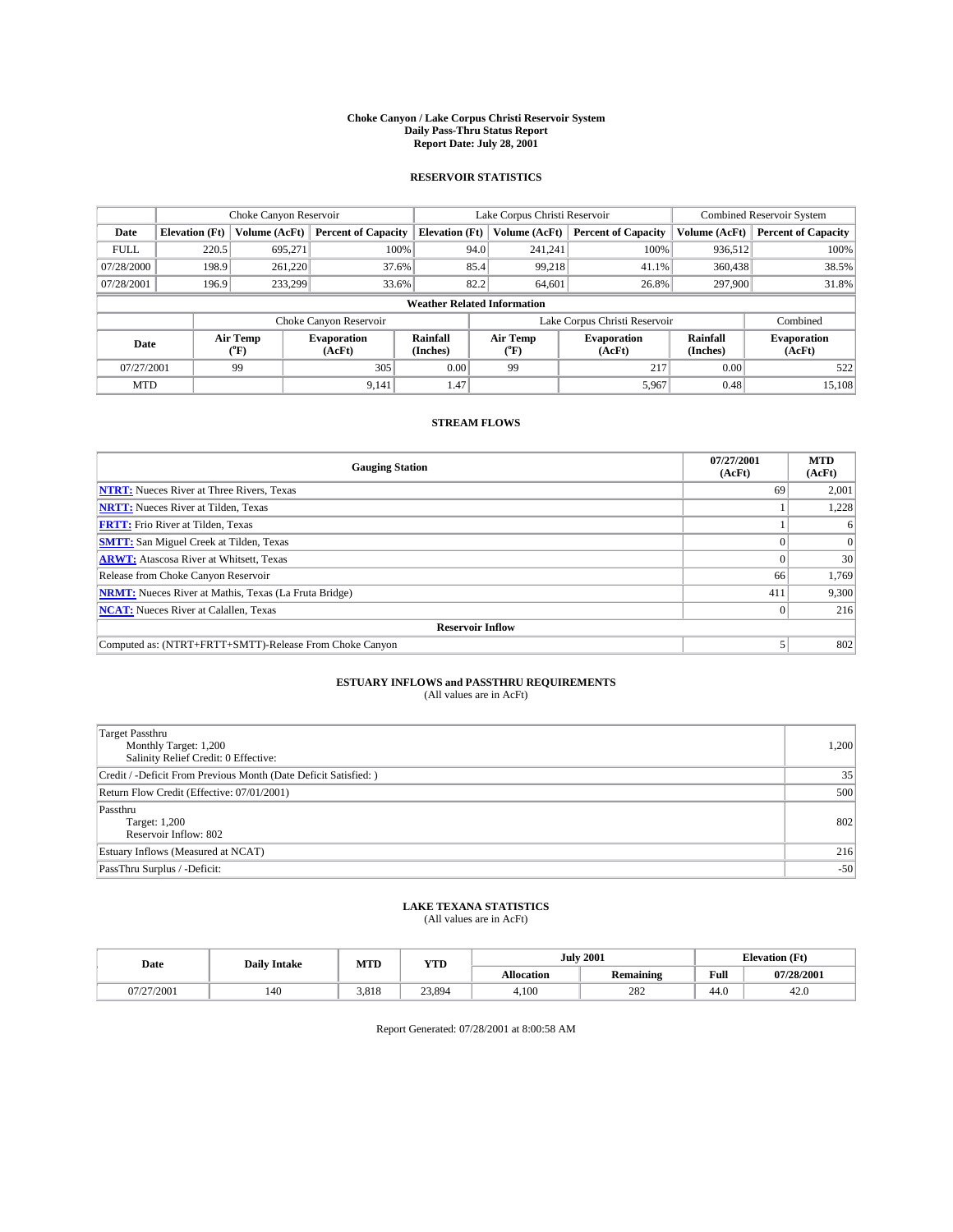#### **Choke Canyon / Lake Corpus Christi Reservoir System Daily Pass-Thru Status Report Report Date: July 29, 2001**

### **RESERVOIR STATISTICS**

|                                    |                                                                     | Choke Canyon Reservoir |                              |                       | Lake Corpus Christi Reservoir | <b>Combined Reservoir System</b> |                      |                              |
|------------------------------------|---------------------------------------------------------------------|------------------------|------------------------------|-----------------------|-------------------------------|----------------------------------|----------------------|------------------------------|
| Date                               | <b>Elevation</b> (Ft)                                               | Volume (AcFt)          | <b>Percent of Capacity</b>   | <b>Elevation</b> (Ft) | Volume (AcFt)                 | <b>Percent of Capacity</b>       | Volume (AcFt)        | <b>Percent of Capacity</b>   |
| <b>FULL</b>                        | 220.5                                                               | 695,271                | 100%                         | 94.0                  | 241,241                       | 100%                             | 936,512              | 100%                         |
| 07/29/2000                         | 198.9                                                               | 260,785                | 37.5%                        | 85.3                  | 98,312                        | 40.8%                            | 359,097              | 38.3%                        |
| 07/29/2001                         | 196.9                                                               | 233,031                | 33.5%                        | 82.1                  | 64,072                        | 26.6%                            | 297,103              | 31.7%                        |
| <b>Weather Related Information</b> |                                                                     |                        |                              |                       |                               |                                  |                      |                              |
|                                    | Combined<br>Choke Canyon Reservoir<br>Lake Corpus Christi Reservoir |                        |                              |                       |                               |                                  |                      |                              |
| Date                               |                                                                     | Air Temp<br>(°F)       | <b>Evaporation</b><br>(AcFt) | Rainfall<br>(Inches)  | Air Temp<br>("F)              | <b>Evaporation</b><br>(AcFt)     | Rainfall<br>(Inches) | <b>Evaporation</b><br>(AcFt) |
| 07/28/2001                         |                                                                     | 104                    | 351                          | 0.00                  | 101                           | 245                              | 0.00                 | 596                          |
| <b>MTD</b>                         |                                                                     |                        | 9,492                        | 1.47                  |                               | 6.212                            | 0.48                 | 15.704                       |

## **STREAM FLOWS**

| <b>Gauging Station</b>                                       | 07/28/2001<br>(AcFt) | <b>MTD</b><br>(AcFt) |  |  |  |  |
|--------------------------------------------------------------|----------------------|----------------------|--|--|--|--|
| <b>NTRT:</b> Nueces River at Three Rivers, Texas             | 69                   | 2,070                |  |  |  |  |
| <b>NRTT:</b> Nueces River at Tilden, Texas                   |                      | 1.228                |  |  |  |  |
| <b>FRTT:</b> Frio River at Tilden, Texas                     |                      |                      |  |  |  |  |
| <b>SMTT:</b> San Miguel Creek at Tilden, Texas               |                      |                      |  |  |  |  |
| <b>ARWT:</b> Atascosa River at Whitsett, Texas               |                      | 30                   |  |  |  |  |
| Release from Choke Canyon Reservoir                          | 66                   | 1,834                |  |  |  |  |
| <b>NRMT:</b> Nueces River at Mathis, Texas (La Fruta Bridge) | 413                  | 9,713                |  |  |  |  |
| <b>NCAT:</b> Nueces River at Calallen, Texas                 |                      | 216                  |  |  |  |  |
| <b>Reservoir Inflow</b>                                      |                      |                      |  |  |  |  |
| Computed as: (NTRT+FRTT+SMTT)-Release From Choke Canyon      |                      | 806                  |  |  |  |  |

## **ESTUARY INFLOWS and PASSTHRU REQUIREMENTS**<br>(All values are in AcFt)

| Target Passthru<br>Monthly Target: 1,200<br>Salinity Relief Credit: 0 Effective: | 1,200 |
|----------------------------------------------------------------------------------|-------|
| Credit / -Deficit From Previous Month (Date Deficit Satisfied: )                 | 35    |
| Return Flow Credit (Effective: 07/01/2001)                                       | 500   |
| Passthru<br>Target: 1,200<br>Reservoir Inflow: 806                               | 806   |
| Estuary Inflows (Measured at NCAT)                                               | 216   |
| PassThru Surplus / -Deficit:                                                     | $-54$ |

## **LAKE TEXANA STATISTICS** (All values are in AcFt)

| Date     | <b>Daily Intake</b> | MTD   | <b>VTT</b><br>1 I D |                   | <b>July 2001</b>      | <b>Elevation (Ft)</b><br>$\mathbf{r}$ |            |
|----------|---------------------|-------|---------------------|-------------------|-----------------------|---------------------------------------|------------|
|          |                     |       |                     | <b>Allocation</b> | <b>Remaining</b>      | Full                                  | 07/29/2001 |
| /28/2001 | 140                 | 3.958 | 24.034              | 4,100             | $\overline{A}$<br>142 | 44.0                                  | 42.U       |

Report Generated: 07/29/2001 at 7:56:36 AM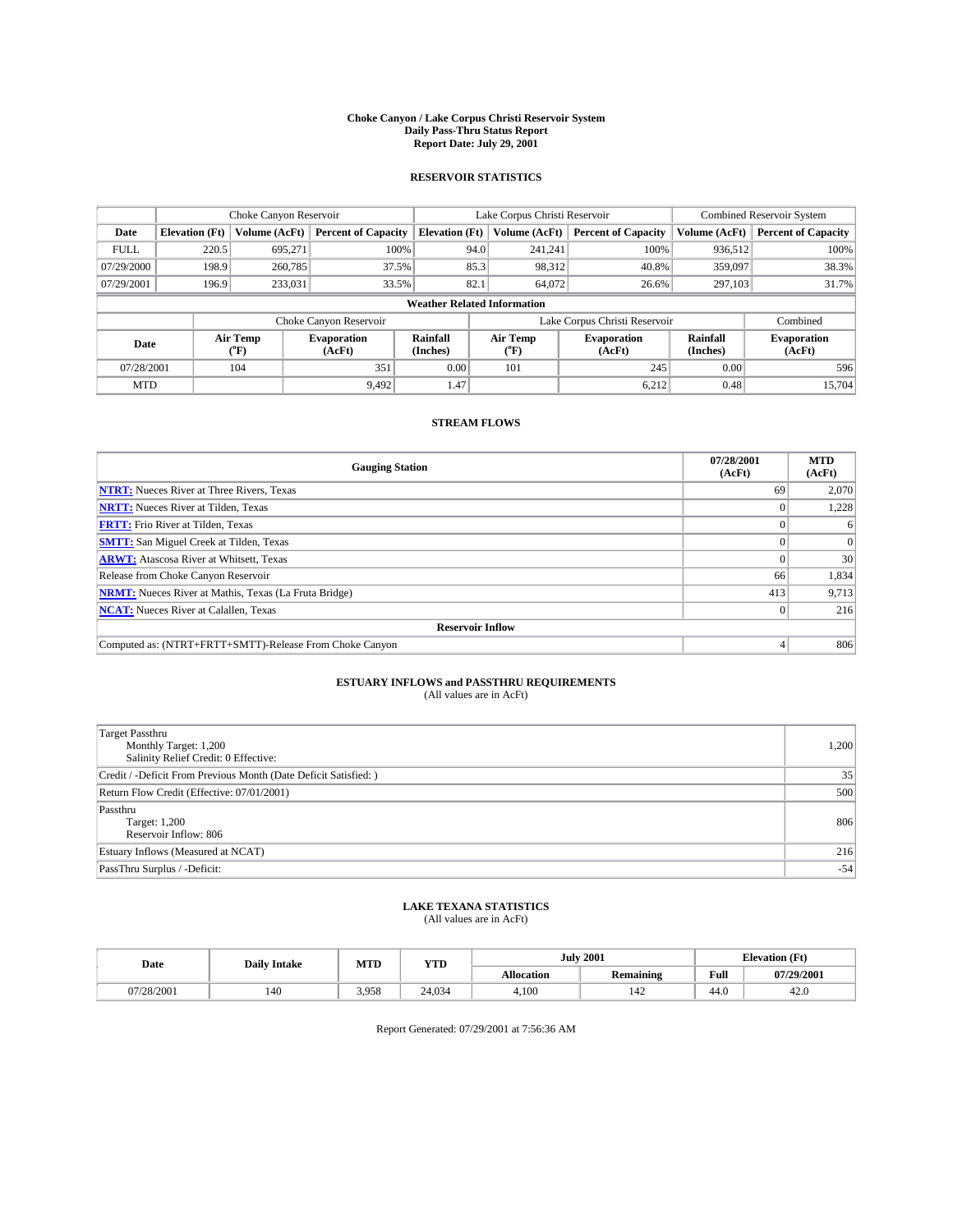#### **Choke Canyon / Lake Corpus Christi Reservoir System Daily Pass-Thru Status Report Report Date: July 30, 2001**

### **RESERVOIR STATISTICS**

|                                    | Choke Canyon Reservoir |                  |                              |                       | Lake Corpus Christi Reservoir | <b>Combined Reservoir System</b> |                             |                              |
|------------------------------------|------------------------|------------------|------------------------------|-----------------------|-------------------------------|----------------------------------|-----------------------------|------------------------------|
| Date                               | <b>Elevation</b> (Ft)  | Volume (AcFt)    | <b>Percent of Capacity</b>   | <b>Elevation</b> (Ft) | Volume (AcFt)                 | <b>Percent of Capacity</b>       | Volume (AcFt)               | <b>Percent of Capacity</b>   |
| <b>FULL</b>                        | 220.5                  | 695,271          | 100%                         | 94.0                  | 241,241                       | 100%                             | 936,512                     | 100%                         |
| 07/30/2000                         | 198.9                  | 260,351          | 37.4%                        | 85.2                  | 97,797                        | 40.5%                            | 358,148                     | 38.2%                        |
| 07/30/2001                         | 196.9                  | 232.629          | 33.5%                        | 82.0                  | 63,374                        | 26.3%                            | 296,003                     | 31.6%                        |
| <b>Weather Related Information</b> |                        |                  |                              |                       |                               |                                  |                             |                              |
|                                    |                        |                  | Choke Canyon Reservoir       |                       |                               | Lake Corpus Christi Reservoir    |                             | Combined                     |
| Date                               |                        | Air Temp<br>(°F) | <b>Evaporation</b><br>(AcFt) | Rainfall<br>(Inches)  | Air Temp<br>("F)              | <b>Evaporation</b><br>(AcFt)     | <b>Rainfall</b><br>(Inches) | <b>Evaporation</b><br>(AcFt) |
| 07/29/2001                         |                        | 101              | 390                          | 0.00                  | 98                            | 232                              | 0.00                        | 622                          |
| <b>MTD</b>                         |                        |                  | 9,882                        | 1.47                  |                               | 6.444                            | 0.48                        | 16,326                       |

## **STREAM FLOWS**

| <b>Gauging Station</b>                                       | 07/29/2001<br>(AcFt) | <b>MTD</b><br>(AcFt) |  |  |  |  |
|--------------------------------------------------------------|----------------------|----------------------|--|--|--|--|
| <b>NTRT:</b> Nueces River at Three Rivers, Texas             | 69                   | 2,140                |  |  |  |  |
| <b>NRTT:</b> Nueces River at Tilden, Texas                   |                      | 1.228                |  |  |  |  |
| <b>FRTT:</b> Frio River at Tilden, Texas                     |                      |                      |  |  |  |  |
| <b>SMTT:</b> San Miguel Creek at Tilden, Texas               |                      |                      |  |  |  |  |
| <b>ARWT:</b> Atascosa River at Whitsett, Texas               | $^{\circ}$           | 30                   |  |  |  |  |
| Release from Choke Canyon Reservoir                          | 66                   | 1.900                |  |  |  |  |
| <b>NRMT:</b> Nueces River at Mathis, Texas (La Fruta Bridge) | 413                  | 10,125               |  |  |  |  |
| <b>NCAT:</b> Nueces River at Calallen, Texas                 |                      | 216                  |  |  |  |  |
| <b>Reservoir Inflow</b>                                      |                      |                      |  |  |  |  |
| Computed as: (NTRT+FRTT+SMTT)-Release From Choke Canyon      |                      | 810                  |  |  |  |  |

## **ESTUARY INFLOWS and PASSTHRU REQUIREMENTS**<br>(All values are in AcFt)

| <b>Target Passthru</b><br>Monthly Target: 1,200<br>Salinity Relief Credit: 0 Effective: | 1,200 |
|-----------------------------------------------------------------------------------------|-------|
| Credit / -Deficit From Previous Month (Date Deficit Satisfied: )                        | 35    |
| Return Flow Credit (Effective: 07/01/2001)                                              | 500   |
| Passthru<br>Target: 1,200<br>Reservoir Inflow: 810                                      | 810   |
| Estuary Inflows (Measured at NCAT)                                                      | 216   |
| PassThru Surplus / -Deficit:                                                            | $-58$ |

## **LAKE TEXANA STATISTICS** (All values are in AcFt)

| Date       | <b>Daily Intake</b> | MTD   | <b>VTT</b><br>1 I D                          | <b>July 2001</b>  |                  | <b>Elevation</b> (Ft) |            |
|------------|---------------------|-------|----------------------------------------------|-------------------|------------------|-----------------------|------------|
|            |                     |       |                                              | <b>Allocation</b> | <b>Remaining</b> | Full                  | 07/30/2001 |
| 07/29/2001 | 140                 | 4.097 | $\sim$<br>$\bigcap$<br>24.<br>$\overline{ }$ | 4,100             |                  | 44.0                  | 42.U       |

Report Generated: 07/30/2001 at 8:12:23 AM